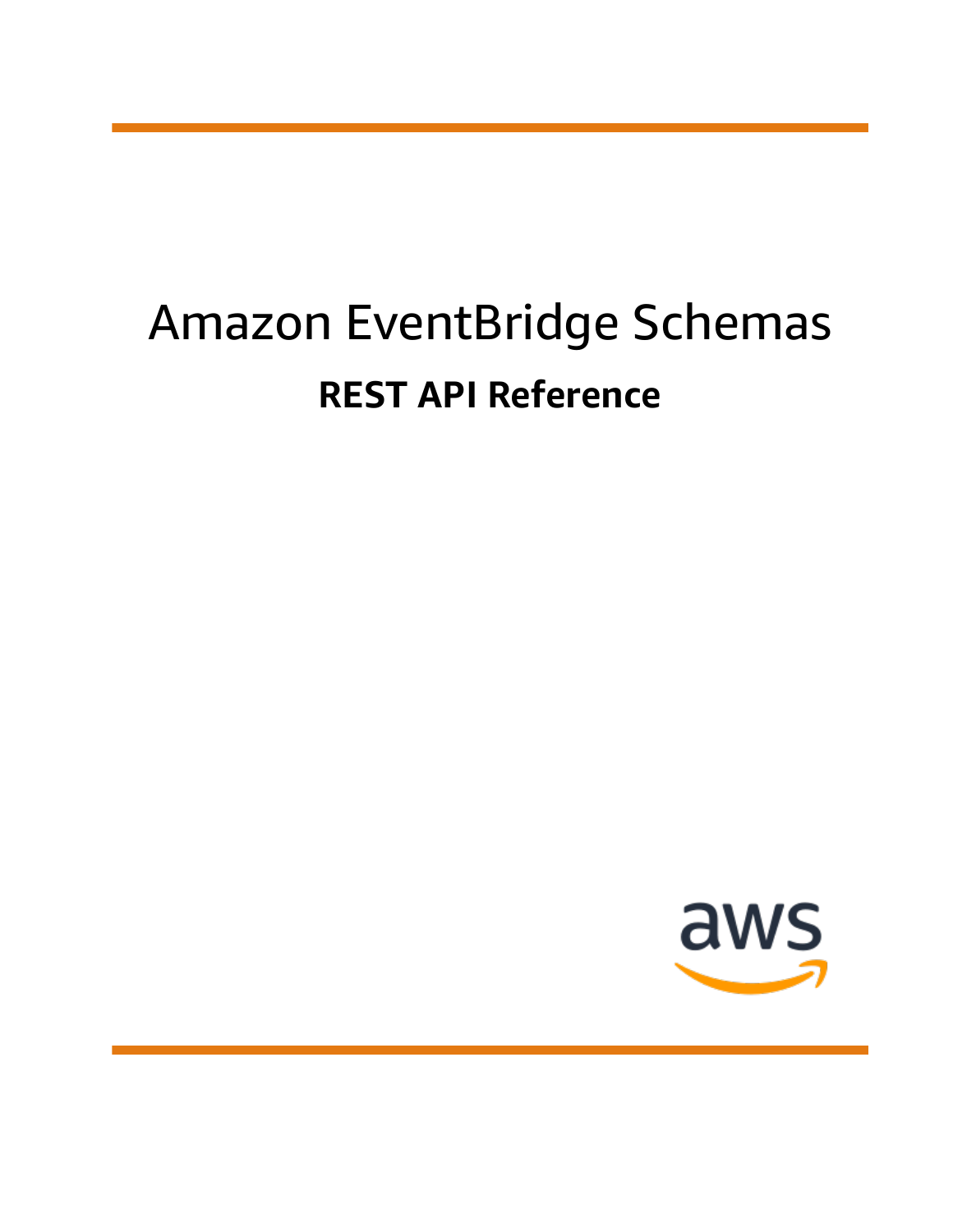### **Amazon EventBridge Schemas: REST API Reference**

Copyright © Amazon Web Services, Inc. and/or its affiliates. All rights reserved.

Amazon's trademarks and trade dress may not be used in connection with any product or service that is not Amazon's, in any manner that is likely to cause confusion among customers, or in any manner that disparages or discredits Amazon. All other trademarks not owned by Amazon are the property of their respective owners, who may or may not be affiliated with, connected to, or sponsored by Amazon.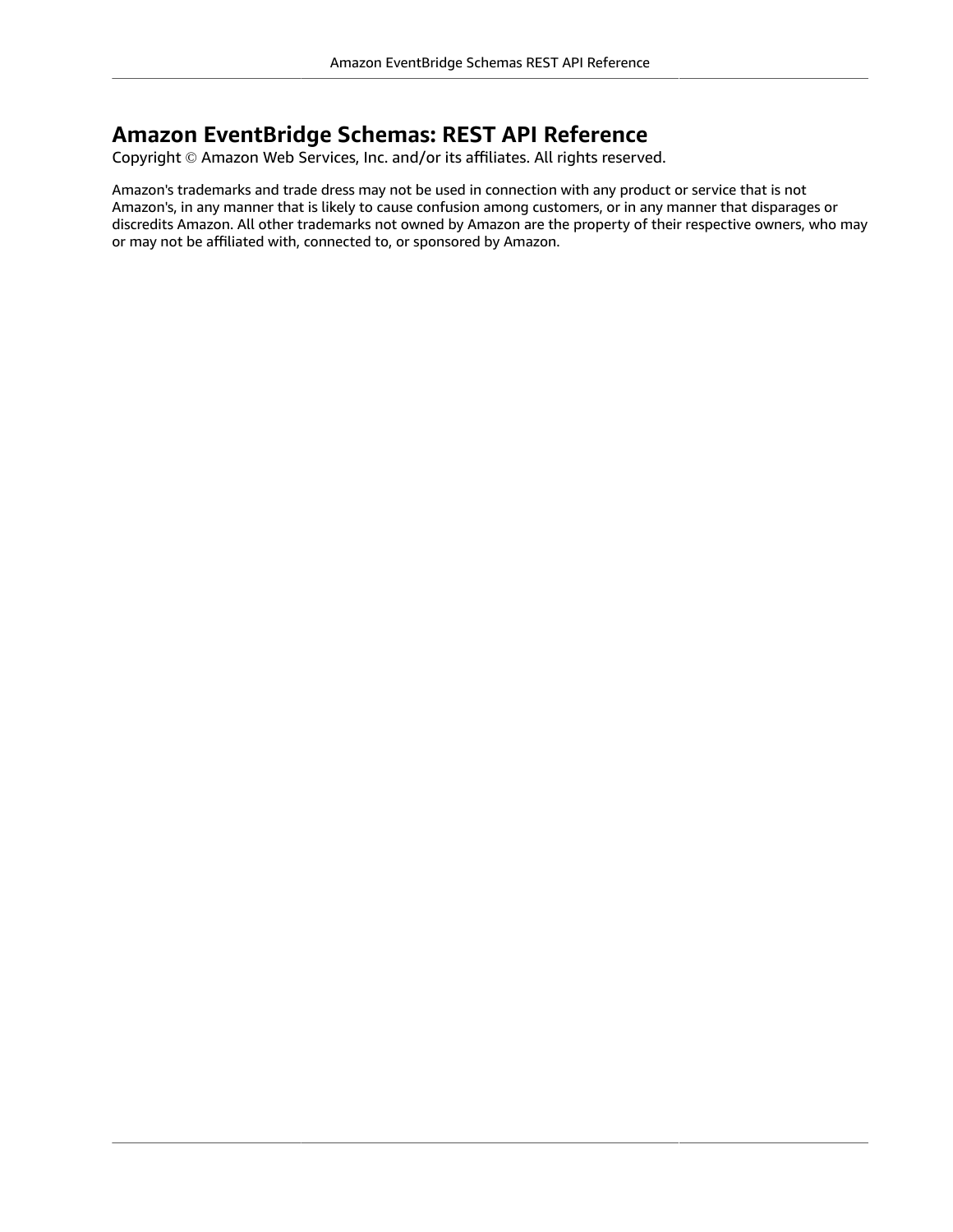## **Table of Contents**

|  | 4   |
|--|-----|
|  |     |
|  |     |
|  |     |
|  |     |
|  |     |
|  |     |
|  |     |
|  |     |
|  |     |
|  |     |
|  |     |
|  |     |
|  |     |
|  | -15 |
|  |     |
|  |     |
|  |     |
|  |     |
|  |     |
|  |     |
|  |     |
|  |     |
|  |     |
|  |     |
|  |     |
|  |     |
|  |     |
|  |     |
|  |     |
|  |     |
|  |     |
|  |     |
|  |     |
|  |     |
|  |     |
|  | 29  |
|  |     |
|  |     |
|  |     |
|  |     |
|  |     |
|  |     |
|  |     |
|  |     |
|  |     |
|  |     |
|  |     |
|  |     |
|  |     |
|  |     |
|  |     |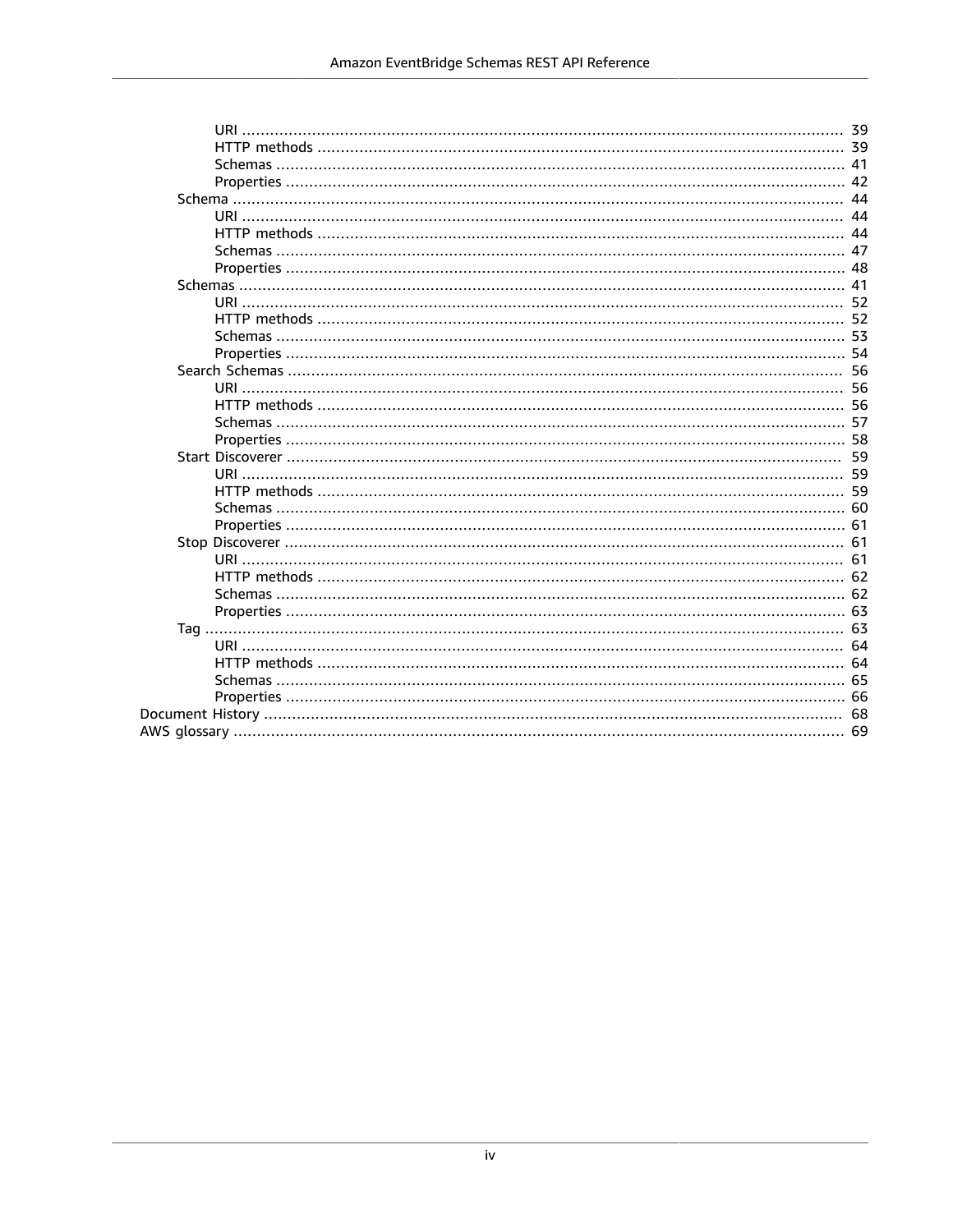# <span id="page-4-0"></span>Welcome

Welcome to the *Amazon EventBridge Schema Registry API Reference*.

The Amazon EventBridge Schema Registry allows you to discover, create, and manage OpenAPI schemas for events on EventBridge. Using these API actions you can find schemas for existing AWS services, create and upload custom schemas, or generate a schema based on messages on an event bus. You can download code bindings for popular languages for all schemas in EventBridge to quickly build applications that use those events.

### **Note**

Inactive schemas will be deleted after two years.

For more information on Amazon EventBridge, and managing schemas in the EventBridge console, see the following.

- Amazon [EventBridge](https://docs.aws.amazon.com/eventbridge/latest/userguide/eventbridge-schemas.html) Schema Registry
- Tutorial: Download code bindings for events using the [EventBridge](https://docs.aws.amazon.com/eventbridge/latest/userguide/eb-schema-download-binding-tutorial.html) schema registry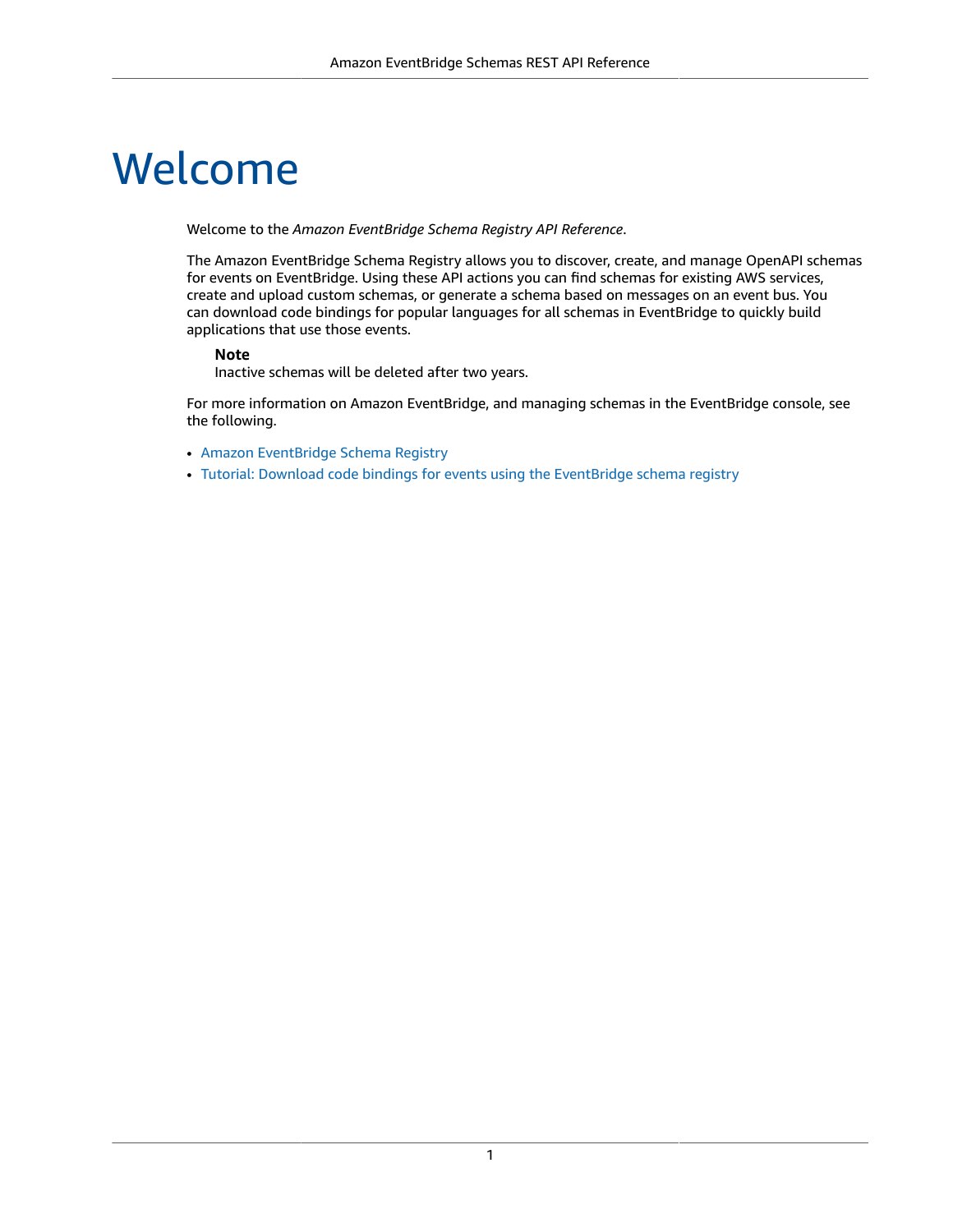# <span id="page-5-0"></span>**Operations**

The Amazon EventBridge Schemas REST API includes the following operations.

• [CreateDiscoverer \(p. 18\)](#page-21-0)

Creates a discoverer.

• [CreateRegistry \(p. 39\)](#page-42-3)

Creates a registry.

• [CreateSchema \(p. 44\)](#page-47-3)

Creates a schema definition.

#### **Note**

Inactive schemas will be deleted after two years.

• [DeleteDiscoverer \(p. 11\)](#page-14-0)

Deletes a discoverer.

• [DeleteRegistry \(p. 40\)](#page-43-0)

Deletes a Registry.

• [DeleteResourcePolicy \(p. 33\)](#page-36-0)

Delete the resource-based policy attached to the specified registry.

• [DeleteSchema \(p. 46\)](#page-49-0)

Delete a schema definition.

• [DeleteSchemaVersion \(p. 9\)](#page-12-1)

Delete the schema version definition

• [DescribeCodeBinding \(p. 4\)](#page-7-4)

Describe the code binding URI.

• [DescribeDiscoverer \(p. 10\)](#page-13-5)

Describes the discoverer.

• [DescribeRegistry \(p. 39\)](#page-42-4)

Describes the registry.

• [DescribeSchema \(p. 44\)](#page-47-4)

Retrieve the schema definition.

• [ExportSchema \(p. 23\)](#page-26-3)

Exports a schema.

• [GetCodeBindingSource \(p. 26\)](#page-29-3)

Get the code binding source URI.

• [GetDiscoveredSchema \(p. 15\)](#page-18-3)

Get the discovered schema that was generated based on sampled events.

• [GetResourcePolicy \(p. 32\)](#page-35-3)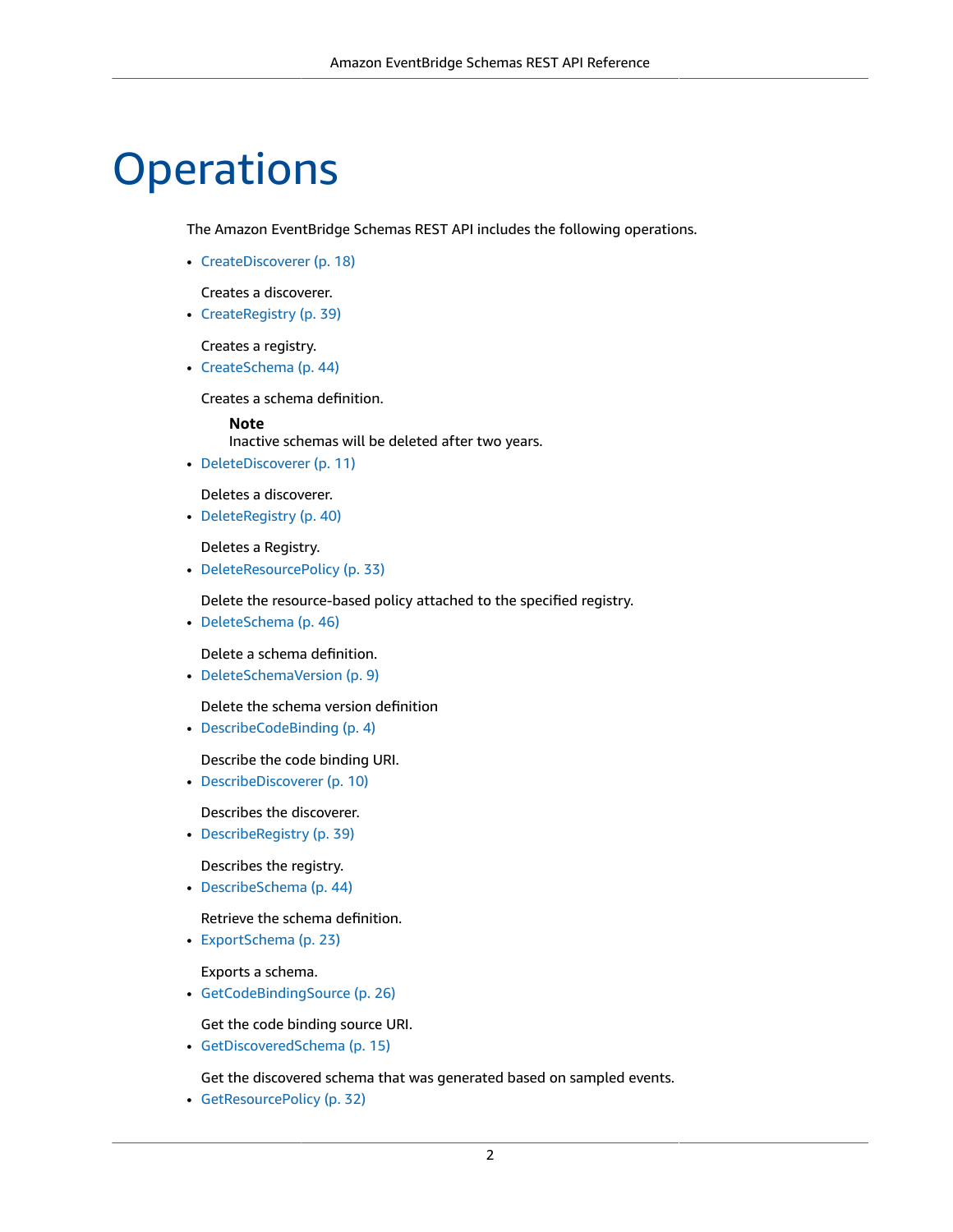Retrieves the resource-based policy attached to a given registry.

• [ListDiscoverers \(p. 17\)](#page-20-3)

List the discoverers.

• [ListRegistries \(p. 36\)](#page-39-3)

List the registries.

• [ListSchemas \(p. 52\)](#page-55-2)

List the schemas.

• [ListSchemaVersions \(p. 29\)](#page-32-3)

Provides a list of the schema versions and related information.

• [ListTagsForResource \(p. 64\)](#page-67-2)

Get tags for resource.

• [PutCodeBinding \(p. 5\)](#page-8-0)

Put code binding URI

• [PutResourcePolicy \(p. 32\)](#page-35-4)

The name of the policy.

• [SearchSchemas \(p. 56\)](#page-59-3)

Search the schemas

• [StartDiscoverer \(p. 59\)](#page-62-3)

Starts the discoverer

• [StopDiscoverer \(p. 62\)](#page-65-2)

Stops the discoverer

• [TagResource \(p. 64\)](#page-67-3)

Add tags to a resource.

• [UntagResource \(p. 65\)](#page-68-1)

Removes tags from a resource.

• [UpdateDiscoverer \(p. 11\)](#page-14-1)

Updates the discoverer

- [UpdateRegistry \(p. 40\)](#page-43-1)
- [UpdateSchema \(p. 45\)](#page-48-0)

Updates the schema definition

#### **Note**

Inactive schemas will be deleted after two years.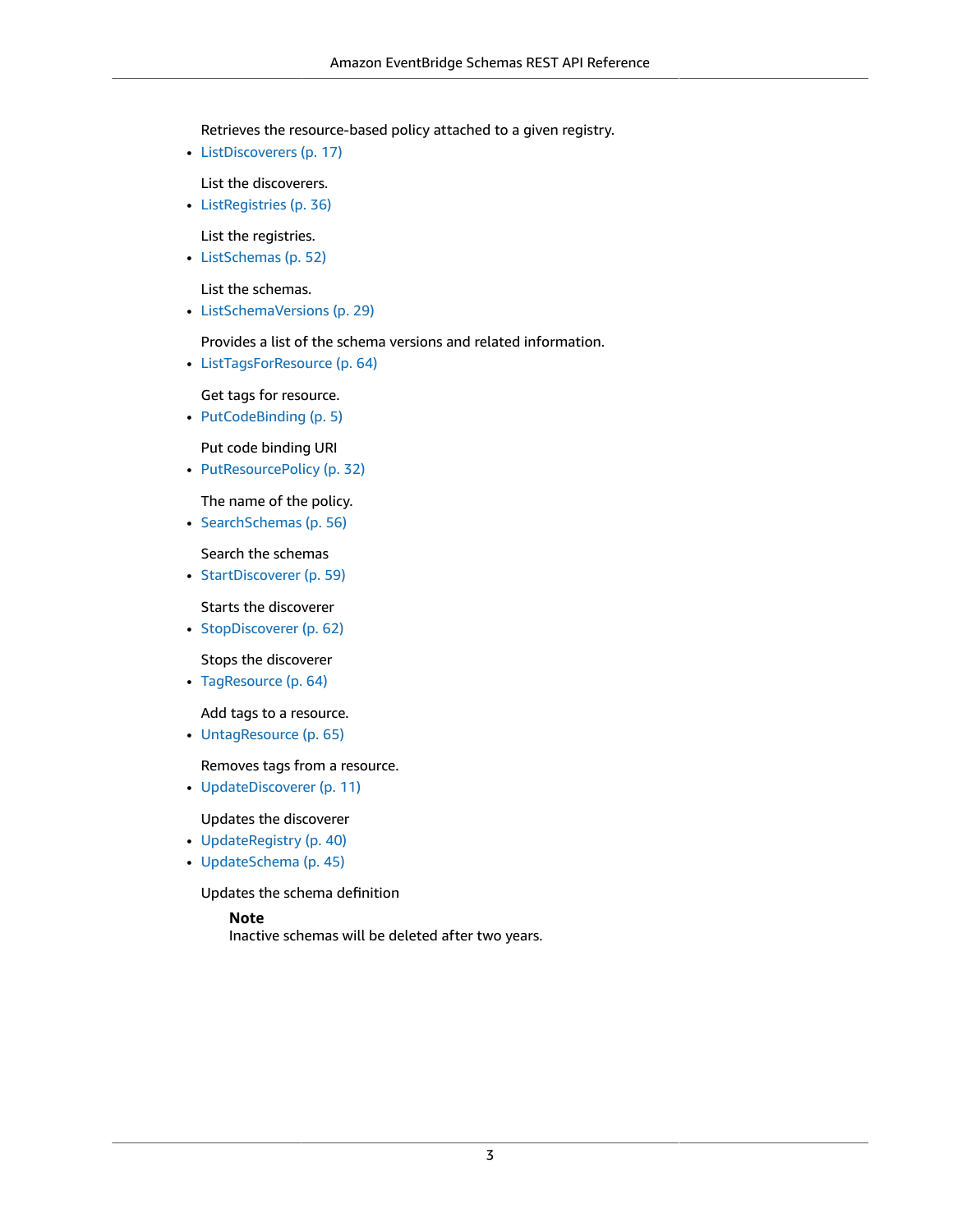# <span id="page-7-0"></span>**Resources**

The Amazon EventBridge Schemas REST API includes the following resources.

### **Topics**

- [Code Binding \(p. 4\)](#page-7-1)
- Delete Schema [Version \(p. 8\)](#page-11-0)
- Describe or Update [Discoverer \(p. 10\)](#page-13-2)
- [Discover \(p. 15\)](#page-18-0)
- [Discoverers \(p. 17\)](#page-20-0)
- [Export \(p. 23\)](#page-26-0)
- Get Code Binding [Source \(p. 26\)](#page-29-0)
- List Schema [Versions \(p. 29\)](#page-32-0)
- [Policy \(p. 32\)](#page-35-0)
- [Registries \(p. 36\)](#page-39-0)
- [Registry \(p. 39\)](#page-42-0)
- [Schema \(p. 44\)](#page-47-0)
- [Schemas \(p. 41\)](#page-44-0)
- Search [Schemas \(p. 56\)](#page-59-0)
- Start [Discoverer \(p. 59\)](#page-62-0)
- Stop [Discoverer \(p. 61\)](#page-64-1)
- [Tag \(p. 63\)](#page-66-1)

## <span id="page-7-2"></span><span id="page-7-1"></span>Code Binding

### URI

/v1/registries/name/*registryName*/schemas/name/*schemaName*/language/*language*

## <span id="page-7-3"></span>HTTP methods

### <span id="page-7-4"></span>GET

#### **Operation ID:** DescribeCodeBinding

Describe the code binding URI.

| <b>Name</b>  | Type   | <b>Required</b> | <b>Description</b>                       |
|--------------|--------|-----------------|------------------------------------------|
| registryName | String | True            | The name of the<br>schema registry.      |
| schemaName   | String | True            | The name of the<br>schema.               |
| language     | String | True            | The language of the<br>code binding. The |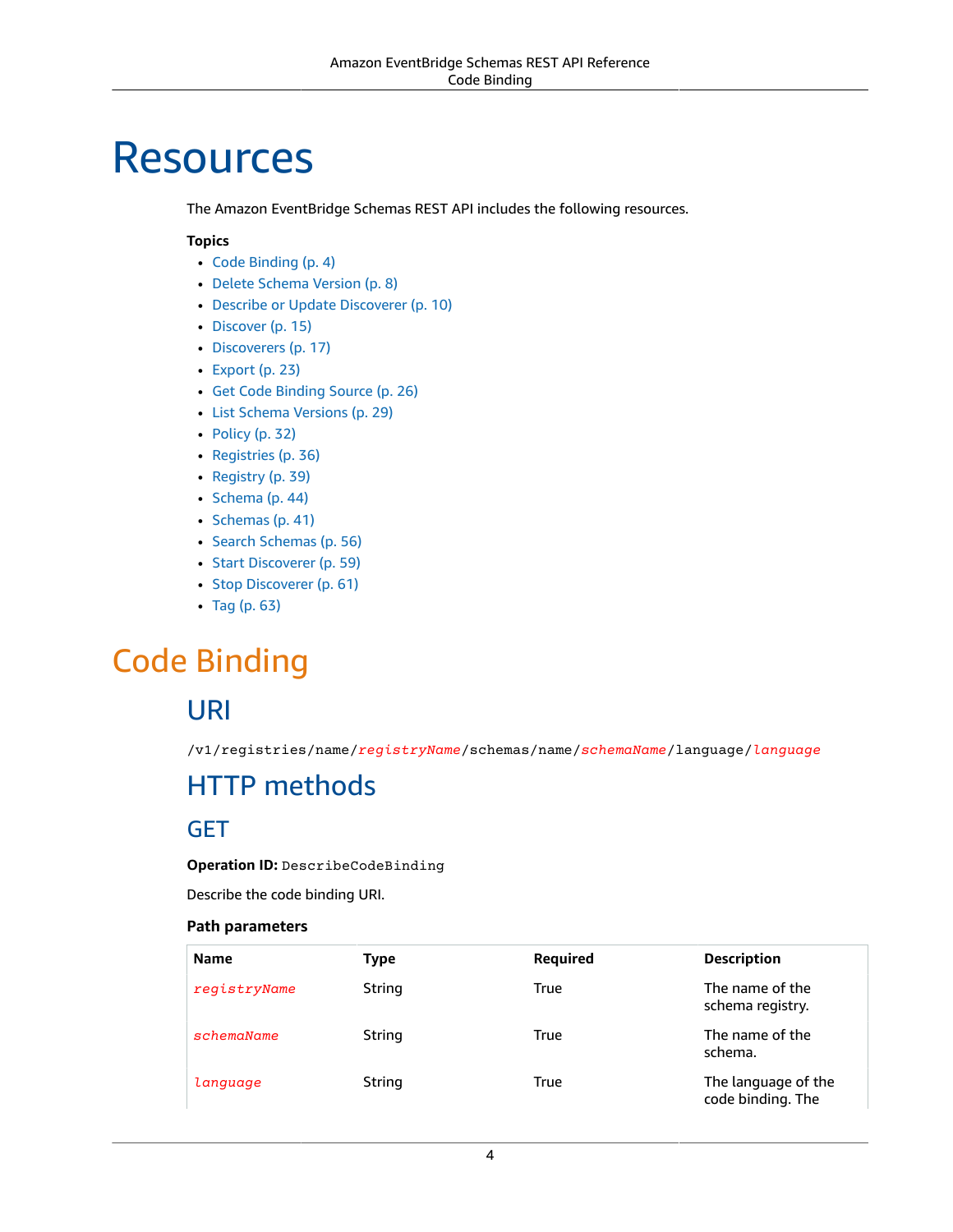| <b>Name</b> | <b>Type</b> | <b>Required</b> | <b>Description</b>                                                 |
|-------------|-------------|-----------------|--------------------------------------------------------------------|
|             |             |                 | supported languages<br>and corresponding<br>values are as follows: |
|             |             |                 | • Java: Java8                                                      |
|             |             |                 | • Python: Python36                                                 |
|             |             |                 | • TypeScript:<br>TypeScript3                                       |
|             |             |                 | • Golang: Go1                                                      |

| Name          | Type   | Reguired | <b>Description</b>                                                    |
|---------------|--------|----------|-----------------------------------------------------------------------|
| schemaVersion | String | False    | Specifying this limits<br>the results to only this<br>schema version. |

### **Responses**

| Status code | Response model           | <b>Description</b> |
|-------------|--------------------------|--------------------|
| 200         | CodeBindingOutput (p. 7) | 200 response       |
| 400         | ErrorOutput (p. 7)       | 400 response       |
| 401         | ErrorOutput (p. 7)       | 401 response       |
| 403         | ErrorOutput $(p. 7)$     | 403 response       |
| 404         | ErrorOutput (p. 7)       | 404 response       |
| 429         | ErrorOutput (p. 7)       | 429 response       |
| 500         | ErrorOutput $(p. 7)$     | 500 response       |

### <span id="page-8-0"></span>POST

### **Operation ID:** PutCodeBinding

Put code binding URI

| <b>Name</b>  | Type   | <b>Required</b> | <b>Description</b>                       |
|--------------|--------|-----------------|------------------------------------------|
| registryName | String | True            | The name of the<br>schema registry.      |
| schemaName   | String | True            | The name of the<br>schema.               |
| language     | String | True            | The language of the<br>code binding. The |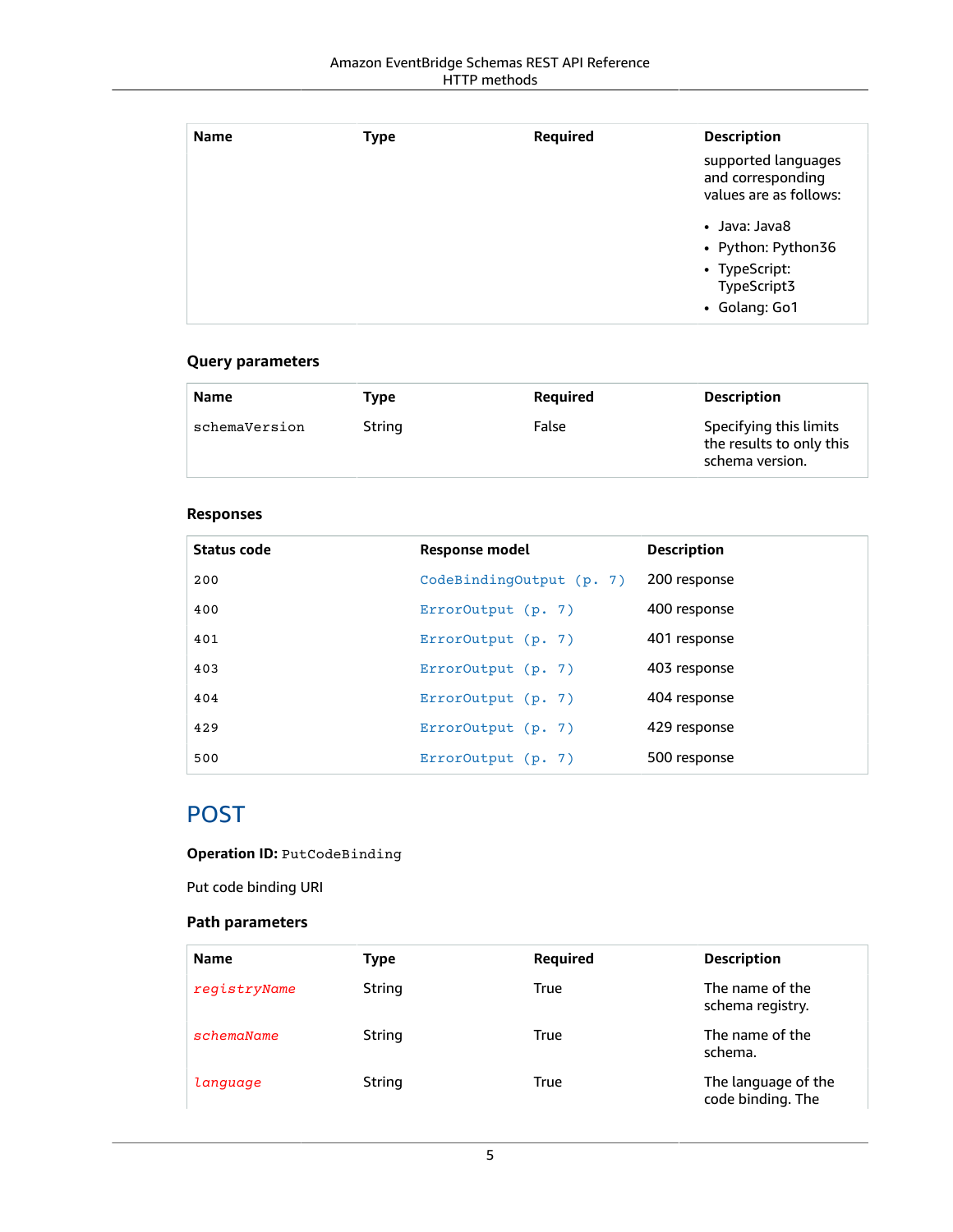| <b>Name</b> | <b>Type</b> | Required | <b>Description</b>                                                 |
|-------------|-------------|----------|--------------------------------------------------------------------|
|             |             |          | supported languages<br>and corresponding<br>values are as follows: |
|             |             |          | • Java: Java8                                                      |
|             |             |          | • Python: Python36                                                 |
|             |             |          | • TypeScript:                                                      |
|             |             |          | TypeScript3                                                        |
|             |             |          | • Golang: Go1                                                      |

| Name          | Type   | Reguired | <b>Description</b>                                                    |
|---------------|--------|----------|-----------------------------------------------------------------------|
| schemaVersion | String | False    | Specifying this limits<br>the results to only this<br>schema version. |

### **Responses**

| Status code | Response model           | <b>Description</b> |
|-------------|--------------------------|--------------------|
| 202         | CodeBindingOutput (p. 7) | 202 response       |
| 400         | ErrorOutput (p. 7)       | 400 response       |
| 401         | ErrorOutput (p. 7)       | 401 response       |
| 403         | ErrorOutput (p. 7)       | 403 response       |
| 404         | ErrorOutput (p. 7)       | 404 response       |
| 410         | ErrorOutput (p. 7)       | 410 response       |
| 429         | ErrorOutput (p. 7)       | 429 response       |
| 500         | ErrorOutput (p. 7)       | 500 response       |

### **OPTIONS**

| <b>Name</b>  | <b>Type</b> | Required    | <b>Description</b>                                                                                             |
|--------------|-------------|-------------|----------------------------------------------------------------------------------------------------------------|
| registryName | String      | True        | The name of the<br>schema registry.                                                                            |
| schemaName   | String      | True        | The name of the<br>schema.                                                                                     |
| language     | String      | <b>True</b> | The language of the<br>code binding. The<br>supported languages<br>and corresponding<br>values are as follows: |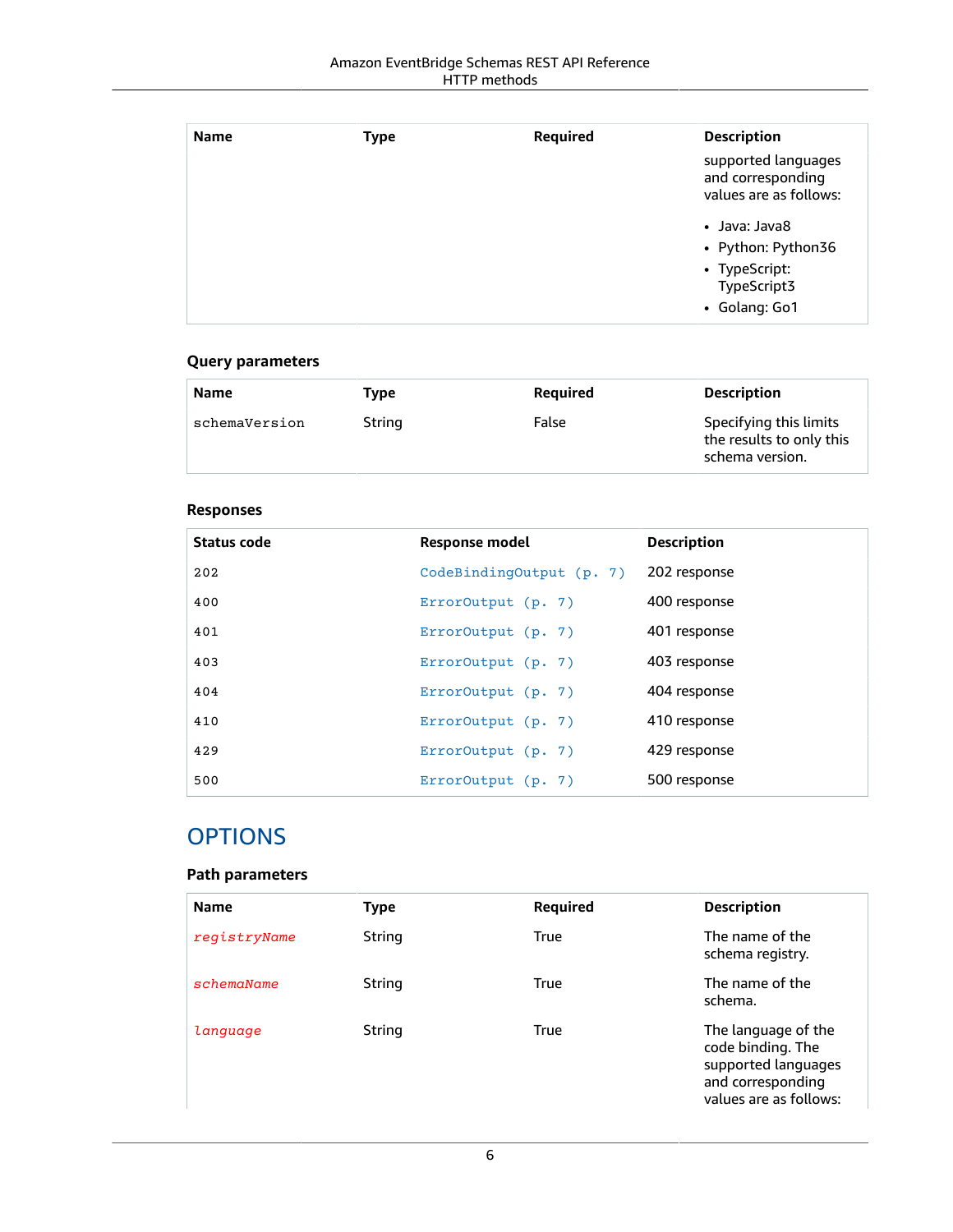| <b>Name</b> | Type | Required | <b>Description</b> |
|-------------|------|----------|--------------------|
|             |      |          | • Java: Java8      |
|             |      |          | • Python: Python36 |
|             |      |          | • TypeScript:      |
|             |      |          | TypeScript3        |
|             |      |          | • Golang: Go1      |

| Specifying this limits<br>String<br>False<br>schemaVersion<br>the results to only this<br>schema version. | Name | Type | <b>Required</b> | <b>Description</b> |
|-----------------------------------------------------------------------------------------------------------|------|------|-----------------|--------------------|
|                                                                                                           |      |      |                 |                    |

#### **Responses**

| Status code | Response model | <b>Description</b> |
|-------------|----------------|--------------------|
| 200         | None           | 200 response       |

## <span id="page-10-0"></span>Schemas

### Response bodies

<span id="page-10-2"></span>CodeBindingOutput schema

```
\{ "Status": enum,
   "LastModified": "string",
   "CreationDate": "string",
   "SchemaVersion": "string"
}
```
### <span id="page-10-3"></span>ErrorOutput schema

```
{
   "Message": "string",
   "Code": "string"
}
```
## <span id="page-10-1"></span>Properties

### CodeBindingOutput

### <span id="page-10-4"></span>**Status**

The current status of code binding generation.

**Type**: [CodeGenerationStatus \(p. 8\)](#page-11-7) **Required**: False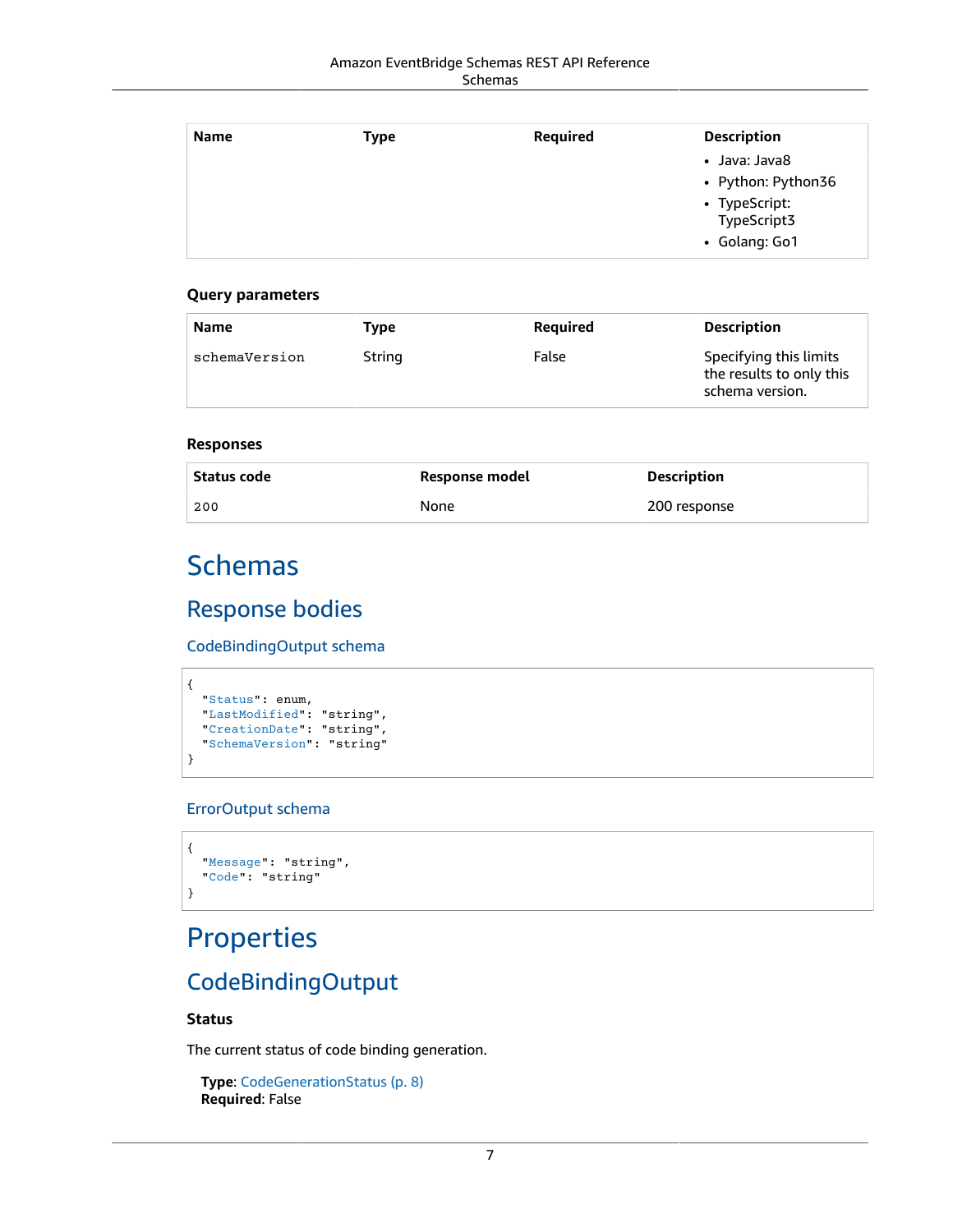### <span id="page-11-2"></span>**LastModified**

The date and time that code bindings were modified.

**Type**: string **Required**: False **Format**: date-time

### <span id="page-11-3"></span>**CreationDate**

The time and date that the code binding was created.

**Type**: string **Required**: False **Format**: date-time

### <span id="page-11-4"></span>**SchemaVersion**

The version number of the schema.

**Type**: string **Required**: False

### <span id="page-11-7"></span>CodeGenerationStatus

CREATE\_IN\_PROGRESS CREATE\_COMPLETE CREATE\_FAILED

### **ErrorOutput**

### <span id="page-11-5"></span>**Message**

The message string of the error output.

**Type**: string **Required**: True

### <span id="page-11-6"></span>**Code**

The error code.

**Type**: string **Required**: True

## <span id="page-11-1"></span><span id="page-11-0"></span>Delete Schema Version

## URI

/v1/registries/name/*registryName*/schemas/name/*schemaName*/version/*schemaVersion*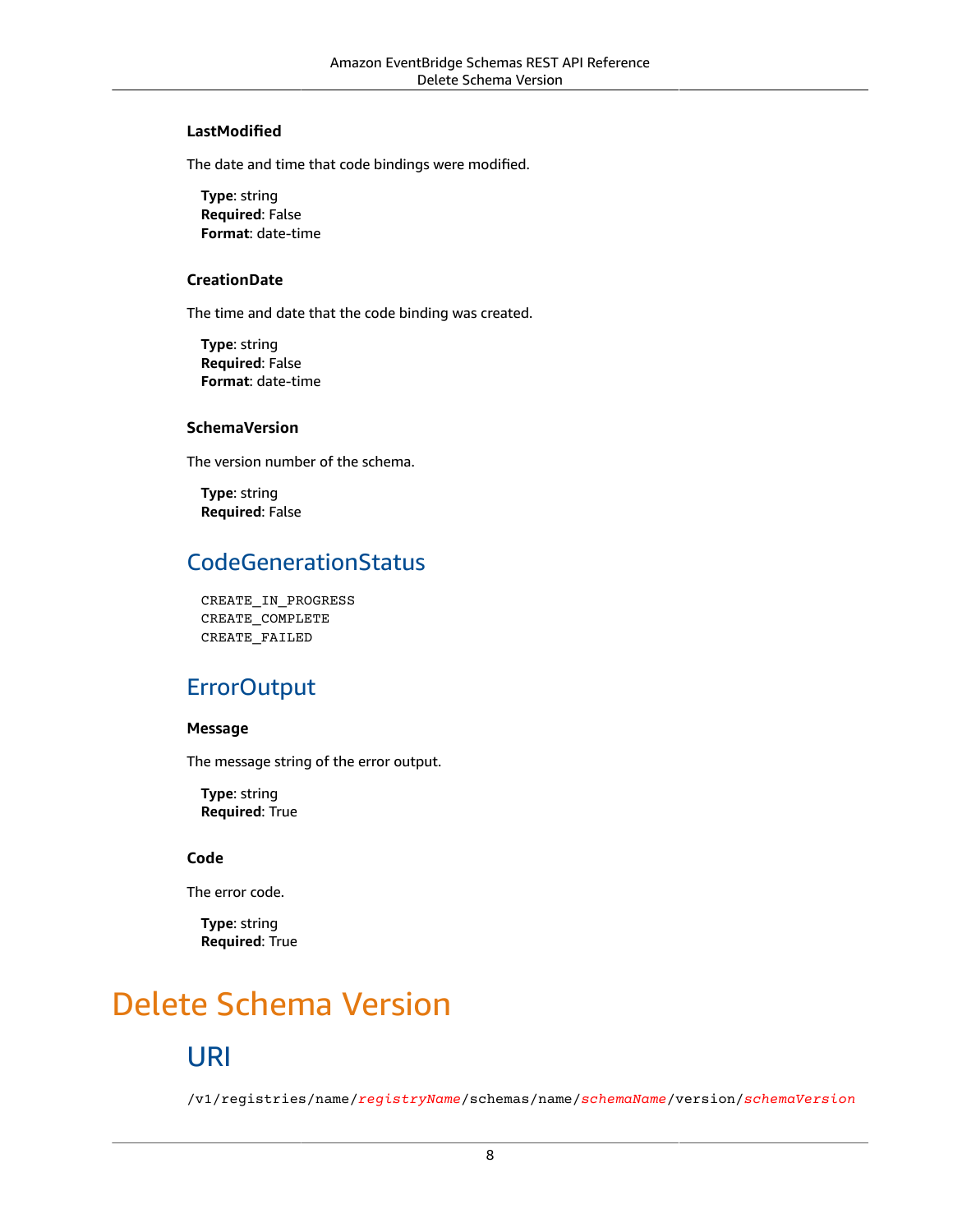## <span id="page-12-0"></span>HTTP methods

### <span id="page-12-1"></span>DELETE

### **Operation ID:** DeleteSchemaVersion

Delete the schema version definition

### **Path parameters**

| <b>Name</b>   | Type   | Required | <b>Description</b>                  |
|---------------|--------|----------|-------------------------------------|
| schemaVersion | String | True     | The version number of<br>the schema |
| registryName  | String | True     | The name of the<br>schema registry. |
| schemaName    | String | True     | The name of the<br>schema.          |

### **Responses**

| Status code | Response model        | <b>Description</b> |
|-------------|-----------------------|--------------------|
| 204         | None                  | 204 response       |
| 400         | ErrorOutput(p. 10)    | 400 response       |
| 401         | ErrorOutput (p. 10)   | 401 response       |
| 403         | ErrorOutput (p. 10)   | 403 response       |
| 404         | ErrorOutput $(p. 10)$ | 404 response       |
| 500         | ErrorOutput (p. 10)   | 500 response       |
| 503         | ErrorOutput $(p. 10)$ | 503 response       |

### **OPTIONS**

| <b>Name</b>   | Type   | Required | <b>Description</b>                  |
|---------------|--------|----------|-------------------------------------|
| schemaVersion | String | True     | The version number of<br>the schema |
| registryName  | String | True     | The name of the<br>schema registry. |
| schemaName    | String | True     | The name of the<br>schema.          |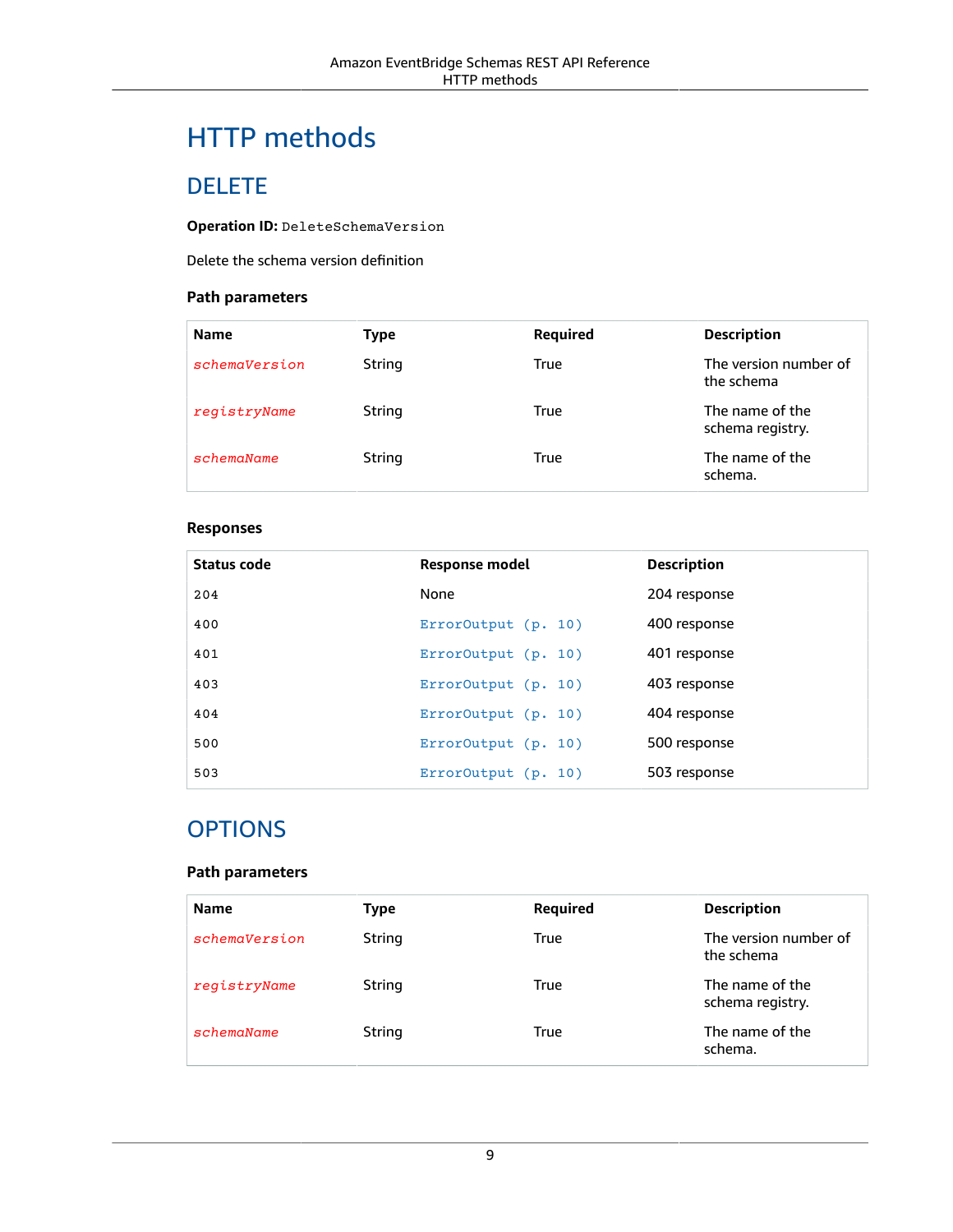#### **Responses**

| Status code | Response model | <b>Description</b> |
|-------------|----------------|--------------------|
| 200         | None           | 200 response       |

## <span id="page-13-0"></span>Schemas

### Response bodies

<span id="page-13-6"></span>ErrorOutput schema

```
{
   "Message": "string",
   "Code": "string"
}
```
## <span id="page-13-1"></span>Properties

### **ErrorOutput**

#### <span id="page-13-7"></span>**Message**

The message string of the error output.

**Type**: string **Required**: True

### <span id="page-13-8"></span>**Code**

The error code.

**Type**: string **Required**: True

## <span id="page-13-3"></span><span id="page-13-2"></span>Describe or Update Discoverer

### URI

/v1/discoverers/id/*discovererId*

## <span id="page-13-4"></span>HTTP methods

<span id="page-13-5"></span>GET

**Operation ID:** DescribeDiscoverer

Describes the discoverer.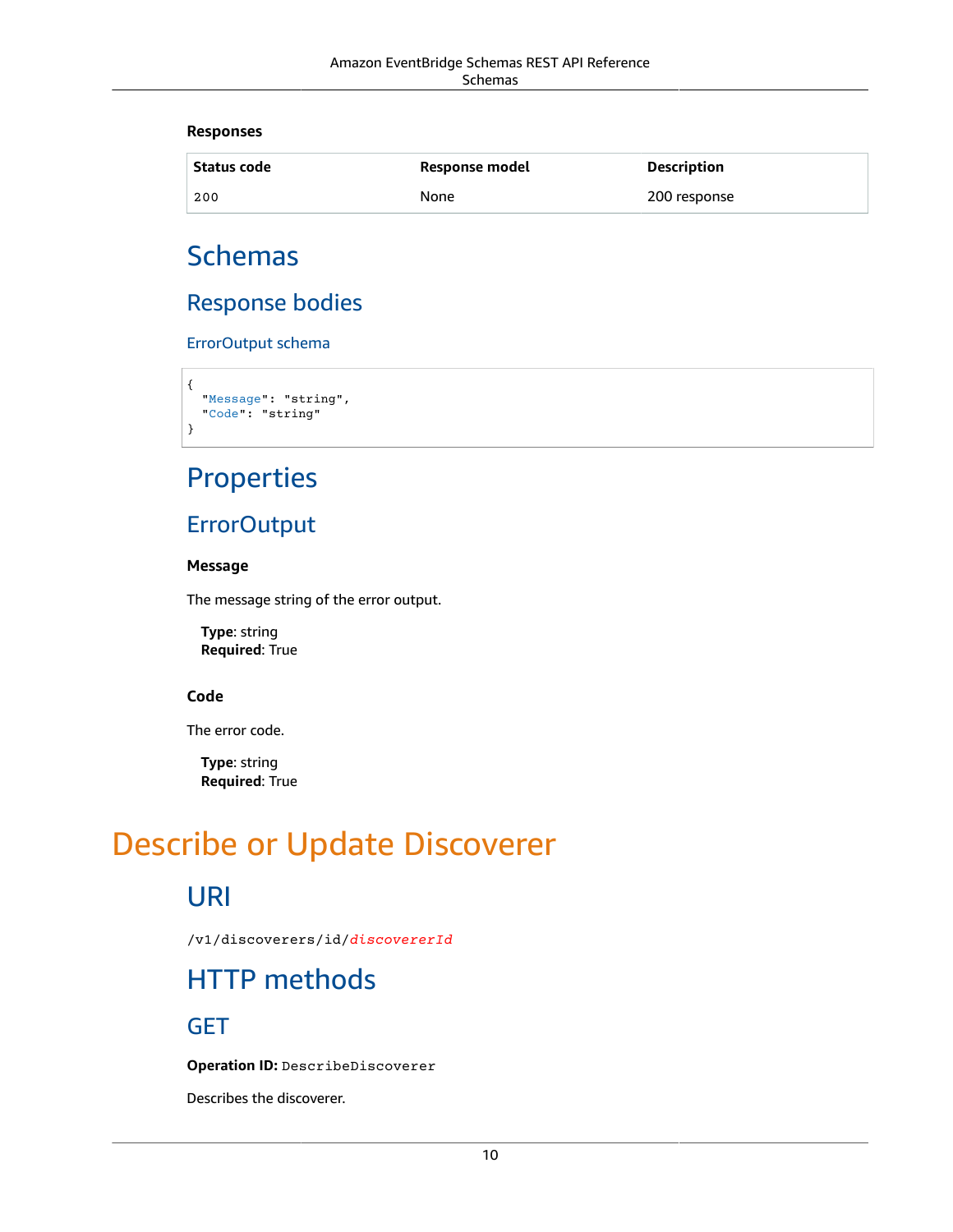### **Path parameters**

| <b>Name</b>  | Type   | <b>Reauired</b> | <b>Description</b>        |
|--------------|--------|-----------------|---------------------------|
| discovererId | String | True            | The ID of the discoverer. |

### **Responses**

| Status code | Response model           | <b>Description</b> |
|-------------|--------------------------|--------------------|
| 200         | DiscovererOutput (p. 13) | 200 response       |
| 400         | $ErrorOutput$ (p. 13)    | 400 response       |
| 401         | ErrorOutput(p. 13)       | 401 response       |
| 403         | ErrorOutput (p. 13)      | 403 response       |
| 404         | ErrorOutput $(p. 13)$    | 404 response       |
| 500         | ErrorOutput (p. 13)      | 500 response       |
| 503         | ErrorOutput (p. 13)      | 503 response       |

### <span id="page-14-1"></span>PUT

**Operation ID:** UpdateDiscoverer

Updates the discoverer

### **Path parameters**

| Name         | Tvpe   | Reguired | <b>Description</b>        |
|--------------|--------|----------|---------------------------|
| discovererId | String | True     | The ID of the discoverer. |

### **Responses**

| Status code | Response model           | <b>Description</b> |
|-------------|--------------------------|--------------------|
| 200         | DiscovererOutput (p. 13) | 200 response       |
| 400         | ErrorOutput (p. 13)      | 400 response       |
| 401         | ErrorOutput (p. 13)      | 401 response       |
| 403         | ErrorOutput (p. 13)      | 403 response       |
| 404         | ErrorOutput $(p. 13)$    | 404 response       |
| 500         | ErrorOutput (p. 13)      | 500 response       |
| 503         | ErrorOutput (p. 13)      | 503 response       |

### <span id="page-14-0"></span>DELETE

**Operation ID:** DeleteDiscoverer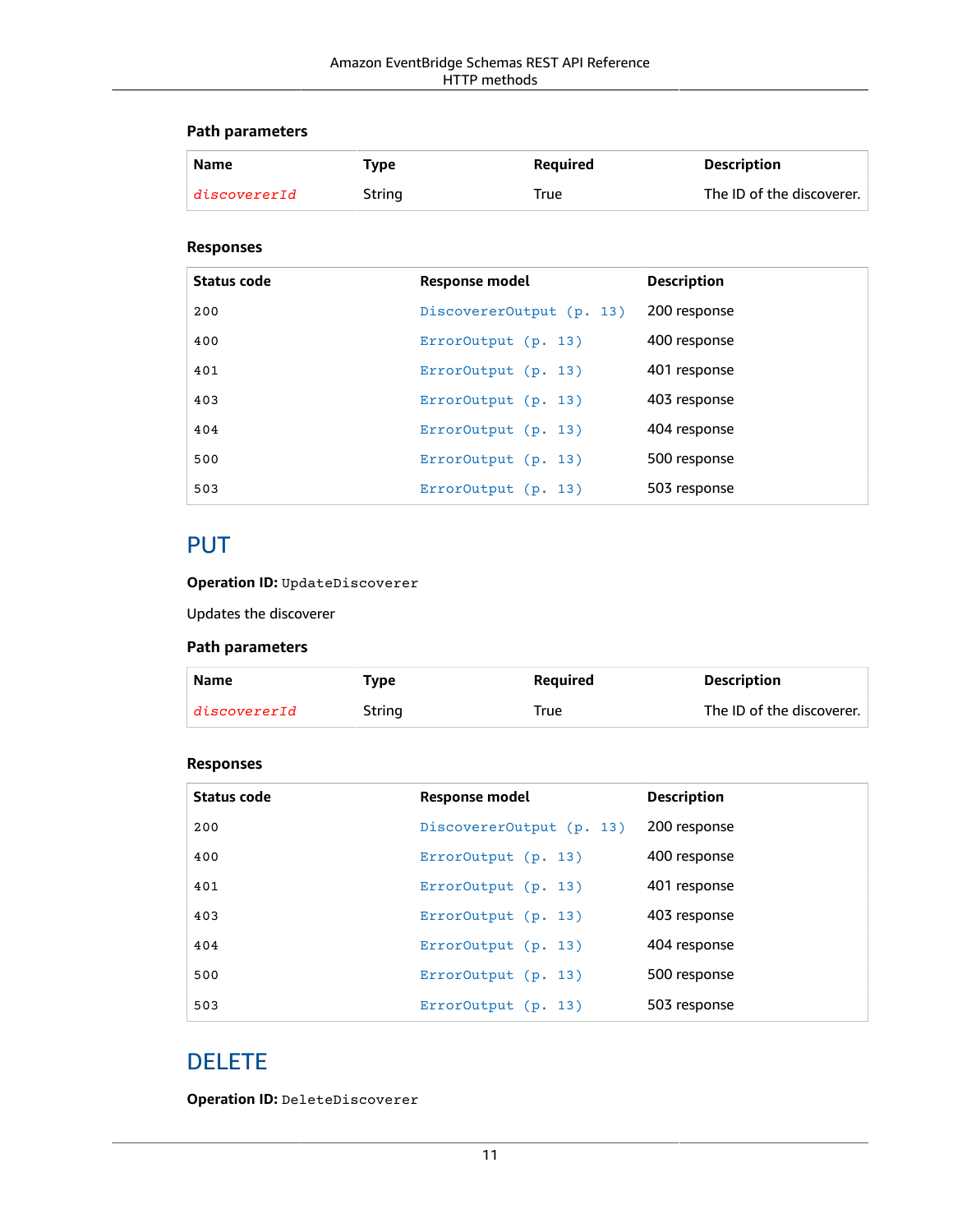#### Deletes a discoverer.

### **Path parameters**

| <b>Name</b>  | Type   | Reguired | <b>Description</b>        |
|--------------|--------|----------|---------------------------|
| discovererId | String | True     | The ID of the discoverer. |

### **Responses**

| Status code | <b>Response model</b> | <b>Description</b> |
|-------------|-----------------------|--------------------|
| 204         | None                  | 204 response       |
| 400         | ErrorOutput (p. 13)   | 400 response       |
| 401         | ErrorOutput (p. 13)   | 401 response       |
| 403         | ErrorOutput (p. 13)   | 403 response       |
| 404         | ErrorOutput (p. 13)   | 404 response       |
| 500         | ErrorOutput (p. 13)   | 500 response       |
| 503         | ErrorOutput (p. 13)   | 503 response       |

### **OPTIONS**

### **Path parameters**

| Name         | Type   | Reguired | <b>Description</b>        |
|--------------|--------|----------|---------------------------|
| discovererId | String | True     | The ID of the discoverer. |

### **Responses**

| Status code | Response model | <b>Description</b> |
|-------------|----------------|--------------------|
| 200         | None           | 200 response       |

## <span id="page-15-0"></span>**Schemas**

### Request bodies

PUT schema

```
{
  "CrossAccount": boolean,
   "Description": "string"
}
```
## Response bodies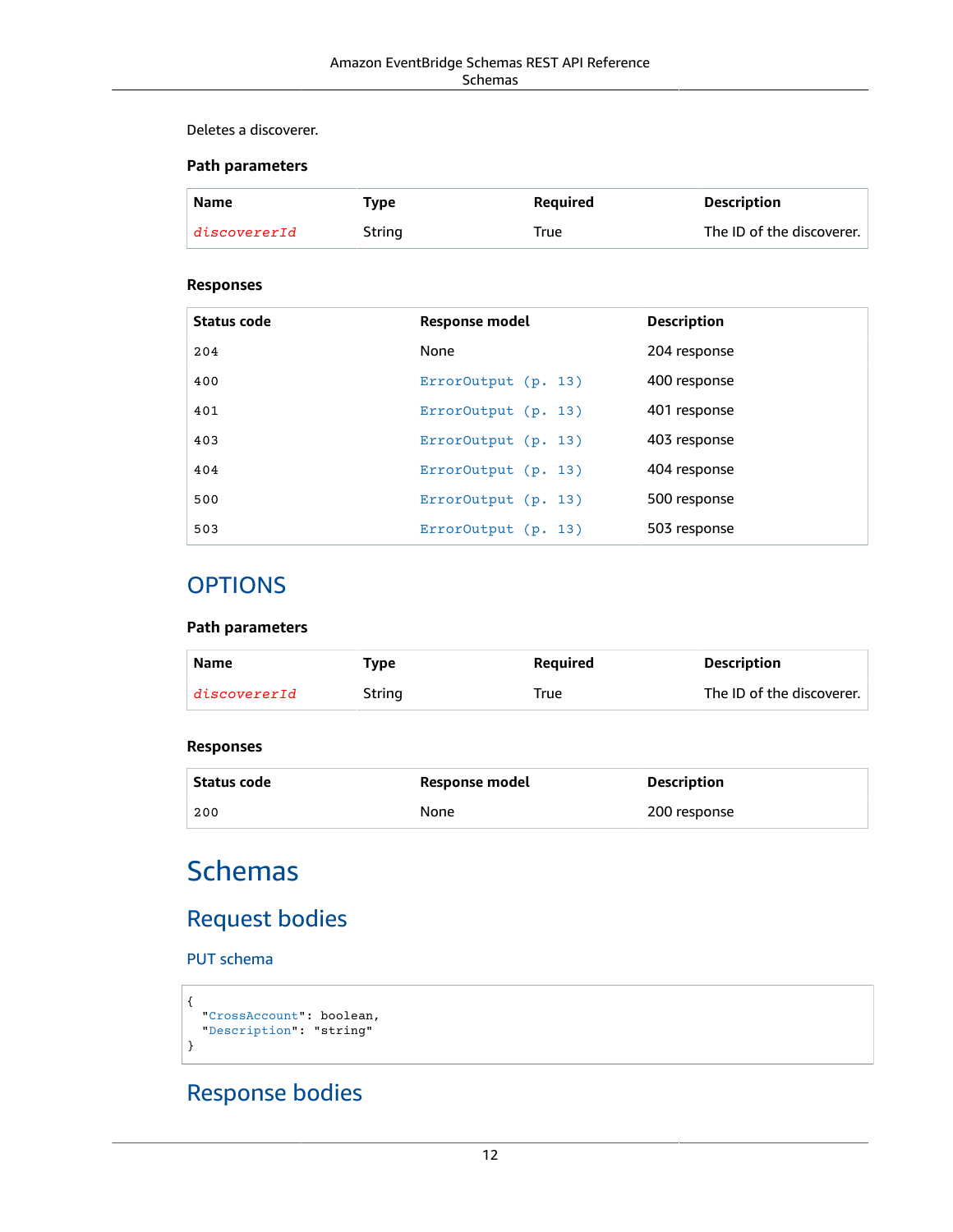#### <span id="page-16-1"></span>DiscovererOutput schema

```
{
  "DiscovererArn": "string",
   "DiscovererId": "string",
   "CrossAccount": boolean,
   "Description": "string",
   "SourceArn": "string",
   "State": enum,
  "tags": {
   }
}
```
### <span id="page-16-2"></span>ErrorOutput schema

```
{
   "Message": "string",
   "Code": "string"
}
```
## <span id="page-16-0"></span>**Properties**

### DiscovererOutput

### <span id="page-16-3"></span>**DiscovererArn**

The ARN of the discoverer.

**Type**: string **Required**: False

#### <span id="page-16-4"></span>**DiscovererId**

The ID of the discoverer.

**Type**: string **Required**: False

#### <span id="page-16-5"></span>**CrossAccount**

Whether cross-account events are discovered.

**Type**: boolean **Required**: False

### <span id="page-16-6"></span>**Description**

The description of the discoverer.

**Type**: string **Required**: False

#### <span id="page-16-7"></span>**SourceArn**

The ARN of the event bus.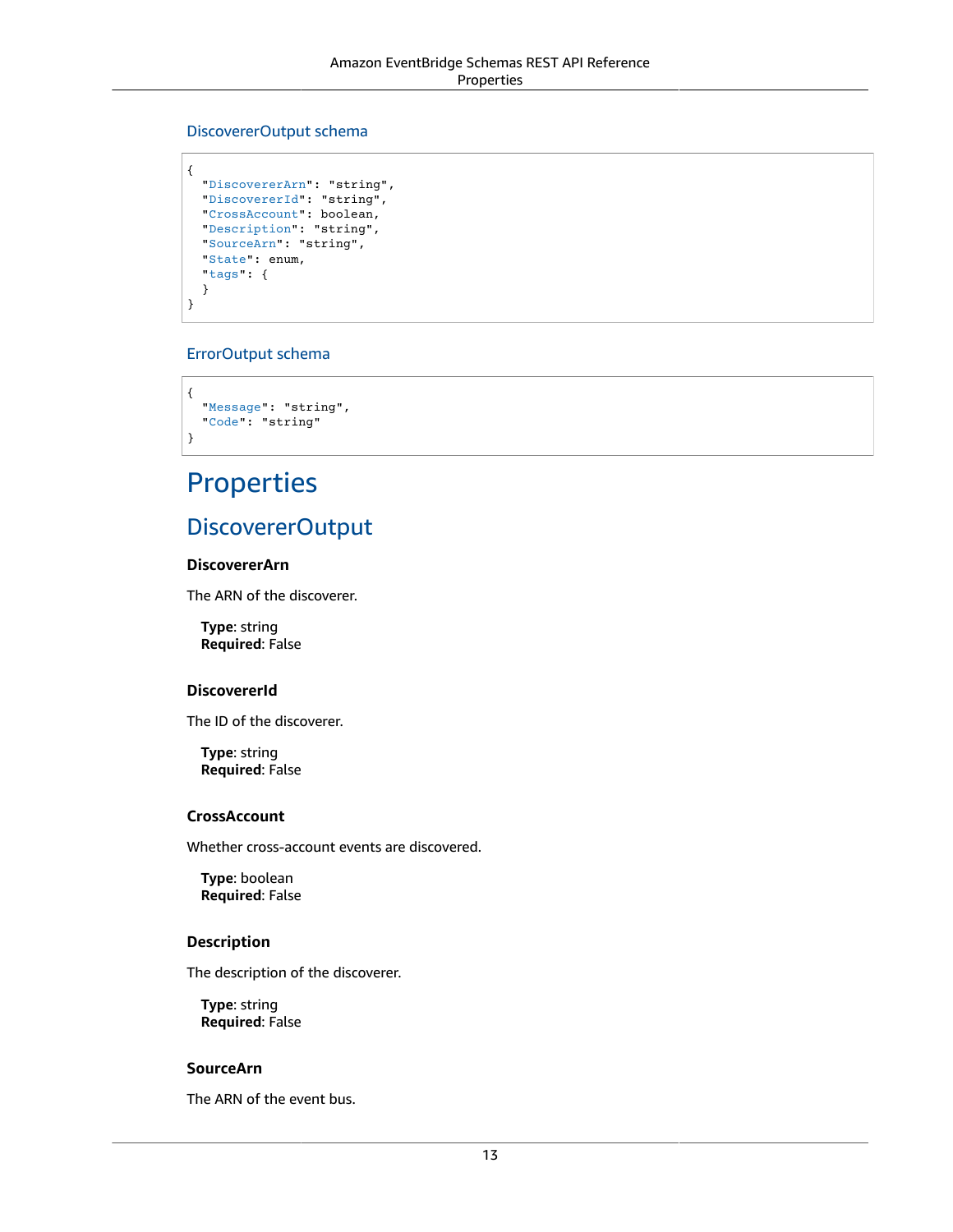**Type**: string **Required**: False

#### <span id="page-17-1"></span>**State**

The state of the discoverer.

**Type**: [DiscovererState \(p. 14\)](#page-17-5) **Required**: False

### <span id="page-17-2"></span>**tags**

Tags associated with the resource.

**Type**: [Tags \(p. 14\)](#page-17-6) **Required**: False

### <span id="page-17-5"></span>**DiscovererState**

STARTED STOPPED

### **ErrorOutput**

#### <span id="page-17-3"></span>**Message**

The message string of the error output.

**Type**: string **Required**: True

### <span id="page-17-4"></span>**Code**

The error code.

**Type**: string **Required**: True

### <span id="page-17-6"></span>Tags

Key-value pairs associated with a resource.

#### **key-value pairs**

**Type**: string

### UpdateDiscovererInput

#### <span id="page-17-0"></span>**CrossAccount**

**Type**: boolean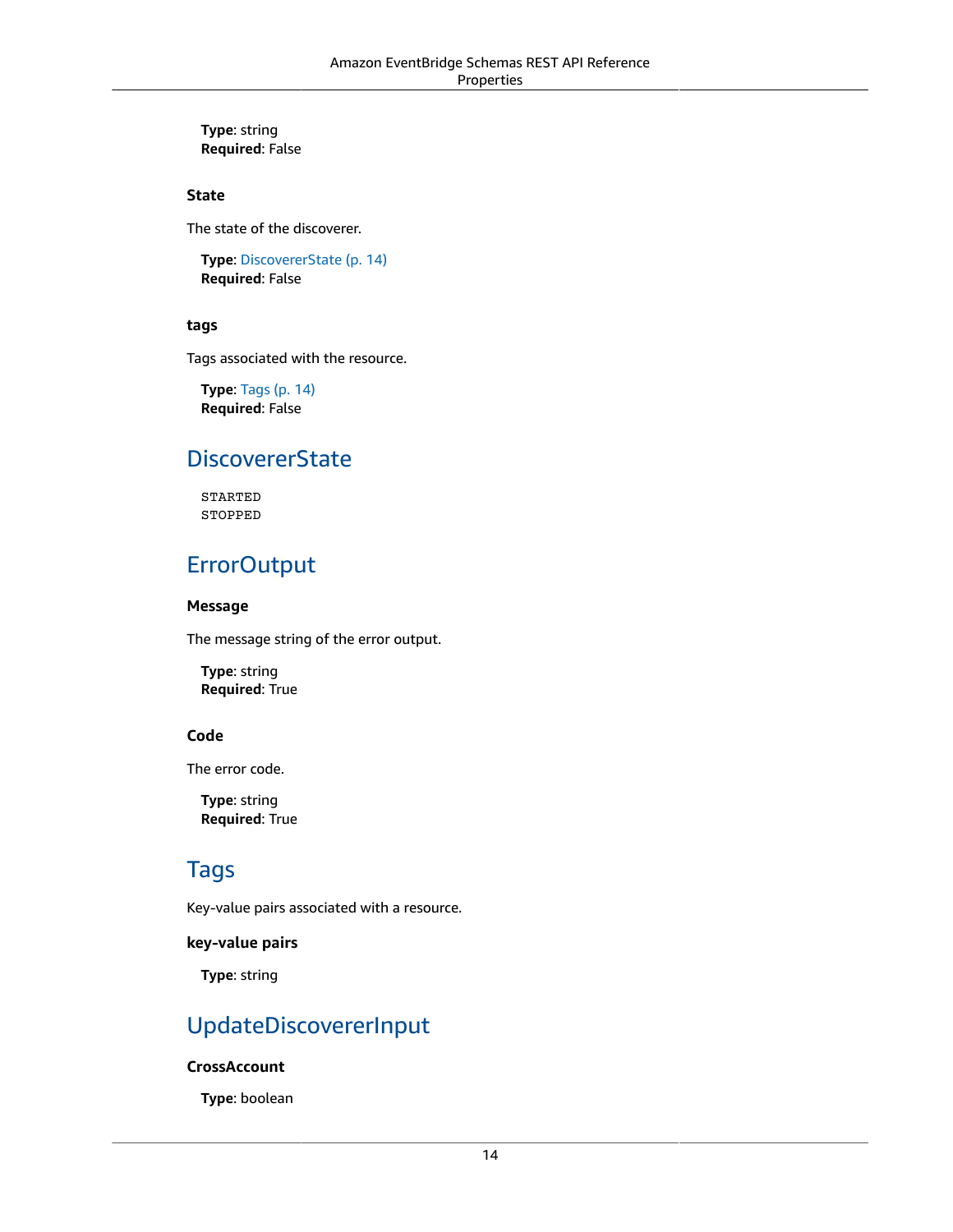#### **Required**: False

#### <span id="page-18-4"></span>**Description**

The description of the discoverer to update.

**Type**: string **Required**: False **MinLength**: 0 **MaxLength**: 256

## <span id="page-18-0"></span>**Discover**

Allows you get the discovered schemas that have been inferred from events on an event bus.

#### **Note**

Discoverer will only infer events that are nested up to 255 levels. Any events past 255 levels are ignored.

### <span id="page-18-1"></span>URI

/v1/discover

## <span id="page-18-2"></span>HTTP methods

### <span id="page-18-3"></span>POST

**Operation ID:** GetDiscoveredSchema

Get the discovered schema that was generated based on sampled events.

#### **Responses**

| Status code | Response model                          | <b>Description</b> |
|-------------|-----------------------------------------|--------------------|
| 200         | GetDiscoveredSchemaOutput (200 response |                    |
| 400         | ErrorOutput (p. 16)                     | 400 response       |
| 401         | ErrorOutput $(p. 16)$                   | 401 response       |
| 403         | ErrorOutput(p. 16)                      | 403 response       |
| 500         | ErrorOutput $(p. 16)$                   | 500 response       |
| 503         | ErrorOutput $(p. 16)$                   | 503 response       |

### **OPTIONS**

#### **Responses**

| Status code | Response model | <b>Description</b> |
|-------------|----------------|--------------------|
| 200         | None           | 200 response       |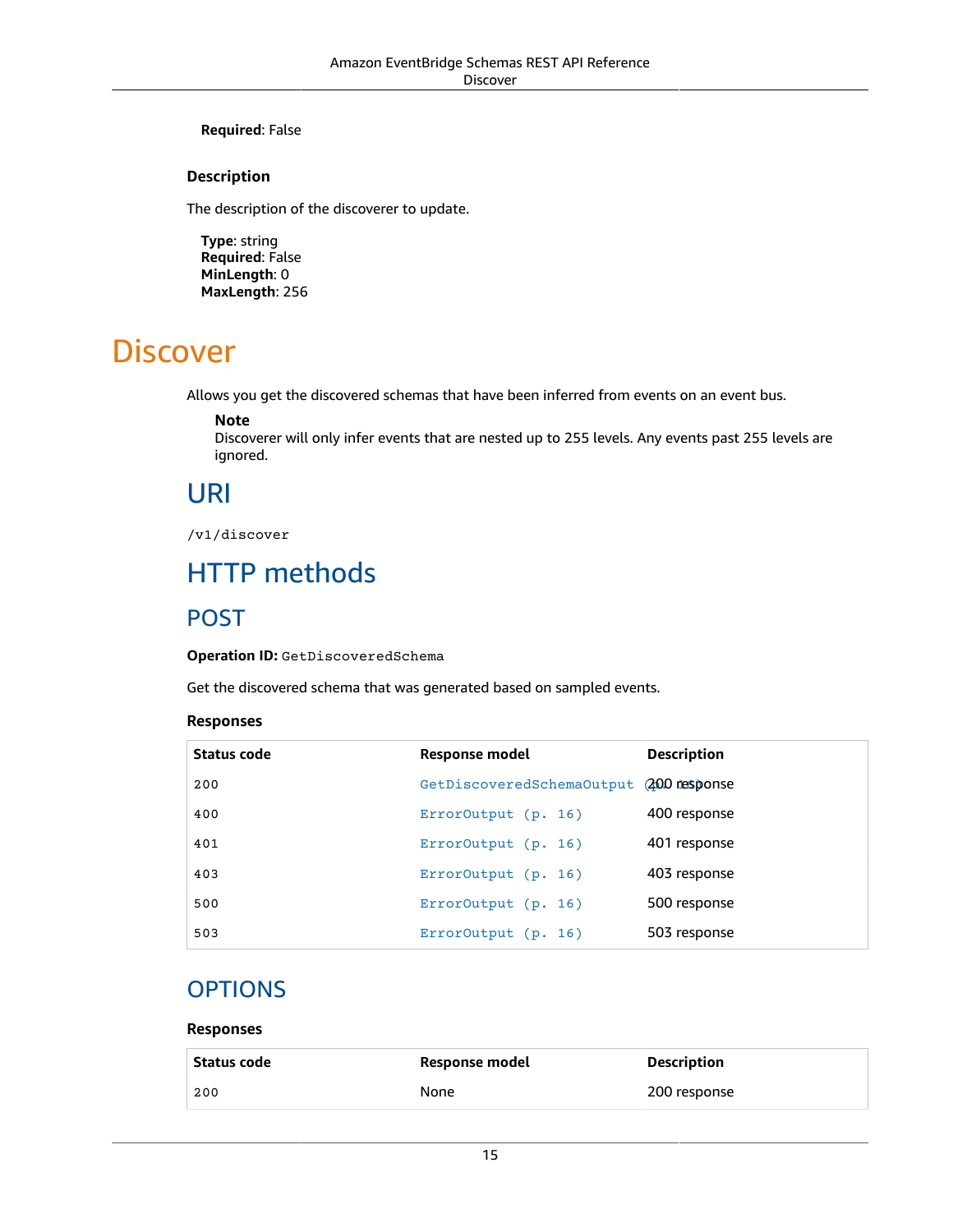## <span id="page-19-0"></span>Schemas

### Request bodies

POST schema

```
{
   "Type": enum,
   "Events": [
     "string"
   ]
}
```
### Response bodies

<span id="page-19-2"></span>GetDiscoveredSchemaOutput schema

```
{
   "Content": "string"
}
```
### <span id="page-19-3"></span>ErrorOutput schema

```
{
   "Message": "string",
   "Code": "string"
}
```
## <span id="page-19-1"></span>**Properties**

### **ErrorOutput**

### <span id="page-19-5"></span>**Message**

The message string of the error output.

**Type**: string **Required**: True

### <span id="page-19-6"></span>**Code**

The error code.

**Type**: string **Required**: True

## GetDiscoveredSchemaInput

### <span id="page-19-4"></span>**Type**

The type of event.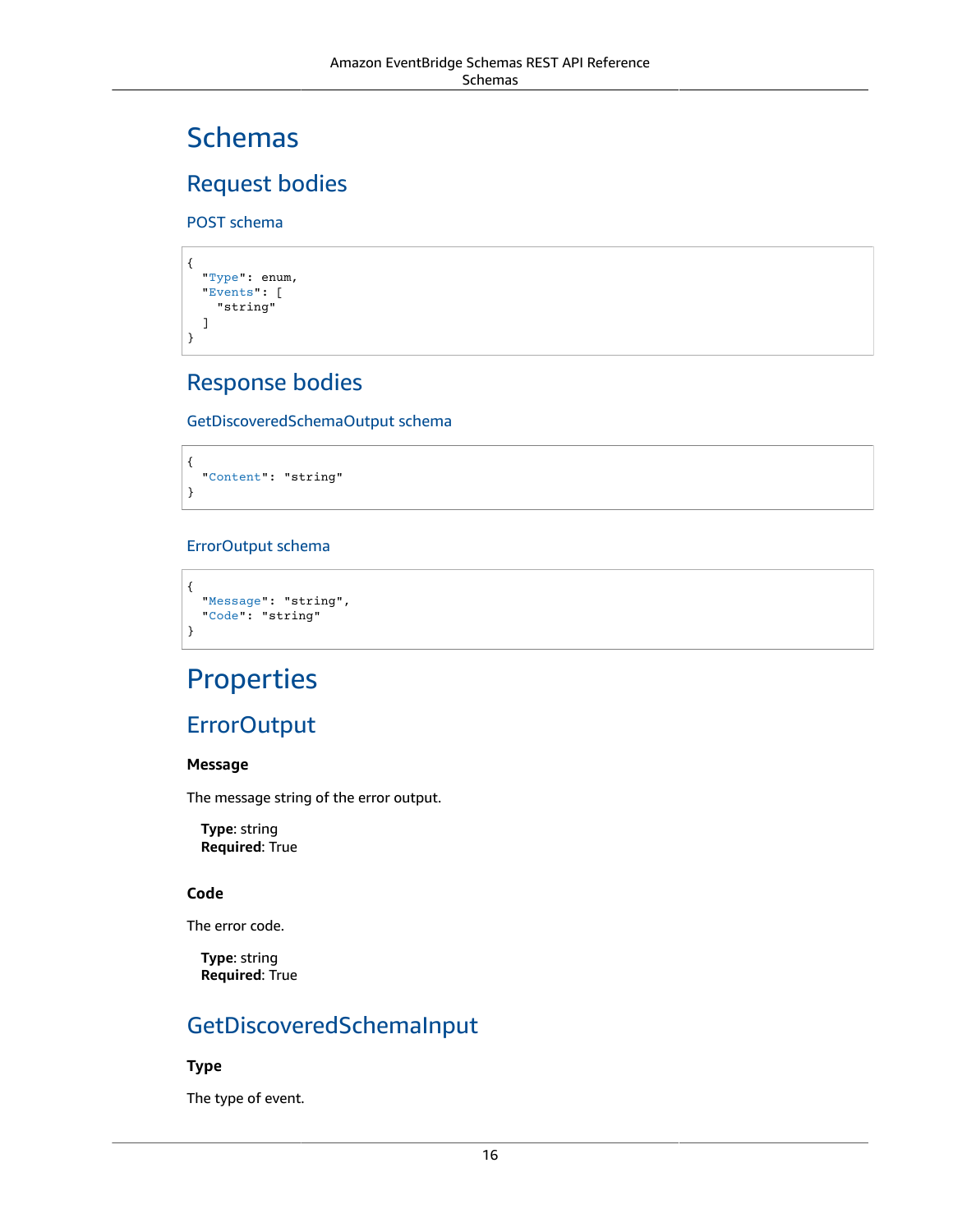**Type**: [Type \(p. 17\)](#page-20-6) **Required**: True

#### <span id="page-20-4"></span>**Events**

An array of strings where each string is a JSON event. These are the events that were used to generate the schema. The array includes a single type of event and has a maximum size of 10 events.

**Type**: Array of type string **Required**: True

### GetDiscoveredSchemaOutput

#### <span id="page-20-5"></span>**Content**

The source of the schema definition.

**Type**: string **Required**: False

### <span id="page-20-6"></span>Type

The type of schema to export.

OpenApi3 JSONSchemaDraft4

## <span id="page-20-1"></span><span id="page-20-0"></span>**Discoverers**

Discoverers allow you to infer EventBridge Schemas based on the events on an event bus.

## URI

/v1/discoverers

## <span id="page-20-2"></span>HTTP methods

### <span id="page-20-3"></span>**GET**

**Operation ID:** ListDiscoverers

List the discoverers.

#### **Query parameters**

| <b>Name</b>     | Type   | Required | <b>Description</b>                                                                                   |
|-----------------|--------|----------|------------------------------------------------------------------------------------------------------|
| sourceArnPrefix | String | False    | Specifying this limits<br>the results to only those<br>ARNs that start with the<br>specified prefix. |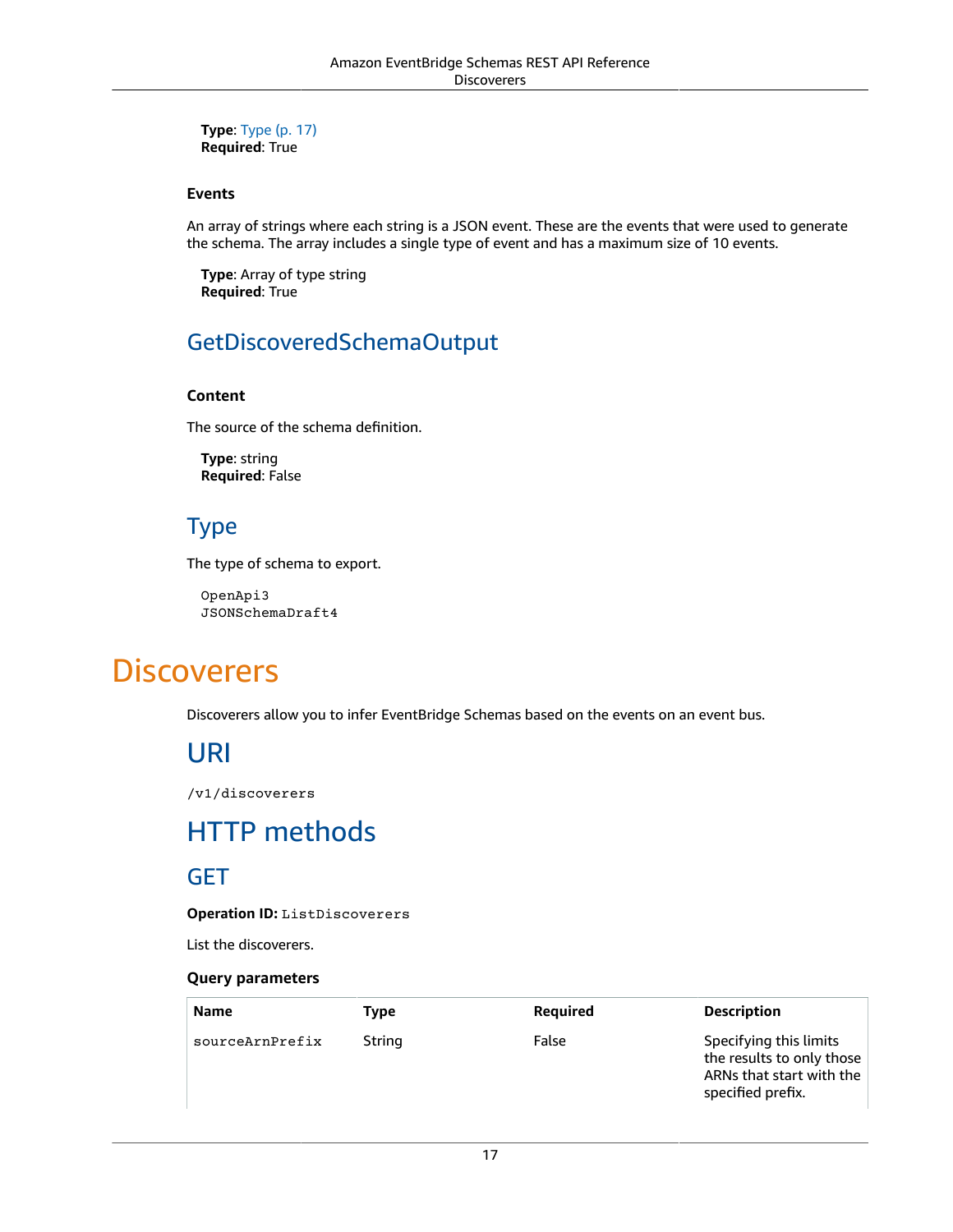#### Amazon EventBridge Schemas REST API Reference HTTP methods

| <b>Name</b>        | <b>Type</b> | Required | <b>Description</b>                                                                                                                                                                                                  |
|--------------------|-------------|----------|---------------------------------------------------------------------------------------------------------------------------------------------------------------------------------------------------------------------|
| limit              | String      | False    | The maximum number<br>of results to return per<br>page.                                                                                                                                                             |
| nextToken          | String      | False    | The token that specifies<br>the next page of results<br>to return. To request<br>the first page, leave<br>NextToken empty. The<br>token will expire in<br>24 hours, and cannot<br>be shared with other<br>accounts. |
| discovererIdPrefix | String      | False    | Specifying this limits<br>the results to only those<br>discoverer IDs that<br>start with the specified<br>prefix.                                                                                                   |

### **Responses**

| Status code | Response model                          | <b>Description</b> |
|-------------|-----------------------------------------|--------------------|
| 200         | ListDiscoverersOutput (p. 1200 response |                    |
| 400         | ErrorOutput (p. 20)                     | 400 response       |
| 401         | ErrorOutput (p. 20)                     | 401 response       |
| 403         | ErrorOutput (p. 20)                     | 403 response       |
| 500         | ErrorOutput $(p. 20)$                   | 500 response       |
| 503         | ErrorOutput (p. 20)                     | 503 response       |

### <span id="page-21-0"></span>POST

**Operation ID:** CreateDiscoverer

Creates a discoverer.

### **Responses**

| Status code | Response model           | <b>Description</b> |
|-------------|--------------------------|--------------------|
| 201         | DiscovererOutput (p. 19) | 201 response       |
| 400         | ErrorOutput (p. 20)      | 400 response       |
| 401         | ErrorOutput $(p. 20)$    | 401 response       |
| 403         | ErrorOutput $(p. 20)$    | 403 response       |
| 409         | ErrorOutput (p. 20)      | 409 response       |
| 500         | $ErrorOutput$ (p. 20)    | 500 response       |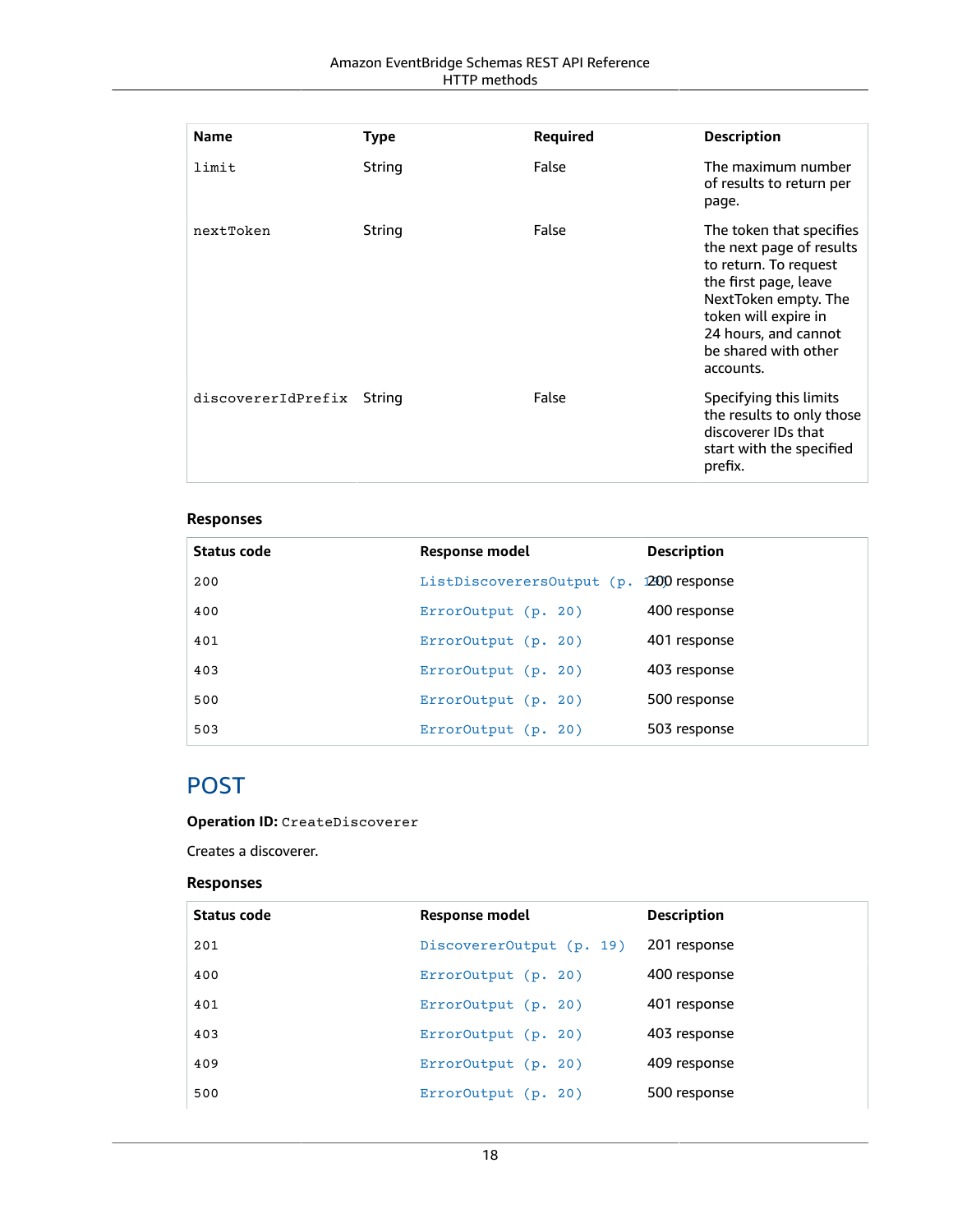| Status code | Response model      | Description  |
|-------------|---------------------|--------------|
| 503         | ErrorOutput (p. 20) | 503 response |

### **OPTIONS**

**Responses**

| Status code | Response model | Description  |
|-------------|----------------|--------------|
| 200         | None           | 200 response |

## <span id="page-22-0"></span>Schemas

### Request bodies

POST schema

```
{
   "CrossAccount": boolean,
   "Description": "string",
   "SourceArn": "string",
  "tags": {
   }
}
```
### Response bodies

<span id="page-22-1"></span>ListDiscoverersOutput schema

```
{
   "NextToken": "string",
   "Discoverers": [
\{ \{ \} "DiscovererArn": "string",
      "DiscovererId": "string",
       "CrossAccount": boolean,
      "SourceArn": "string",
       "State": enum,
       "tags": {
       }
     }
   ]
}
```
<span id="page-22-2"></span>DiscovererOutput schema

```
{
   "DiscovererArn": "string",
   "DiscovererId": "string",
   "CrossAccount": boolean,
   "Description": "string",
   "SourceArn": "string",
   "State": enum,
```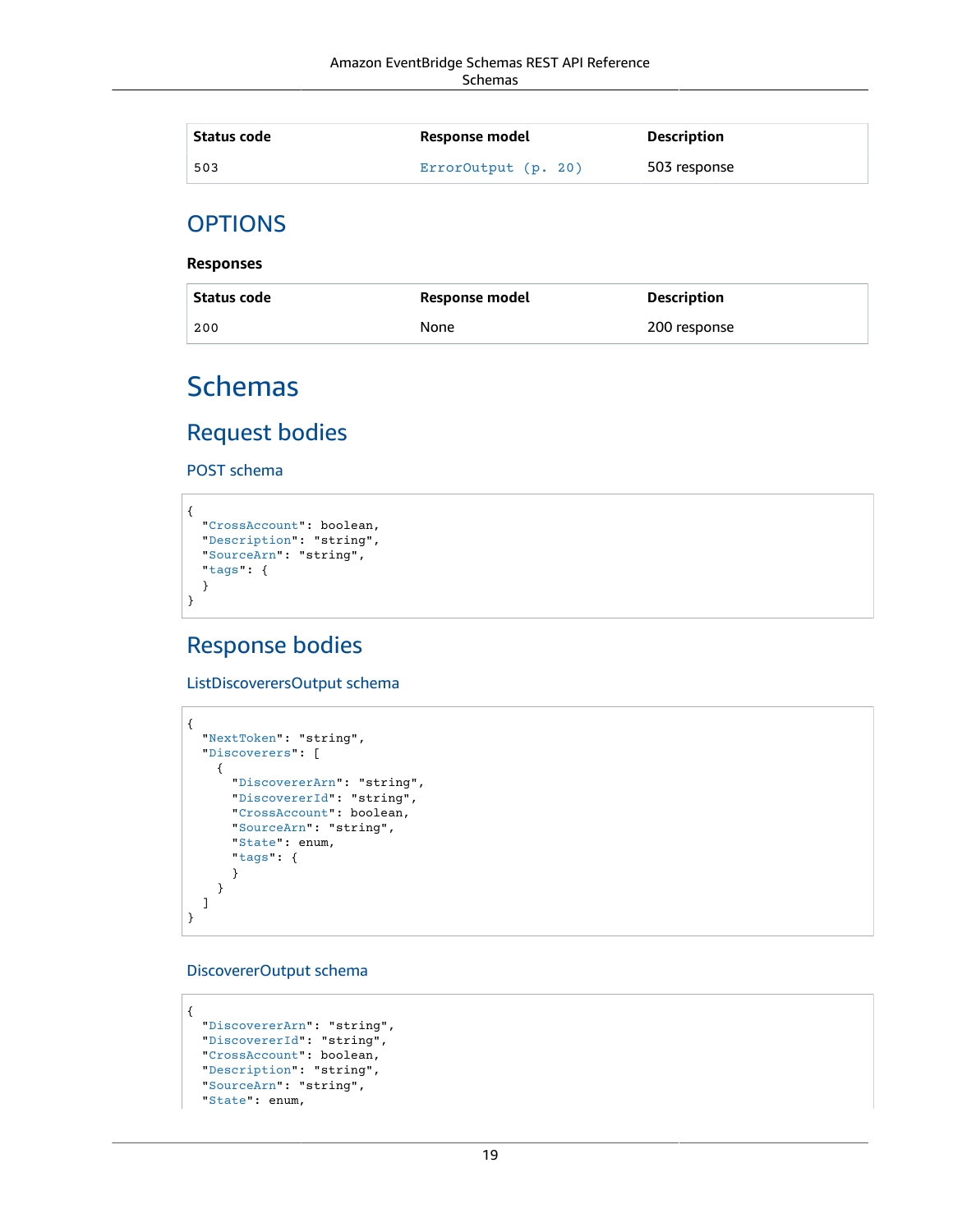["tags"](#page-24-5): { } }

### <span id="page-23-1"></span>ErrorOutput schema

```
{
   "Message": "string",
   "Code": "string"
}
```
## <span id="page-23-0"></span>**Properties**

### CreateDiscovererInput

### <span id="page-23-2"></span>**CrossAccount**

Allows for the discovery of the event schemas that are sent to the event bus from another account. (default: true)

**Type**: boolean **Required**: False

### <span id="page-23-3"></span>**Description**

A description for the discoverer.

**Type**: string **Required**: False **MinLength**: 0 **MaxLength**: 256

#### <span id="page-23-4"></span>**SourceArn**

The ARN of the event bus.

**Type**: string **Required**: True **MinLength**: 20 **MaxLength**: 1600

### <span id="page-23-5"></span>**tags**

Tags associated with the resource.

**Type**: [Tags \(p. 23\)](#page-26-6) **Required**: False

### DiscovererOutput

#### <span id="page-23-6"></span>**DiscovererArn**

The ARN of the discoverer.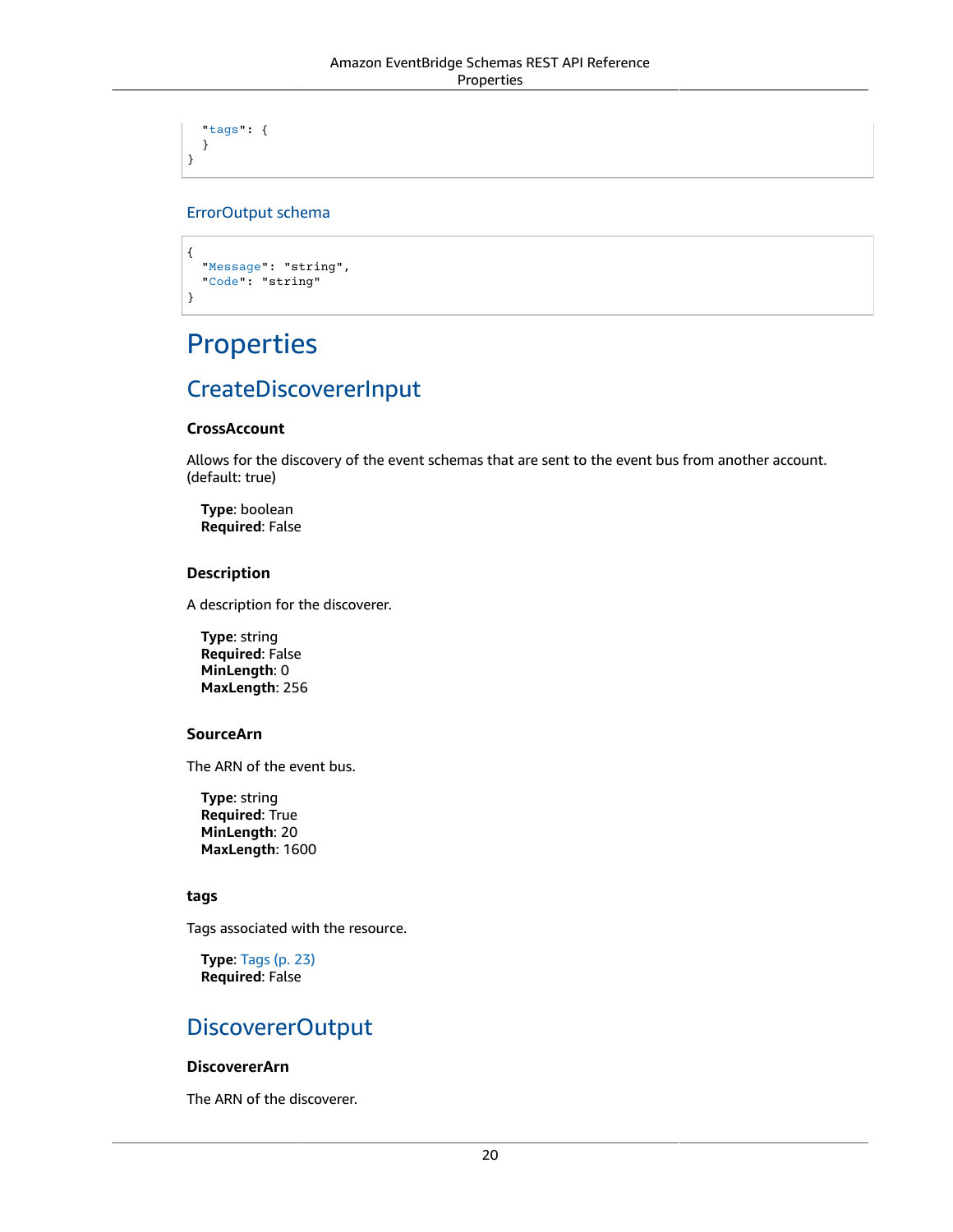**Type**: string **Required**: False

#### <span id="page-24-0"></span>**DiscovererId**

The ID of the discoverer.

**Type**: string **Required**: False

#### <span id="page-24-1"></span>**CrossAccount**

Whether cross-account events are discovered.

**Type**: boolean **Required**: False

#### <span id="page-24-2"></span>**Description**

The description of the discoverer.

**Type**: string **Required**: False

### <span id="page-24-3"></span>**SourceArn**

The ARN of the event bus.

**Type**: string **Required**: False

#### <span id="page-24-4"></span>**State**

The state of the discoverer.

**Type**: [DiscovererState \(p. 21\)](#page-24-6) **Required**: False

#### <span id="page-24-5"></span>**tags**

Tags associated with the resource.

**Type**: [Tags \(p. 23\)](#page-26-6) **Required**: False

### <span id="page-24-6"></span>**DiscovererState**

STARTED STOPPED

### <span id="page-24-7"></span>**DiscovererSummary**

A summary of the discoverer.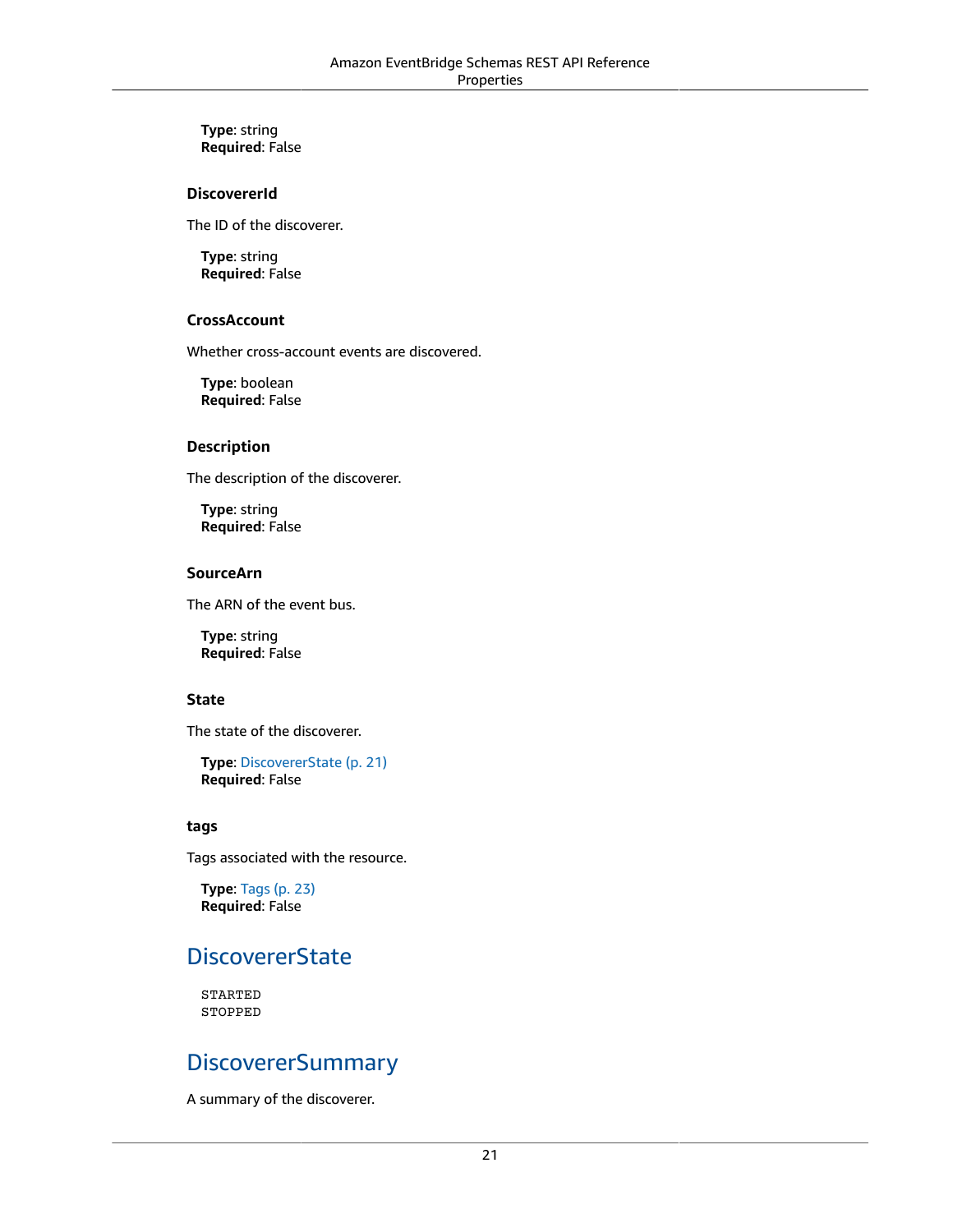#### <span id="page-25-0"></span>**DiscovererArn**

The ARN of the discoverer.

**Type**: string **Required**: False

#### <span id="page-25-1"></span>**DiscovererId**

The ID of the discoverer.

**Type**: string **Required**: False

### <span id="page-25-2"></span>**CrossAccount**

Whether cross-account events are discovered.

**Type**: boolean **Required**: False

#### <span id="page-25-3"></span>**SourceArn**

The ARN of the event bus.

**Type**: string **Required**: False

### <span id="page-25-4"></span>**State**

The state of the discoverer.

**Type**: [DiscovererState \(p. 21\)](#page-24-6) **Required**: False

#### <span id="page-25-5"></span>**tags**

Tags associated with the resource.

**Type**: [Tags \(p. 23\)](#page-26-6) **Required**: False

### **ErrorOutput**

#### <span id="page-25-6"></span>**Message**

The message string of the error output.

**Type**: string **Required**: True

### <span id="page-25-7"></span>**Code**

The error code.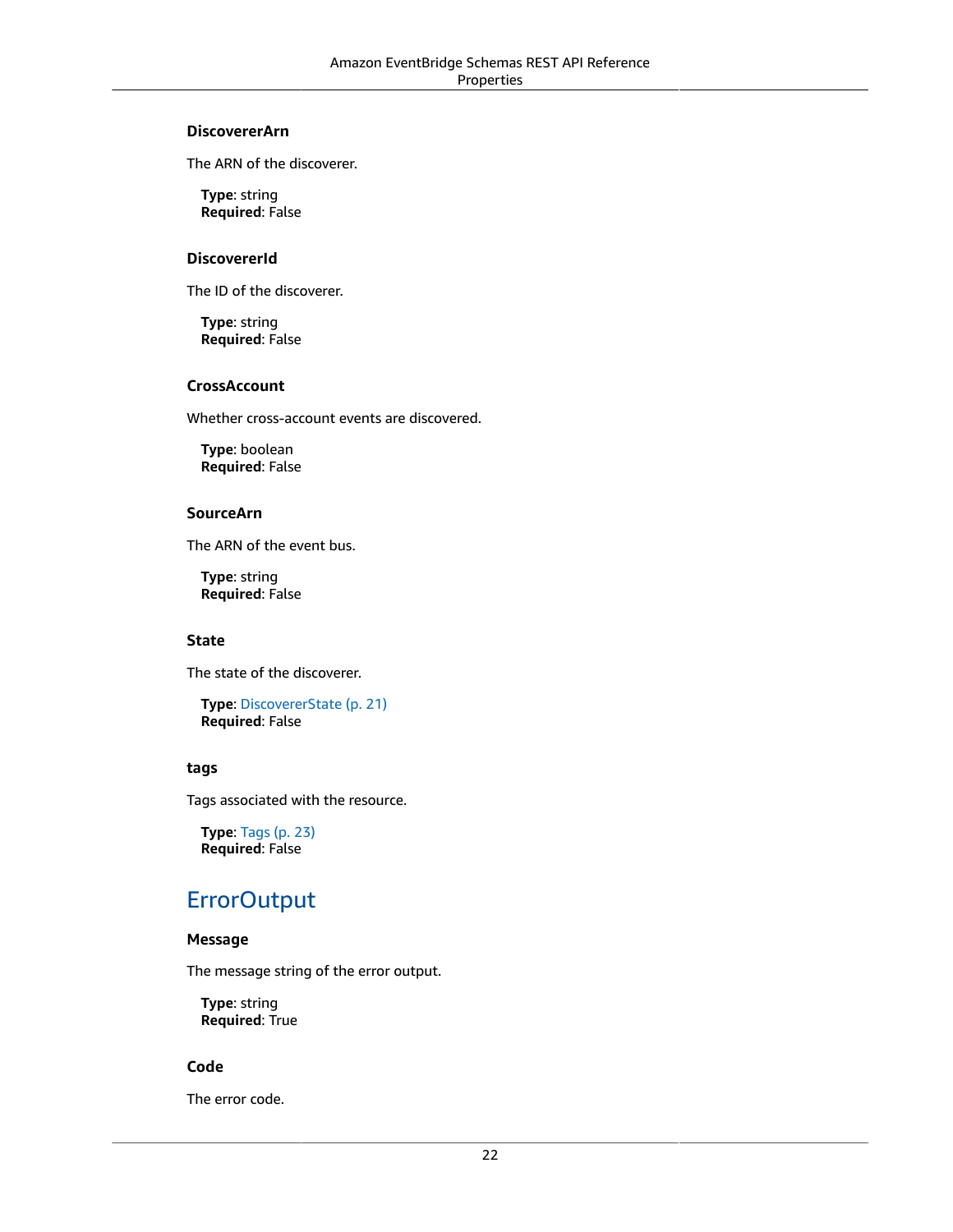**Type**: string **Required**: True

### ListDiscoverersOutput

#### <span id="page-26-4"></span>**NextToken**

The token that specifies the next page of results to return. To request the first page, leave NextToken empty. The token will expire in 24 hours, and cannot be shared with other accounts.

**Type**: string **Required**: False

#### <span id="page-26-5"></span>**Discoverers**

An array of DiscovererSummary information.

**Type**: Array of type [DiscovererSummary \(p. 21\)](#page-24-7) **Required**: False

### <span id="page-26-6"></span>Tags

Key-value pairs associated with a resource.

#### **key-value pairs**

**Type**: string

## <span id="page-26-1"></span><span id="page-26-0"></span>Export

Exports a schema.

### URI

/v1/registries/name/*registryName*/schemas/name/*schemaName*/export

## <span id="page-26-2"></span>HTTP methods

### <span id="page-26-3"></span>GET

**Operation ID:** ExportSchema

Exports a schema.

| <b>Name</b>  | Type   | Required | <b>Description</b>                  |
|--------------|--------|----------|-------------------------------------|
| registryName | String | True     | The name of the<br>schema registry. |
| schemaName   | String | True     | The name of the<br>schema.          |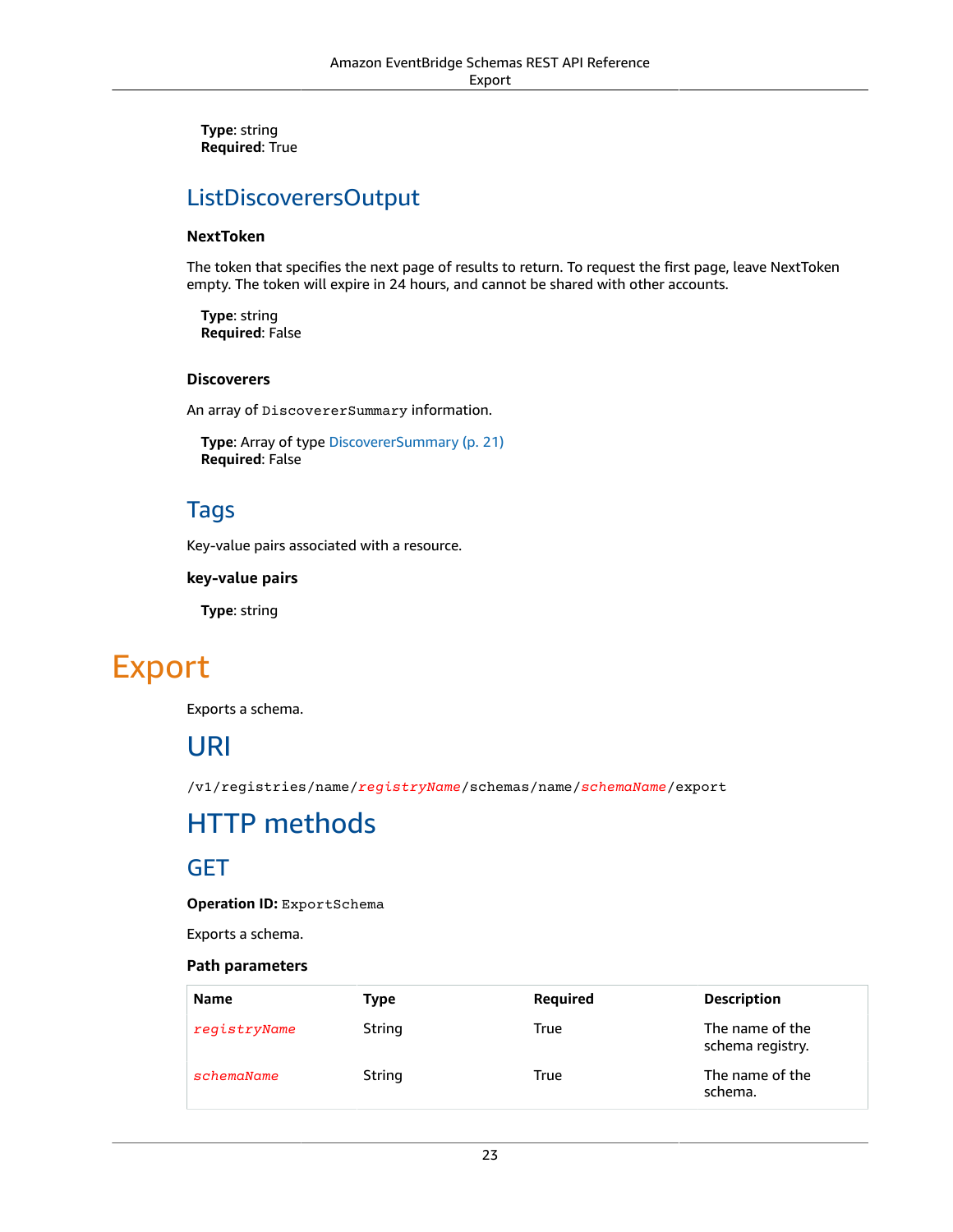| <b>Name</b>   | Type   | Required | <b>Description</b>                                                    |
|---------------|--------|----------|-----------------------------------------------------------------------|
| type          | String | True     | The type of schema to<br>export.                                      |
| schemaVersion | String | False    | Specifying this limits<br>the results to only this<br>schema version. |

### **Responses**

| Status code | <b>Response model</b>                   | <b>Description</b> |
|-------------|-----------------------------------------|--------------------|
| 200         | ExportSchema0utput (p. 24) 200 response |                    |
| 400         | ErrorOutput (p. 25)                     | 400 response       |
| 401         | ErrorOutput (p. 25)                     | 401 response       |
| 403         | ErrorOutput (p. 25)                     | 403 response       |
| 404         | ErrorOutput (p. 25)                     | 404 response       |
| 429         | ErrorOutput (p. 25)                     | 429 response       |
| 500         | ErrorOutput (p. 25)                     | 500 response       |
| 503         | $ErrorOutput$ (p. 25)                   | 503 response       |

### **OPTIONS**

### **Path parameters**

| <b>Name</b>  | Type   | Required | <b>Description</b>                  |
|--------------|--------|----------|-------------------------------------|
| registryName | String | True     | The name of the<br>schema registry. |
| schemaName   | String | True     | The name of the<br>schema.          |

### **Responses**

| Status code | Response model | <b>Description</b> |
|-------------|----------------|--------------------|
| 200         | None           | 200 response       |

## <span id="page-27-0"></span>**Schemas**

{

### Response bodies

<span id="page-27-1"></span>ExportSchemaOutput schema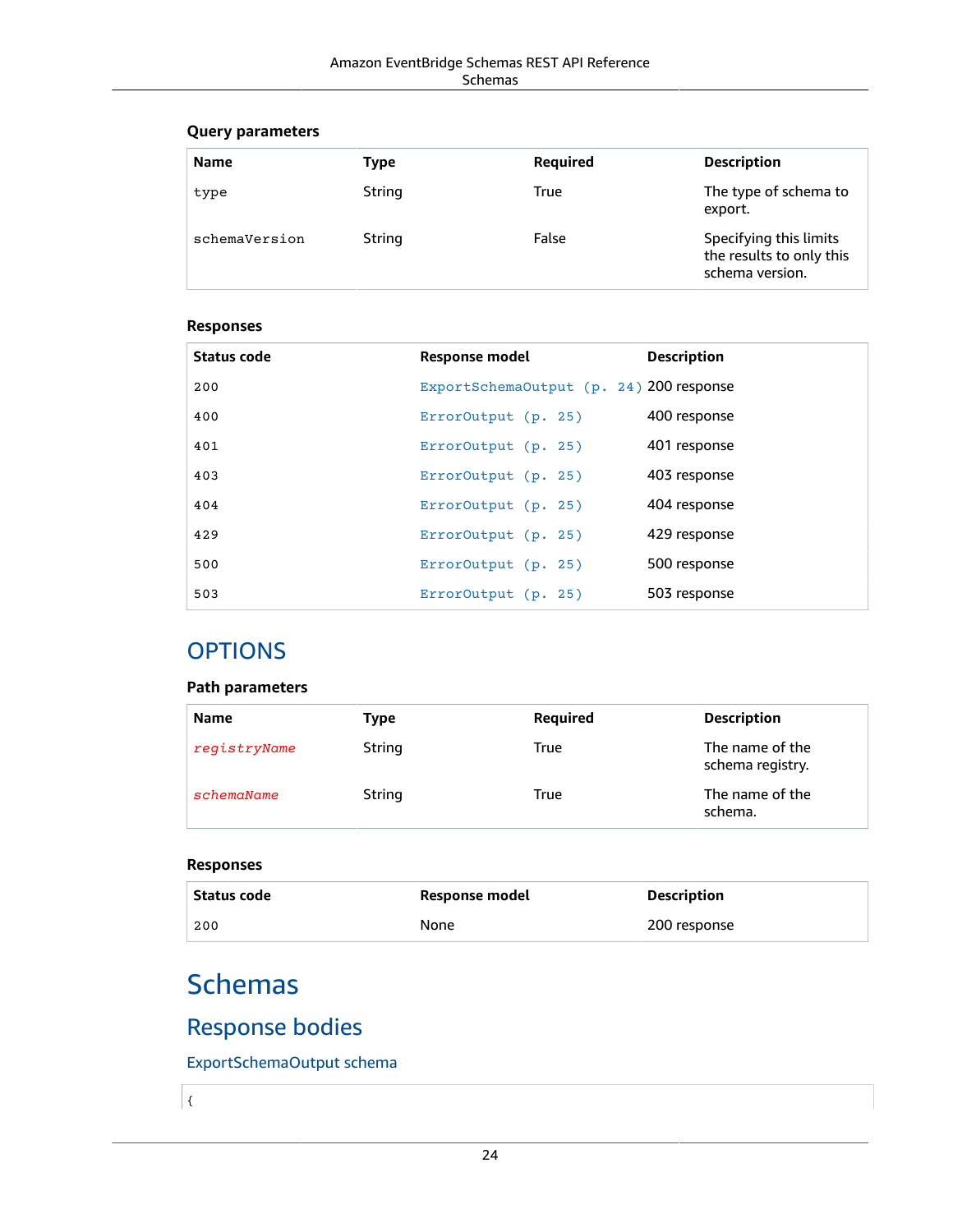```
 "Type": "string",
 "SchemaVersion": "string",
  "Content": "string",
  "SchemaName": "string",
  "SchemaArn": "string"
}
```
### <span id="page-28-1"></span>ErrorOutput schema

```
{
   "Message": "string",
   "Code": "string"
}
```
## <span id="page-28-0"></span>**Properties**

### **ErrorOutput**

#### <span id="page-28-5"></span>**Message**

The message string of the error output.

**Type**: string **Required**: True

### <span id="page-28-6"></span>**Code**

The error code.

**Type**: string **Required**: True

### ExportSchemaOutput

The schema to export.

### <span id="page-28-2"></span>**Type**

The type of schema to export.

**Type**: string **Required**: False

### <span id="page-28-3"></span>**SchemaVersion**

The version of the schema to export.

**Type**: string **Required**: False

### <span id="page-28-4"></span>**Content**

The content of the schema.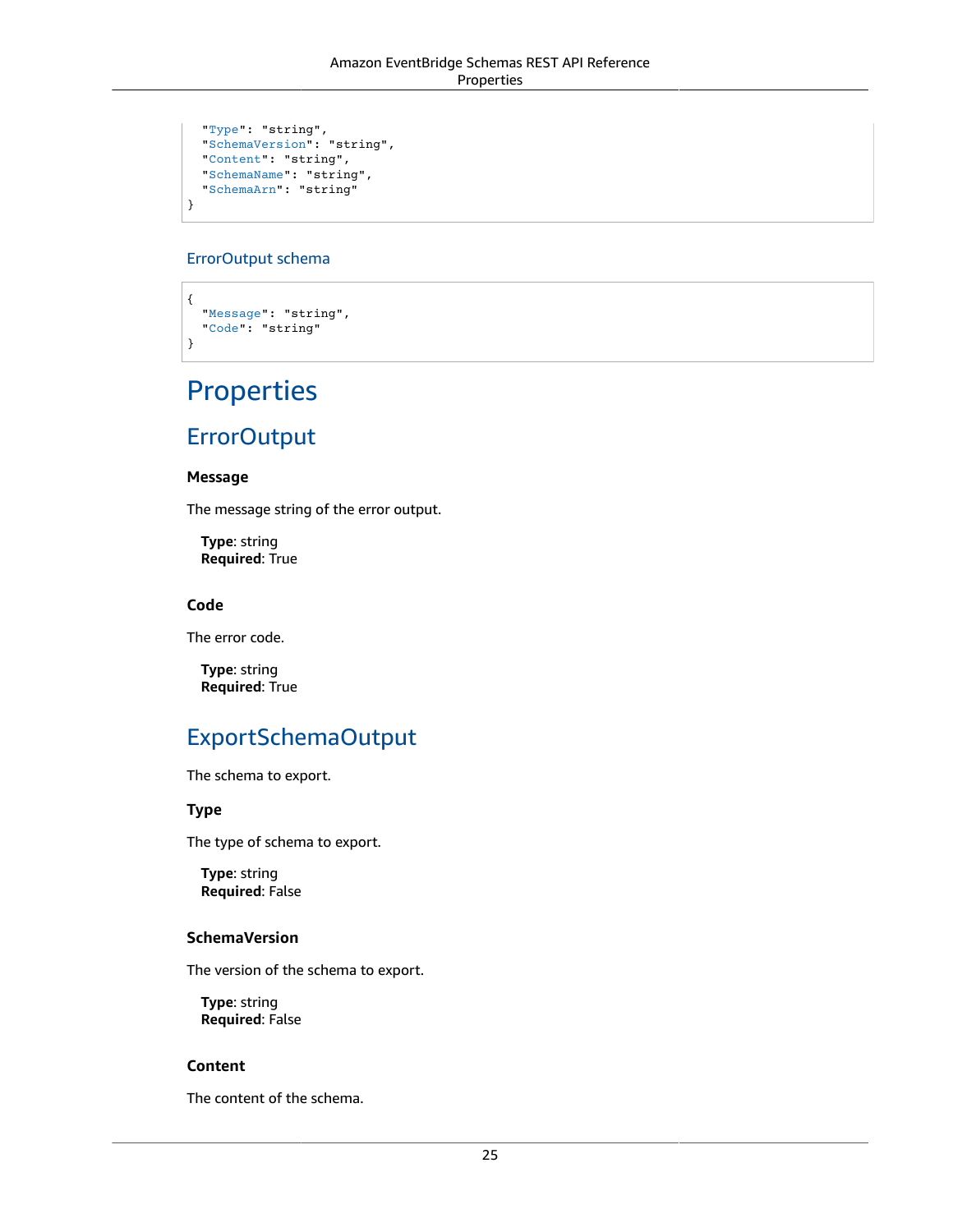**Type**: string **Required**: False

#### <span id="page-29-4"></span>**SchemaName**

The name of the schema to export.

**Type**: string **Required**: False

### <span id="page-29-5"></span>**SchemaArn**

The ARN of the schema to export.

**Type**: string **Required**: False

## <span id="page-29-1"></span><span id="page-29-0"></span>Get Code Binding Source

## URI

/v1/registries/name/*registryName*/schemas/name/*schemaName*/language/*language*/ source

## <span id="page-29-2"></span>HTTP methods

### <span id="page-29-3"></span>**GET**

**Operation ID:** GetCodeBindingSource

Get the code binding source URI.

| <b>Name</b>  | <b>Type</b> | Required | <b>Description</b>                                                                                             |
|--------------|-------------|----------|----------------------------------------------------------------------------------------------------------------|
| registryName | String      | True     | The name of the<br>schema registry.                                                                            |
| schemaName   | String      | True     | The name of the<br>schema.                                                                                     |
| language     | String      | True     | The language of the<br>code binding. The<br>supported languages<br>and corresponding<br>values are as follows: |
|              |             |          | • Java: Java8                                                                                                  |
|              |             |          | • Python: Python36                                                                                             |
|              |             |          | • TypeScript:<br>TypeScript3                                                                                   |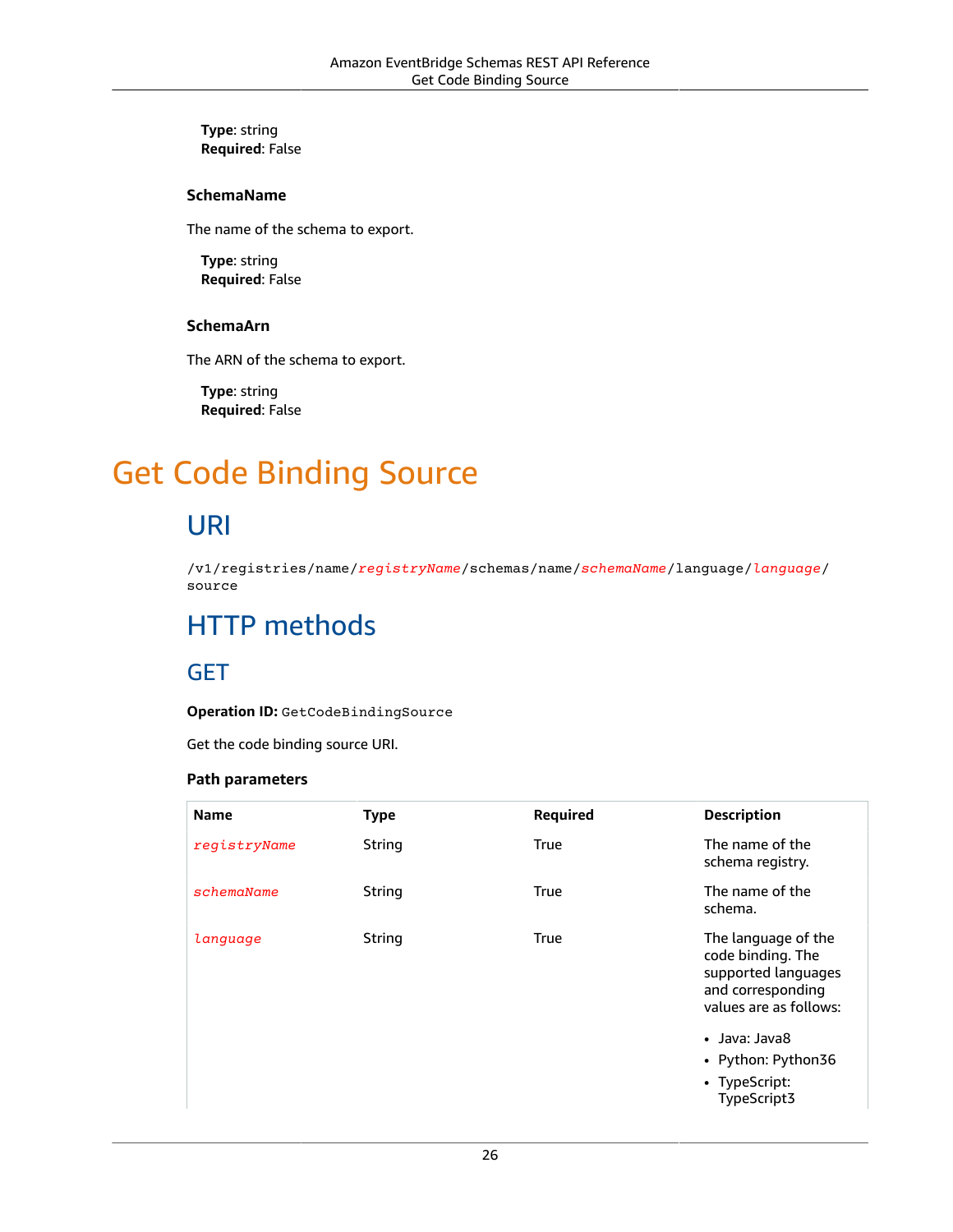| <b>Name</b> | Type | Reguired | <b>Description</b> |
|-------------|------|----------|--------------------|
|             |      |          | • Golang: Go1      |

| Name          | Type   | Reguired | <b>Description</b>                                                    |
|---------------|--------|----------|-----------------------------------------------------------------------|
| schemaVersion | String | False    | Specifying this limits<br>the results to only this<br>schema version. |

### **Responses**

| Status code | <b>Response model</b>                   | <b>Description</b> |
|-------------|-----------------------------------------|--------------------|
| 200         | GetCodeBindingSourceOutput 200.response |                    |
| 400         | $ErrorOutput$ (p. 28)                   | 400 response       |
| 401         | ErrorOutput (p. 28)                     | 401 response       |
| 403         | ErrorOutput (p. 28)                     | 403 response       |
| 404         | ErrorOutput (p. 28)                     | 404 response       |
| 429         | ErrorOutput (p. 28)                     | 429 response       |
| 500         | ErrorOutput (p. 28)                     | 500 response       |

### **OPTIONS**

| <b>Name</b>  | <b>Type</b> | Required    | <b>Description</b>                                                                                             |
|--------------|-------------|-------------|----------------------------------------------------------------------------------------------------------------|
| registryName | String      | <b>True</b> | The name of the<br>schema registry.                                                                            |
| schemaName   | String      | <b>True</b> | The name of the<br>schema.                                                                                     |
| language     | String      | <b>True</b> | The language of the<br>code binding. The<br>supported languages<br>and corresponding<br>values are as follows: |
|              |             |             | • Java: Java8<br>• Python: Python36<br>• TypeScript:<br>TypeScript3<br>• Golang: Go1                           |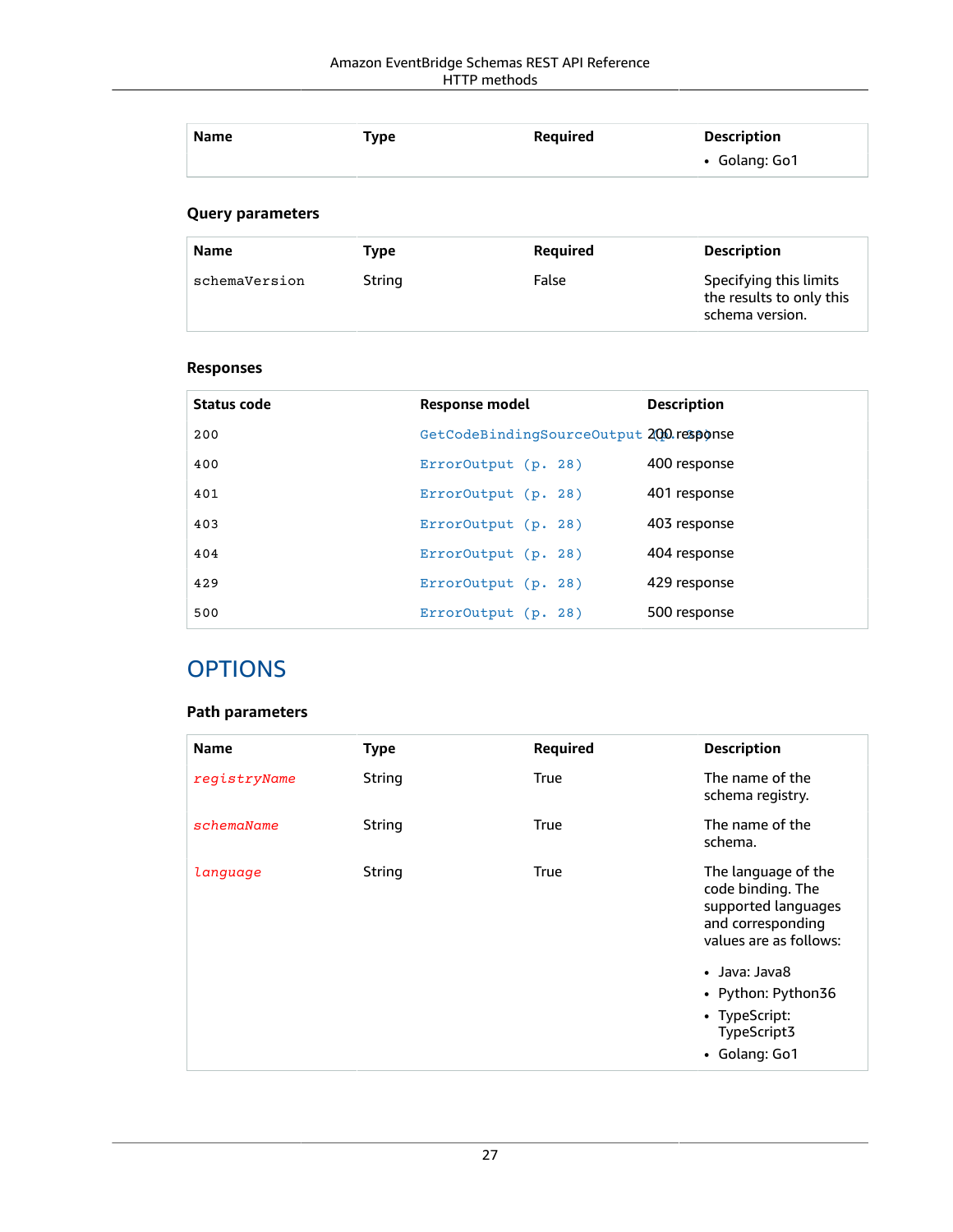| Name          | Type   | Reguired | <b>Description</b>                                                    |
|---------------|--------|----------|-----------------------------------------------------------------------|
| schemaVersion | String | False    | Specifying this limits<br>the results to only this<br>schema version. |

#### **Responses**

| Status code | Response model | <b>Description</b> |
|-------------|----------------|--------------------|
| 200         | None           | 200 response       |

## <span id="page-31-0"></span>Schemas

### Response bodies

<span id="page-31-2"></span>GetCodeBindingSourceOutput schema

"string"

### <span id="page-31-3"></span>ErrorOutput schema

```
{
   "Message": "string",
   "Code": "string"
}
```
## <span id="page-31-1"></span>**Properties**

### **ErrorOutput**

#### <span id="page-31-4"></span>**Message**

The message string of the error output.

**Type**: string **Required**: True

### <span id="page-31-5"></span>**Code**

The error code.

**Type**: string **Required**: True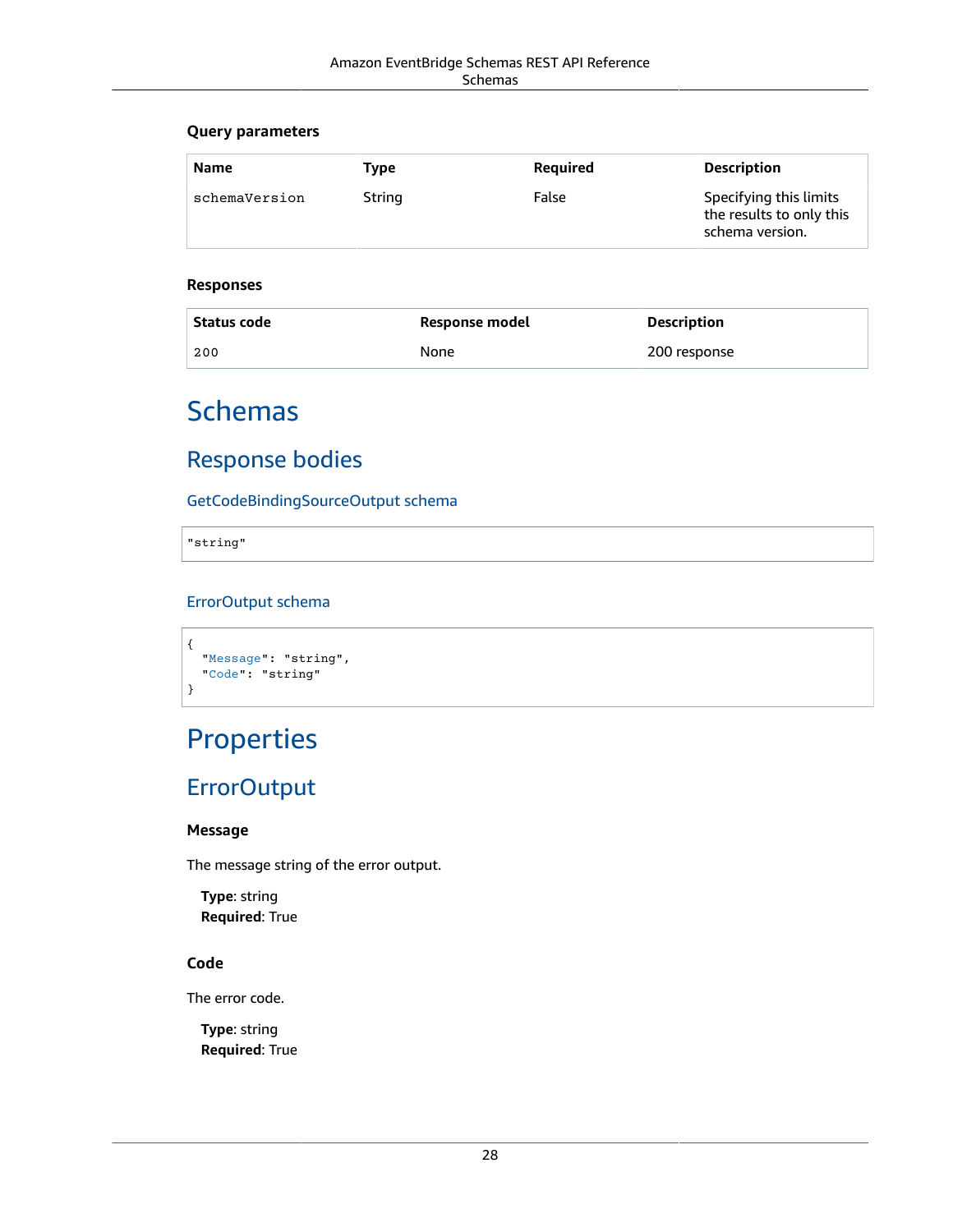## <span id="page-32-1"></span><span id="page-32-0"></span>List Schema Versions

## URI

/v1/registries/name/*registryName*/schemas/name/*schemaName*/versions

## <span id="page-32-2"></span>HTTP methods

### <span id="page-32-3"></span>**GET**

**Operation ID:** ListSchemaVersions

Provides a list of the schema versions and related information.

### **Path parameters**

| <b>Name</b>  | Type   | Required | <b>Description</b>                  |
|--------------|--------|----------|-------------------------------------|
| registryName | String | True     | The name of the<br>schema registry. |
| schemaName   | String | True     | The name of the<br>schema.          |

### **Query parameters**

| <b>Name</b> | <b>Type</b> | Required | <b>Description</b>                                                                                                                                                                                                  |
|-------------|-------------|----------|---------------------------------------------------------------------------------------------------------------------------------------------------------------------------------------------------------------------|
| limit       | String      | False    | The maximum number<br>of results to return per<br>page.                                                                                                                                                             |
| nextToken   | String      | False    | The token that specifies<br>the next page of results<br>to return. To request<br>the first page, leave<br>NextToken empty. The<br>token will expire in<br>24 hours, and cannot<br>be shared with other<br>accounts. |

#### **Responses**

| Status code | Response model                          | <b>Description</b> |
|-------------|-----------------------------------------|--------------------|
| 200         | ListSchemaVersionsOutput (p2008response |                    |
| 400         | ErrorOutput (p. 30)                     | 400 response       |
| 401         | ErrorOutput (p. 30)                     | 401 response       |
| 403         | ErrorOutput (p. 30)                     | 403 response       |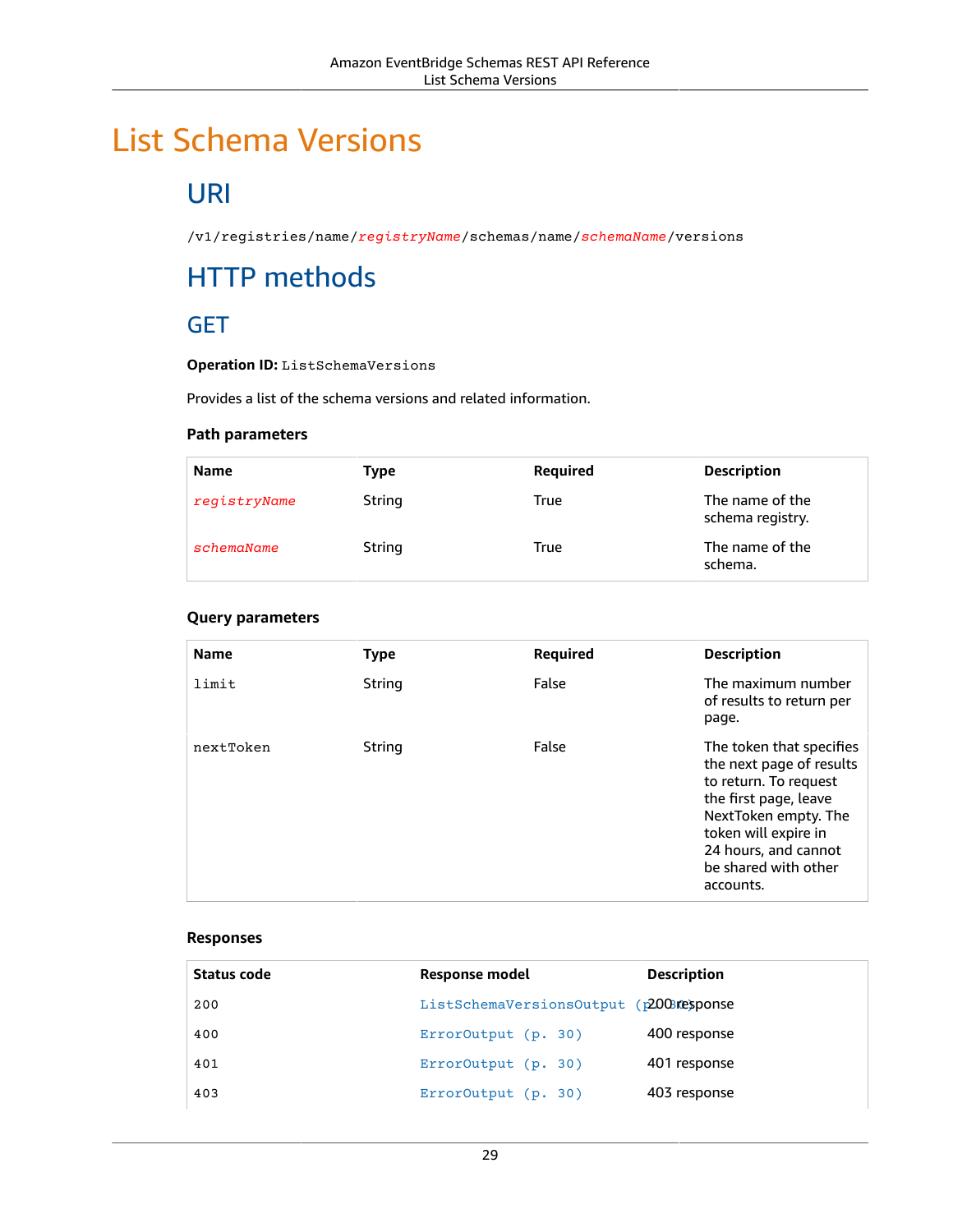| Status code | Response model      | <b>Description</b> |
|-------------|---------------------|--------------------|
| 404         | ErrorOutput (p. 30) | 404 response       |
| 500         | ErrorOutput (p. 30) | 500 response       |
| 503         | ErrorOutput (p. 30) | 503 response       |

### **OPTIONS**

#### **Path parameters**

| <b>Name</b>  | Type   | Required | <b>Description</b>                  |
|--------------|--------|----------|-------------------------------------|
| registryName | String | True     | The name of the<br>schema registry. |
| schemaName   | String | True     | The name of the<br>schema.          |

#### **Responses**

| Status code | Response model | <b>Description</b> |
|-------------|----------------|--------------------|
| 200         | None           | 200 response       |

## <span id="page-33-0"></span>**Schemas**

### Response bodies

<span id="page-33-1"></span>ListSchemaVersionsOutput schema

```
{
  "NextToken": "string",
  "SchemaVersions": [
    {
      "Type": "string",
      "SchemaVersion": "string",
 "SchemaName": "string",
 "SchemaArn": "string"
    }
  ]
}
```
### <span id="page-33-2"></span>ErrorOutput schema

```
\{ "Message": "string",
   "Code": "string"
}
```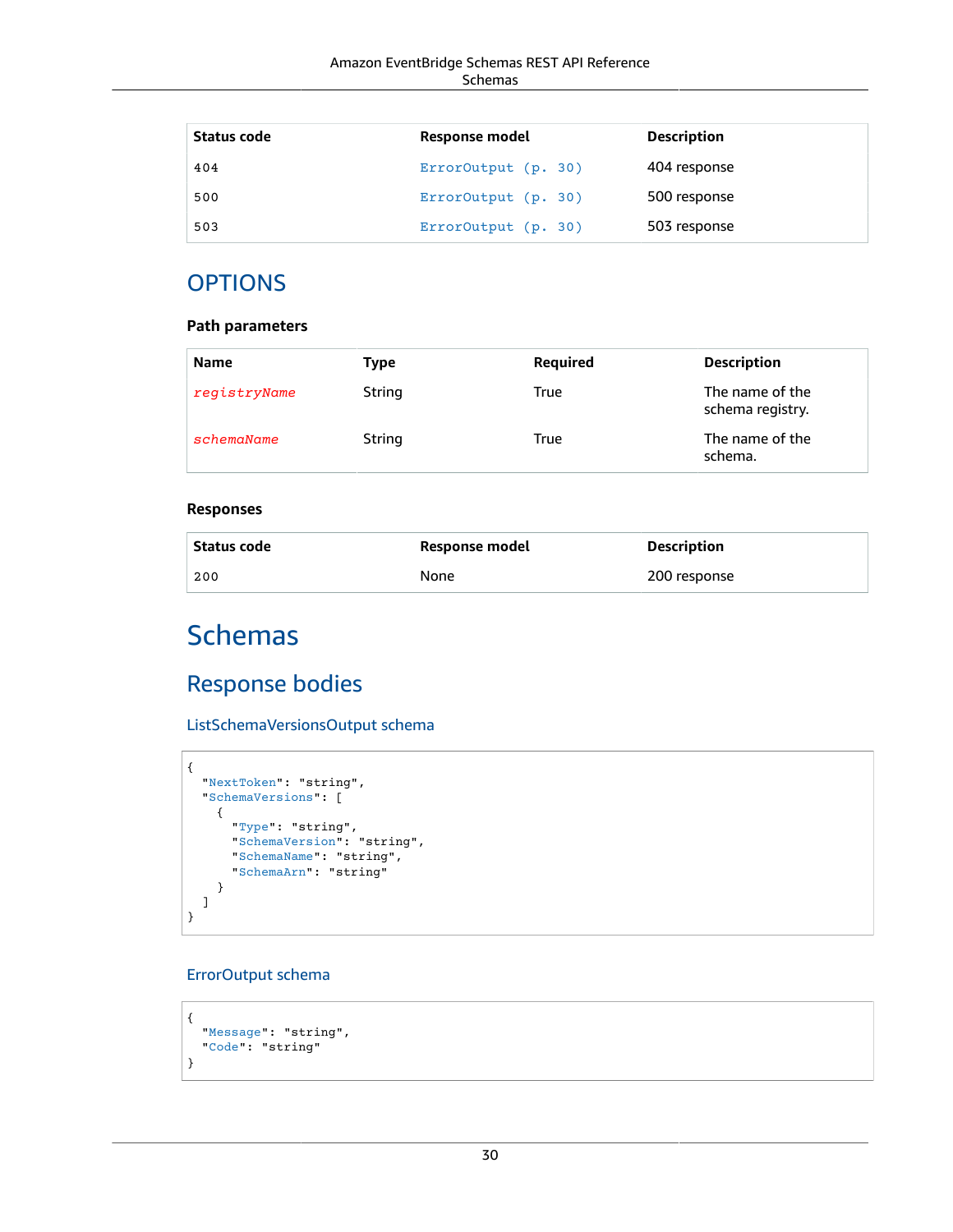## <span id="page-34-0"></span>Properties

### **ErrorOutput**

#### <span id="page-34-6"></span>**Message**

The message string of the error output.

**Type**: string **Required**: True

### <span id="page-34-7"></span>**Code**

The error code.

**Type**: string **Required**: True

### ListSchemaVersionsOutput

#### <span id="page-34-1"></span>**NextToken**

The token that specifies the next page of results to return. To request the first page, leave NextToken empty. The token will expire in 24 hours, and cannot be shared with other accounts.

**Type**: string **Required**: False

#### <span id="page-34-2"></span>**SchemaVersions**

An array of schema version summaries.

```
Type: Array of type SchemaVersionSummary (p. 31)
Required: False
```
### <span id="page-34-8"></span>SchemaVersionSummary

### <span id="page-34-3"></span>**Type**

The type of schema to export.

**Type**: string **Required**: False

#### <span id="page-34-4"></span>**SchemaVersion**

The version number of the schema.

**Type**: string **Required**: False

#### <span id="page-34-5"></span>**SchemaName**

The name of the schema.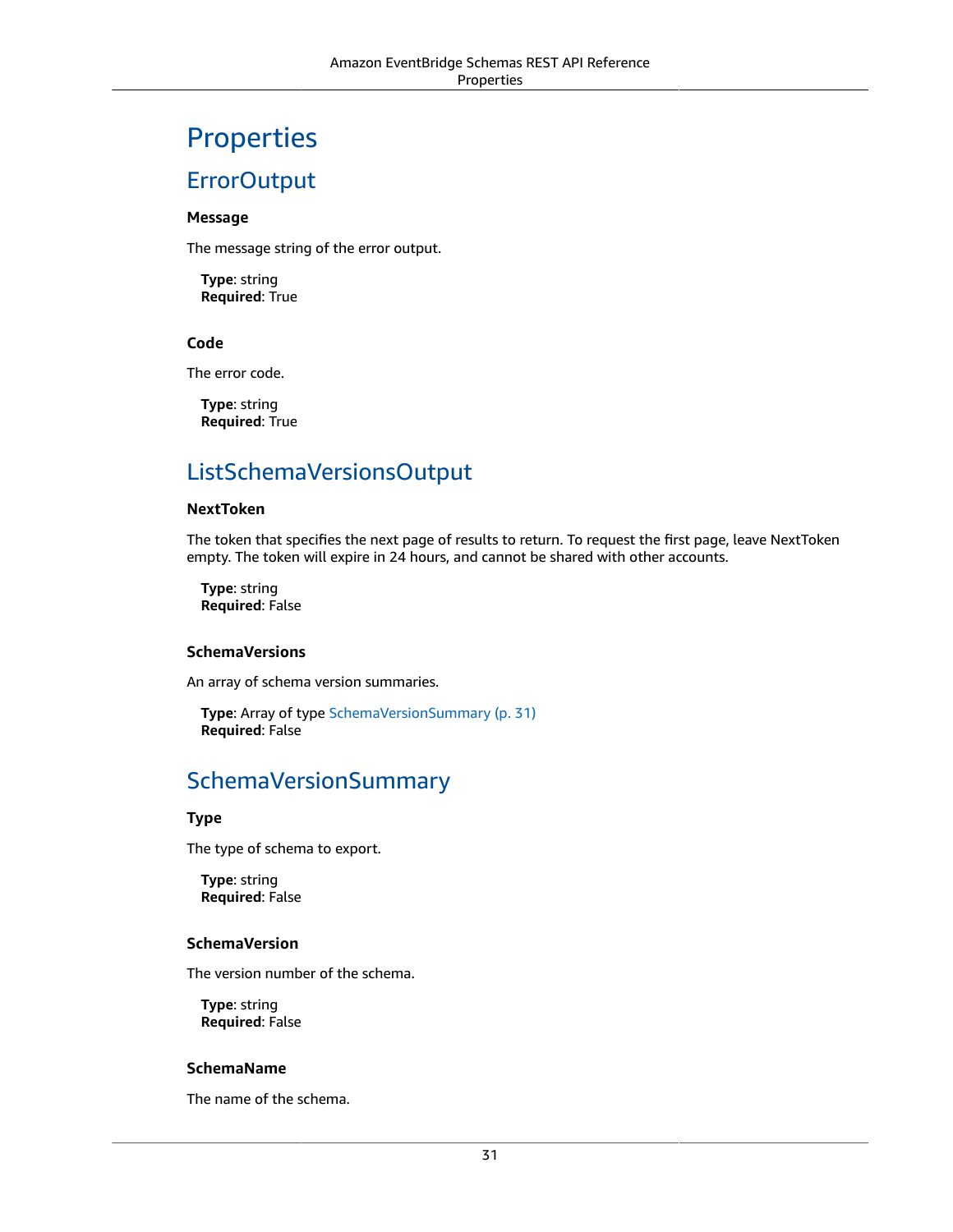#### **Type**: string **Required**: False

#### <span id="page-35-5"></span>**SchemaArn**

The ARN of the schema version.

**Type**: string **Required**: False

## <span id="page-35-1"></span><span id="page-35-0"></span>**Policy**

The resource-based policy.

### URI

/v1/policy

## <span id="page-35-2"></span>HTTP methods

### <span id="page-35-3"></span>**GET**

**Operation ID:** GetResourcePolicy

Retrieves the resource-based policy attached to a given registry.

#### **Query parameters**

| <b>Name</b>  | Type   | Reguired | <b>Description</b>           |
|--------------|--------|----------|------------------------------|
| registryName | String | False    | The name of the<br>registry. |

#### **Responses**

| Status code | Response model                                       | <b>Description</b> |
|-------------|------------------------------------------------------|--------------------|
| 200         | GetResourcePolicyOutput (p.Get4Resource-Based Policy | Response           |
| 400         | $ErrorOutput$ (p. 34)                                | 400 response       |
| 401         | ErrorOutput (p. 34)                                  | 401 response       |
| 403         | ErrorOutput (p. 34)                                  | 403 response       |
| 404         | ErrorOutput (p. 34)                                  | 404 response       |
| 500         | ErrorOutput (p. 34)                                  | 500 response       |
| 503         | ErrorOutput (p. 34)                                  | 503 response       |

### <span id="page-35-4"></span>PUT

**Operation ID:** PutResourcePolicy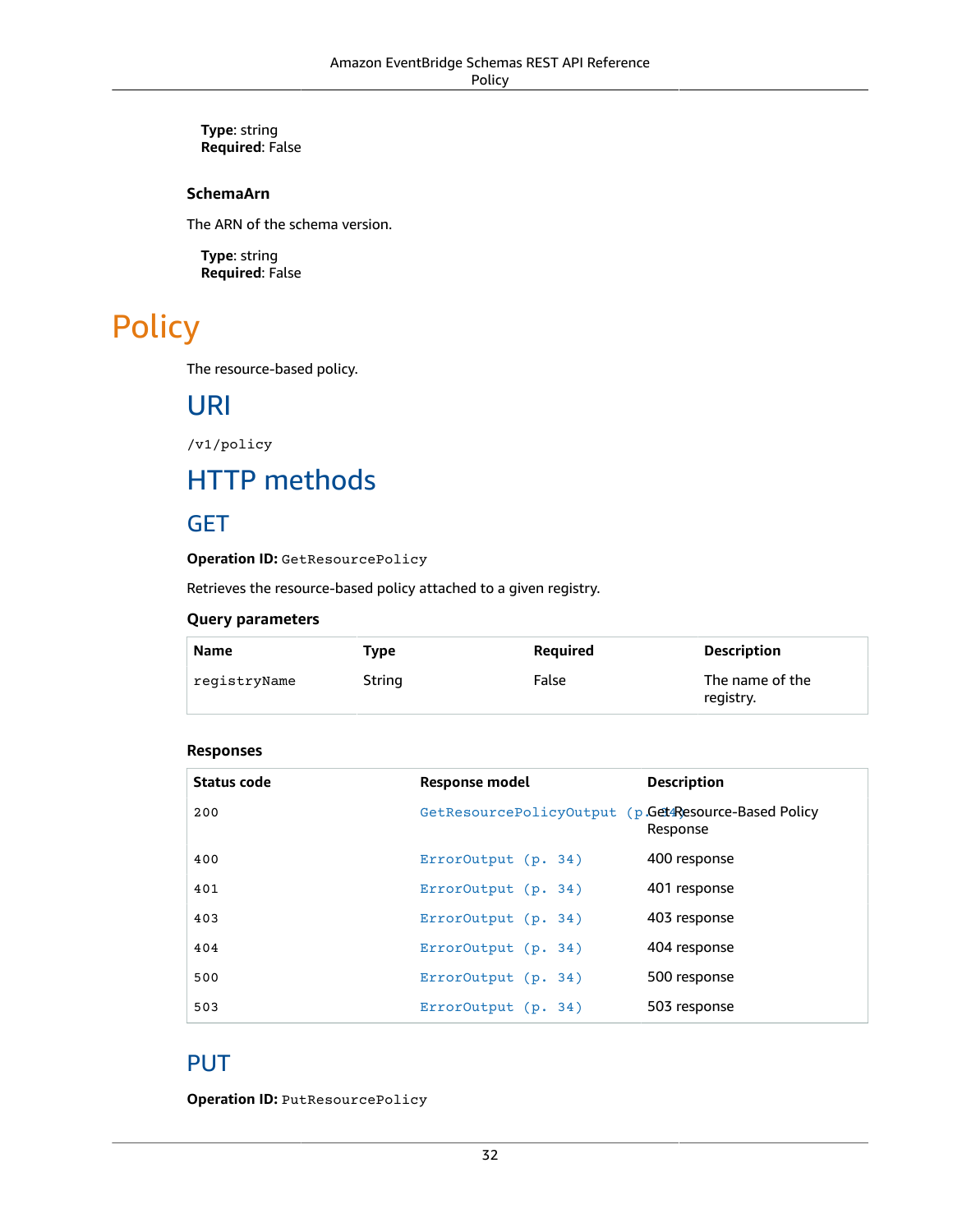### The name of the policy.

### **Query parameters**

| <b>Name</b>  | Type   | Reguired | <b>Description</b>           |
|--------------|--------|----------|------------------------------|
| registryName | String | False    | The name of the<br>registry. |

### **Responses**

| Status code | <b>Response model</b>                    | <b>Description</b> |
|-------------|------------------------------------------|--------------------|
| 200         | PutResourcePolicyOutput (p.2004response) |                    |
| 400         | ErrorOutput (p. 34)                      | 400 response       |
| 401         | ErrorOutput (p. 34)                      | 401 response       |
| 403         | ErrorOutput (p. 34)                      | 403 response       |
| 404         | ErrorOutput (p. 34)                      | 404 response       |
| 412         | ErrorOutput (p. 34)                      | 412 response       |
| 500         | ErrorOutput (p. 34)                      | 500 response       |
| 503         | ErrorOutput (p. 34)                      | 503 response       |

### DELETE

### **Operation ID:** DeleteResourcePolicy

Delete the resource-based policy attached to the specified registry.

### **Query parameters**

| <b>Name</b>  | Type   | Reguired | <b>Description</b>           |
|--------------|--------|----------|------------------------------|
| registryName | String | False    | The name of the<br>registry. |

### **Responses**

| Status code | Response model        | <b>Description</b> |
|-------------|-----------------------|--------------------|
| 204         | None                  | 204 response       |
| 400         | $ErrorOutput$ (p. 34) | 400 response       |
| 401         | ErrorOutput (p. 34)   | 401 response       |
| 403         | ErrorOutput (p. 34)   | 403 response       |
| 404         | ErrorOutput (p. 34)   | 404 response       |
| 500         | ErrorOutput (p. 34)   | 500 response       |
| 503         | ErrorOutput (p. 34)   | 503 response       |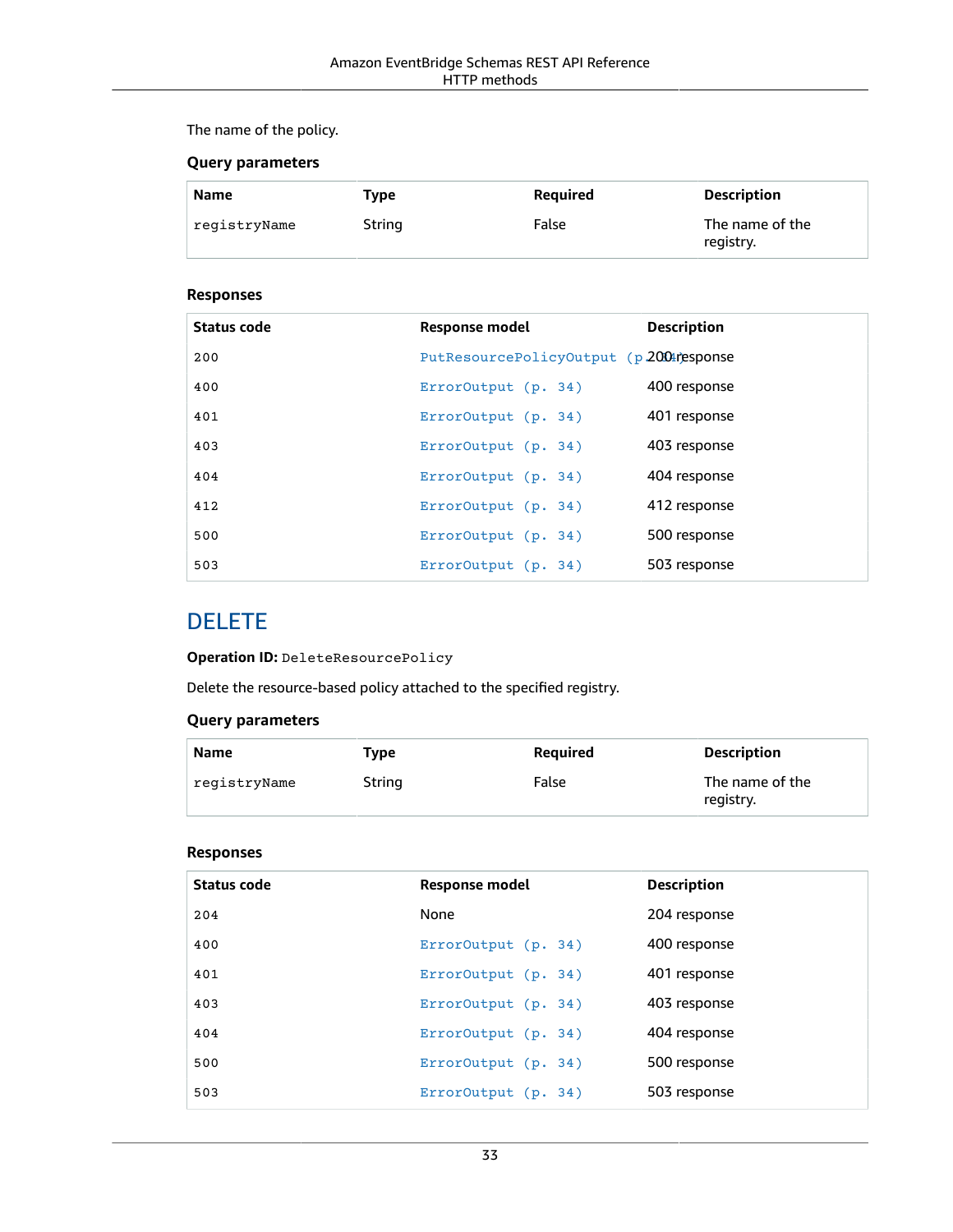### **OPTIONS**

### **Responses**

| <b>Status code</b> | Response model | <b>Description</b> |
|--------------------|----------------|--------------------|
| 200                | None           | 200 response       |

# Schemas

### Request bodies

PUT schema

```
{
   "Policy": "string",
   "RevisionId": "string"
}
```
### Response bodies

GetResourcePolicyOutput schema

```
{
   "Policy": "string",
   "RevisionId": "string"
}
```
### <span id="page-37-0"></span>PutResourcePolicyOutput schema

```
{
   "Policy": "string",
   "RevisionId": "string"
}
```
### <span id="page-37-1"></span>ErrorOutput schema

```
{
   "Message": "string",
   "Code": "string"
}
```
# **Properties**

### **ErrorOutput**

#### <span id="page-37-2"></span>**Message**

The message string of the error output.

**Type**: string **Required**: True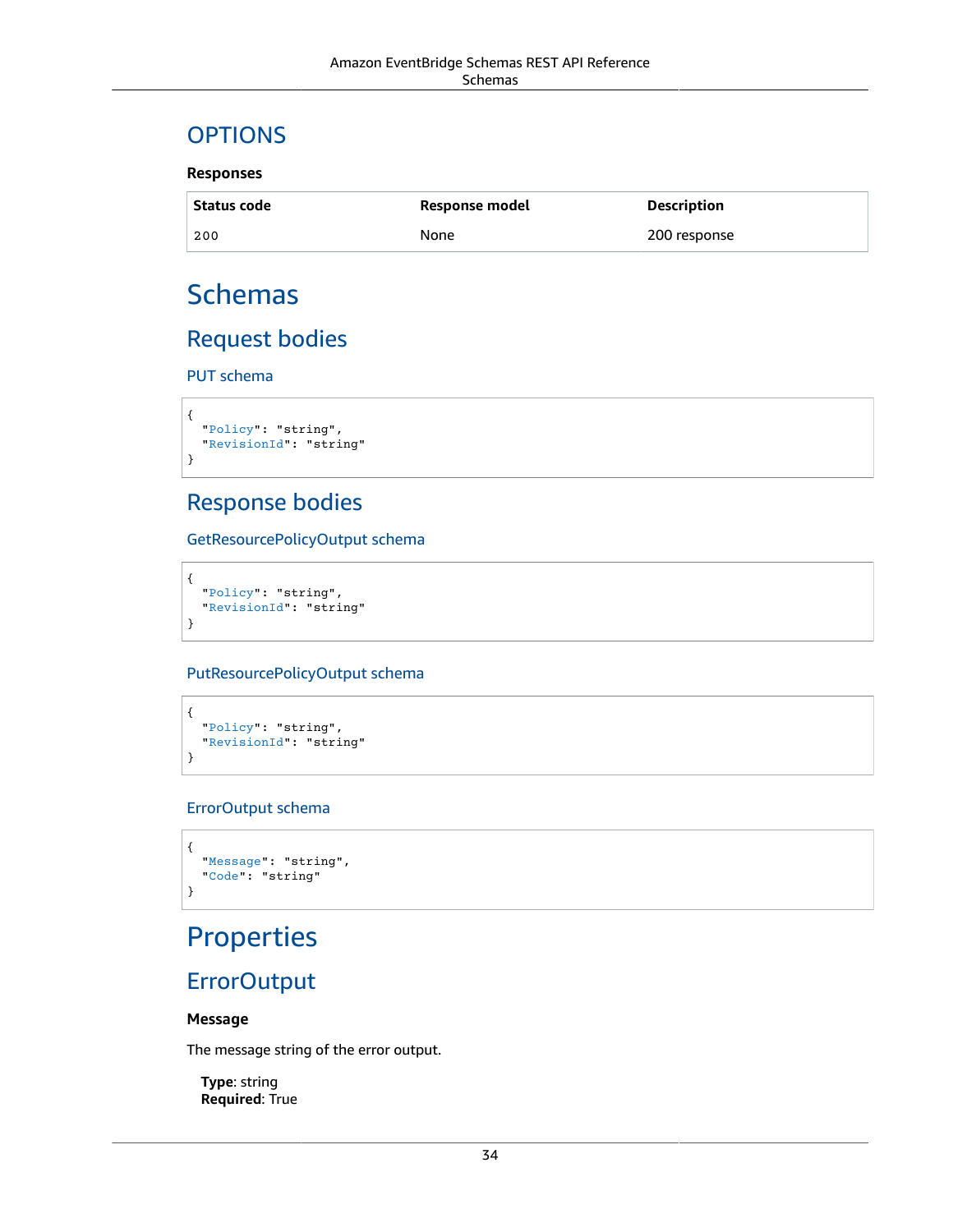#### <span id="page-38-5"></span>**Code**

The error code.

**Type**: string **Required**: True

### GetResourcePolicyOutput

Information about the policy.

<span id="page-38-2"></span>**Policy**

The resource-based policy.

**Type**: string **Required**: False

#### <span id="page-38-3"></span>**RevisionId**

The revision ID.

**Type**: string **Required**: False

### PutResourcePolicyInput

Only update the policy if the revision ID matches the ID that's specified. Use this option to avoid modifying a policy that has changed since you last read it.

### <span id="page-38-0"></span>**Policy**

The resource-based policy.

**Type**: string **Required**: True

#### <span id="page-38-1"></span>**RevisionId**

The revision ID of the policy.

**Type**: string **Required**: False

### PutResourcePolicyOutput

The resource-based policy.

#### <span id="page-38-4"></span>**Policy**

The resource-based policy.

**Type**: string **Required**: False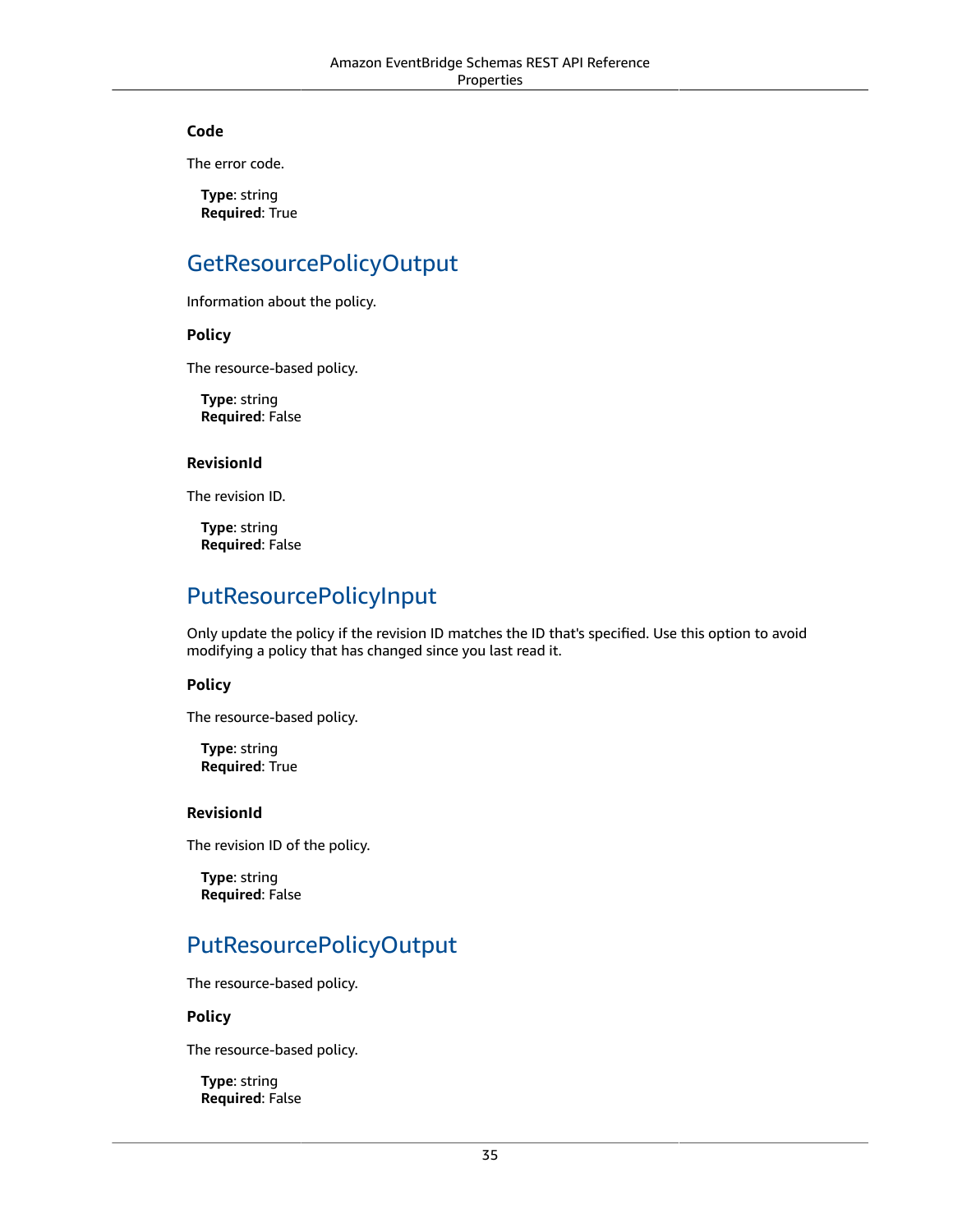### <span id="page-39-0"></span>**RevisionId**

The revision ID of the policy.

**Type**: string **Required**: False

# Registries

URI

/v1/registries

# HTTP methods

### **GET**

**Operation ID:** ListRegistries

List the registries.

#### **Query parameters**

| <b>Name</b>               | <b>Type</b> | Required | <b>Description</b>                                                                                                                                                                                                  |
|---------------------------|-------------|----------|---------------------------------------------------------------------------------------------------------------------------------------------------------------------------------------------------------------------|
| scope                     | String      | False    | Can be set to Local or<br>AWS to limit responses<br>to your custom<br>registries, or the ones<br>provided by AWS.                                                                                                   |
| limit                     | String      | False    | The maximum number<br>of results to return per<br>page.                                                                                                                                                             |
| nextToken                 | String      | False    | The token that specifies<br>the next page of results<br>to return. To request<br>the first page, leave<br>NextToken empty. The<br>token will expire in<br>24 hours, and cannot<br>be shared with other<br>accounts. |
| registryNamePrefix String |             | False    | Specifying this limits<br>the results to only those<br>registry names that<br>start with the specified<br>prefix.                                                                                                   |

### **Responses**

| Status code | Response model                          | <b>Description</b> |
|-------------|-----------------------------------------|--------------------|
| 200         | ListRegistriesOutput (p. 37200 response |                    |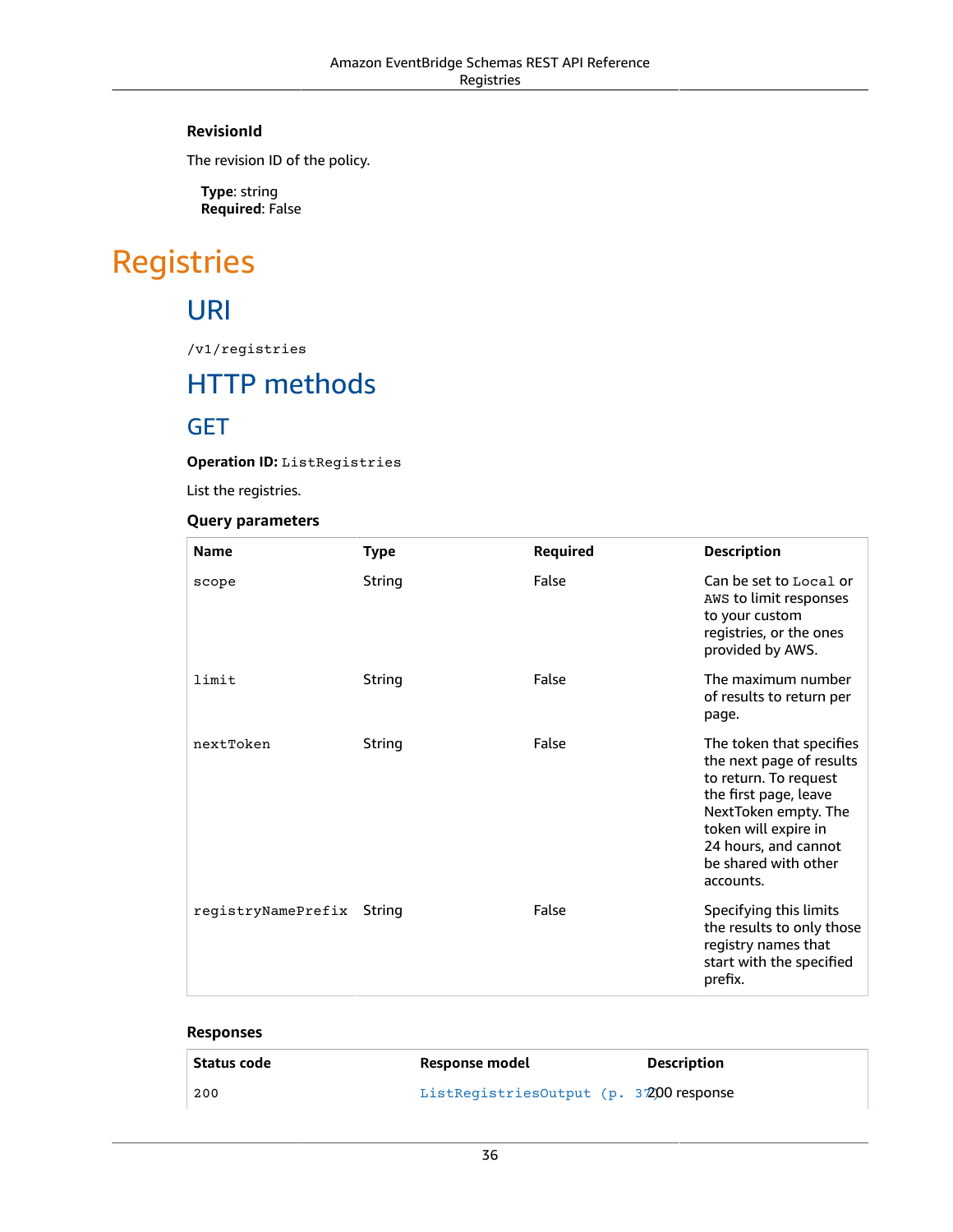| Status code | <b>Response model</b> | <b>Description</b> |
|-------------|-----------------------|--------------------|
| 400         | ErrorOutput (p. 37)   | 400 response       |
| 401         | ErrorOutput (p. 37)   | 401 response       |
| 403         | ErrorOutput (p. 37)   | 403 response       |
| 500         | ErrorOutput (p. 37)   | 500 response       |
| 503         | ErrorOutput (p. 37)   | 503 response       |

### **OPTIONS**

#### **Responses**

| ' Status code | Response model | Description  |
|---------------|----------------|--------------|
| 200           | None           | 200 response |

# Schemas

### Response bodies

<span id="page-40-0"></span>ListRegistriesOutput schema

```
{
  "NextToken": "string",
  "Registries": [
    {
 "RegistryName": "string",
 "RegistryArn": "string",
       "tags": {
       }
    }
  ]
}
```
### <span id="page-40-1"></span>ErrorOutput schema

```
{
   "Message": "string",
   "Code": "string"
}
```
# **Properties**

### **ErrorOutput**

### <span id="page-40-2"></span>**Message**

The message string of the error output.

**Type**: string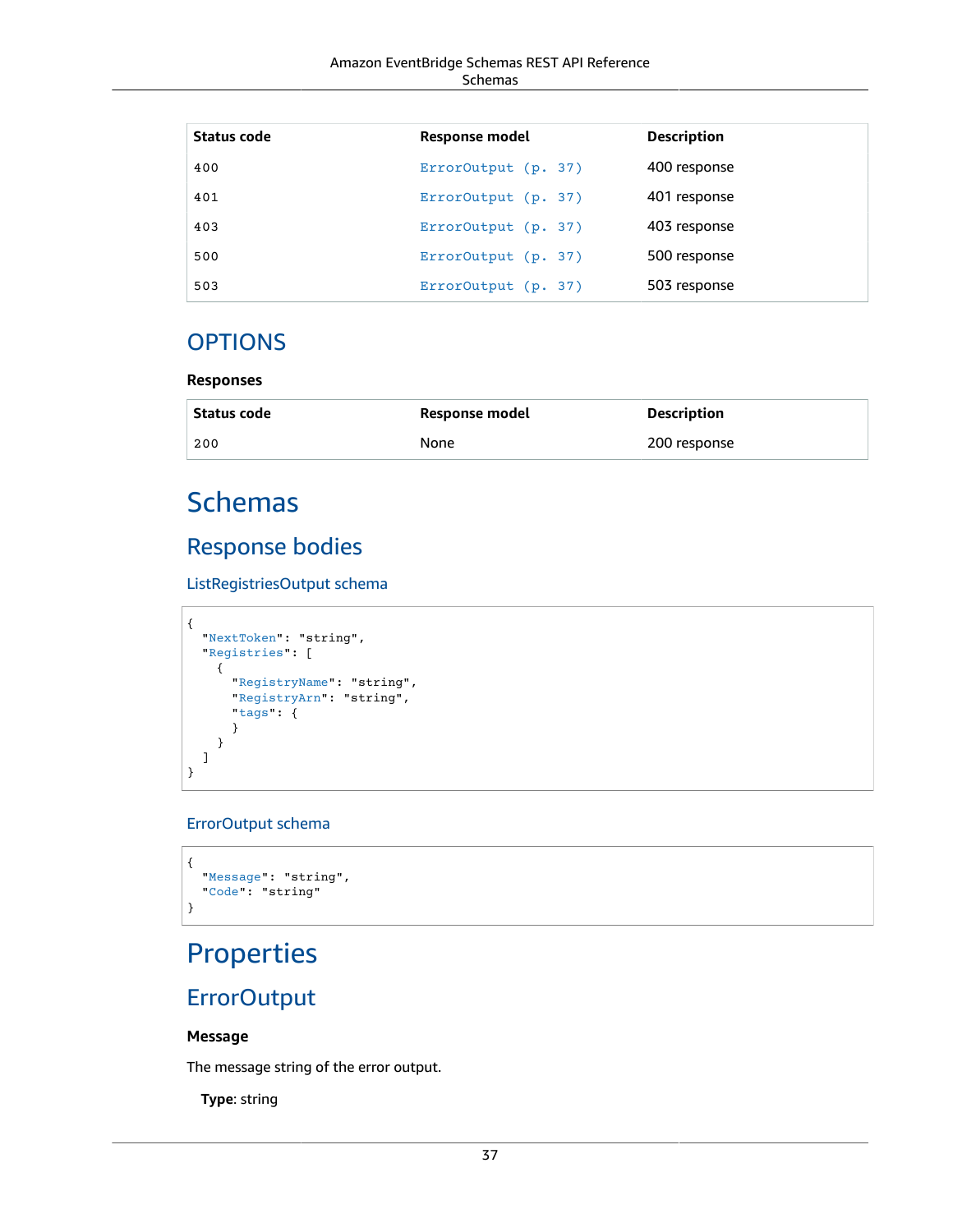#### **Required**: True

#### <span id="page-41-5"></span>**Code**

The error code.

**Type**: string **Required**: True

### ListRegistriesOutput

List the registries.

#### <span id="page-41-0"></span>**NextToken**

The token that specifies the next page of results to return. To request the first page, leave NextToken empty. The token will expire in 24 hours, and cannot be shared with other accounts.

**Type**: string **Required**: False

#### <span id="page-41-1"></span>**Registries**

An array of registry summaries.

**Type**: Array of type [RegistrySummary \(p. 38\)](#page-41-6) **Required**: False

### <span id="page-41-6"></span>RegistrySummary

#### <span id="page-41-2"></span>**RegistryName**

The name of the registry.

**Type**: string **Required**: False

#### <span id="page-41-3"></span>**RegistryArn**

The ARN of the registry.

**Type**: string **Required**: False

#### <span id="page-41-4"></span>**tags**

Tags associated with the registry.

**Type**: [Tags \(p. 38\)](#page-41-7) **Required**: False

### <span id="page-41-7"></span>Tags

Key-value pairs associated with a resource.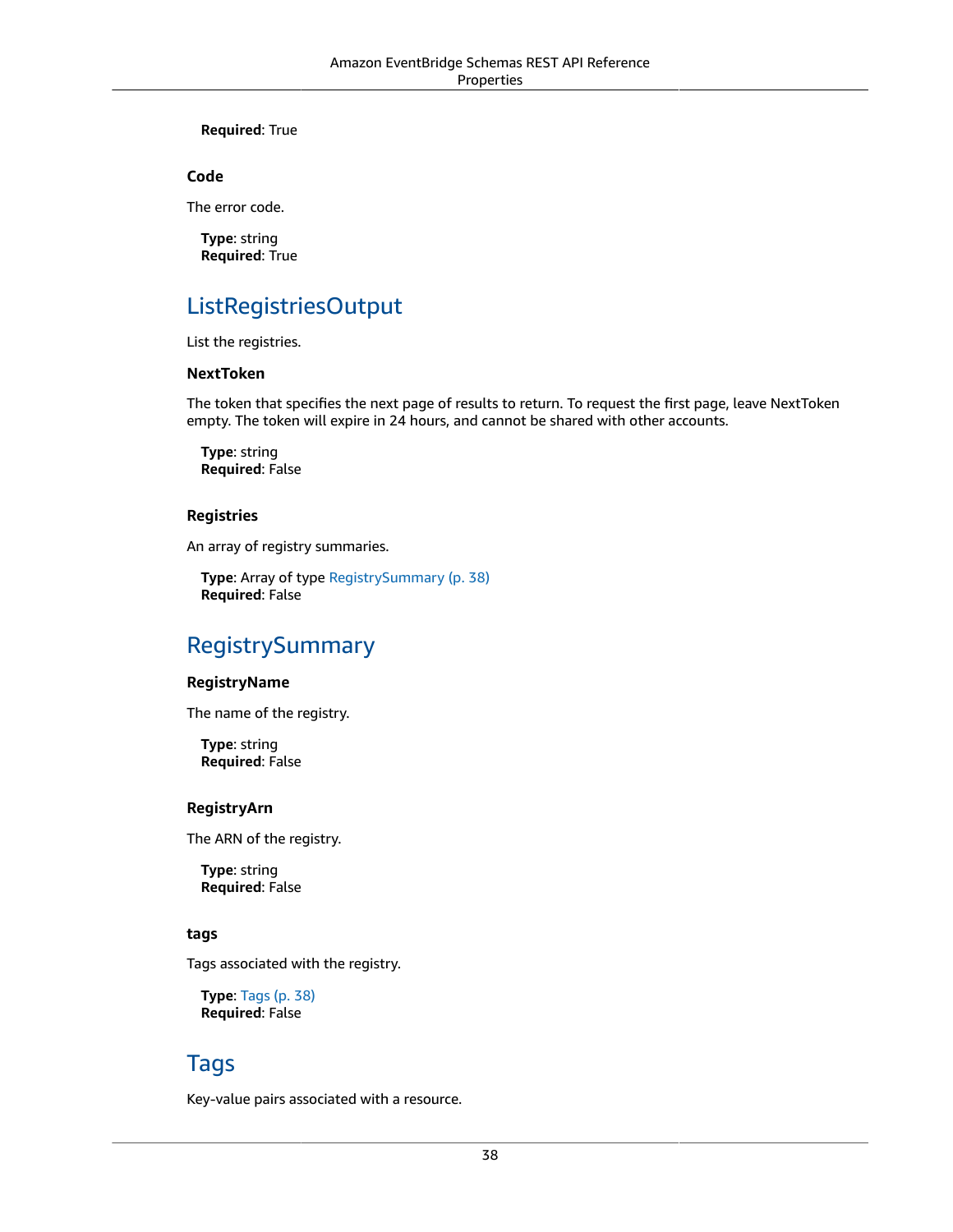**key-value pairs**

**Type**: string

# Registry

# URI

/v1/registries/name/*registryName*

# HTTP methods

### **GET**

**Operation ID:** DescribeRegistry

Describes the registry.

### **Path parameters**

| Name         | Type   | <b>Required</b> | <b>Description</b>                  |
|--------------|--------|-----------------|-------------------------------------|
| registryName | String | True            | The name of the<br>schema registry. |

### **Responses**

| Status code | <b>Response model</b>  | <b>Description</b> |
|-------------|------------------------|--------------------|
| 200         | ReqistryOutput (p. 42) | 200 response       |
| 400         | $ErrorOutput$ (p. 42)  | 400 response       |
| 401         | ErrorOutput (p. 42)    | 401 response       |
| 403         | $ErrorOutput$ (p. 42)  | 403 response       |
| 404         | ErrorOutput(p. 42)     | 404 response       |
| 500         | $ErrorOutput$ (p. 42)  | 500 response       |
| 503         | ErrorOutput (p. 42)    | 503 response       |

### POST

|  | Operation ID: CreateRegistry |  |
|--|------------------------------|--|
|--|------------------------------|--|

Creates a registry.

### **Path parameters**

| Name         | Type   | Reguired | <b>Description</b>                  |
|--------------|--------|----------|-------------------------------------|
| registryName | String | True     | The name of the<br>schema registry. |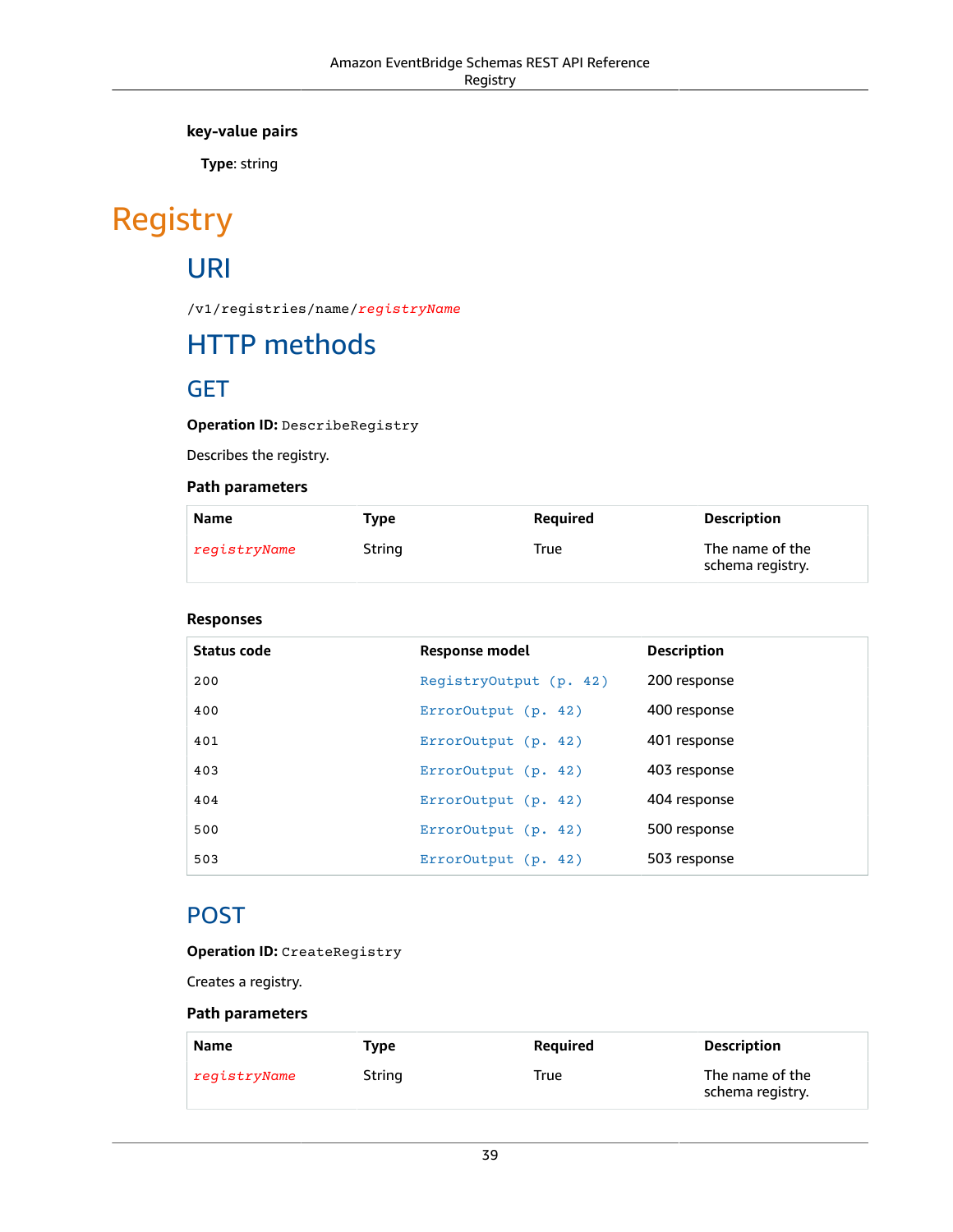### **Responses**

| Status code | Response model         | <b>Description</b> |
|-------------|------------------------|--------------------|
| 201         | RegistryOutput (p. 42) | 201 response       |
| 400         | ErrorOutput (p. 42)    | 400 response       |
| 401         | ErrorOutput (p. 42)    | 401 response       |
| 403         | ErrorOutput (p. 42)    | 403 response       |
| 409         | ErrorOutput $(p. 42)$  | 409 response       |
| 500         | ErrorOutput (p. 42)    | 500 response       |
| 503         | ErrorOutput (p. 42)    | 503 response       |

### PUT

**Operation ID:** UpdateRegistry

### **Path parameters**

| Name         | Type   | <b>Required</b> | <b>Description</b>                  |
|--------------|--------|-----------------|-------------------------------------|
| registryName | String | True            | The name of the<br>schema registry. |

### **Responses**

| Status code | <b>Response model</b>  | <b>Description</b> |
|-------------|------------------------|--------------------|
| 200         | ReqistryOutput (p. 42) | 200 response       |
| 400         | ErrorOutput (p. 42)    | 400 response       |
| 401         | ErrorOutput (p. 42)    | 401 response       |
| 403         | ErrorOutput (p. 42)    | 403 response       |
| 404         | ErrorOutput $(p. 42)$  | 404 response       |
| 500         | ErrorOutput (p. 42)    | 500 response       |
| 503         | ErrorOutput $(p. 42)$  | 503 response       |

### DELETE

**Operation ID:** DeleteRegistry

Deletes a Registry.

### **Path parameters**

| Name         | Type   | Reguired | <b>Description</b>                  |
|--------------|--------|----------|-------------------------------------|
| registryName | String | True     | The name of the<br>schema registry. |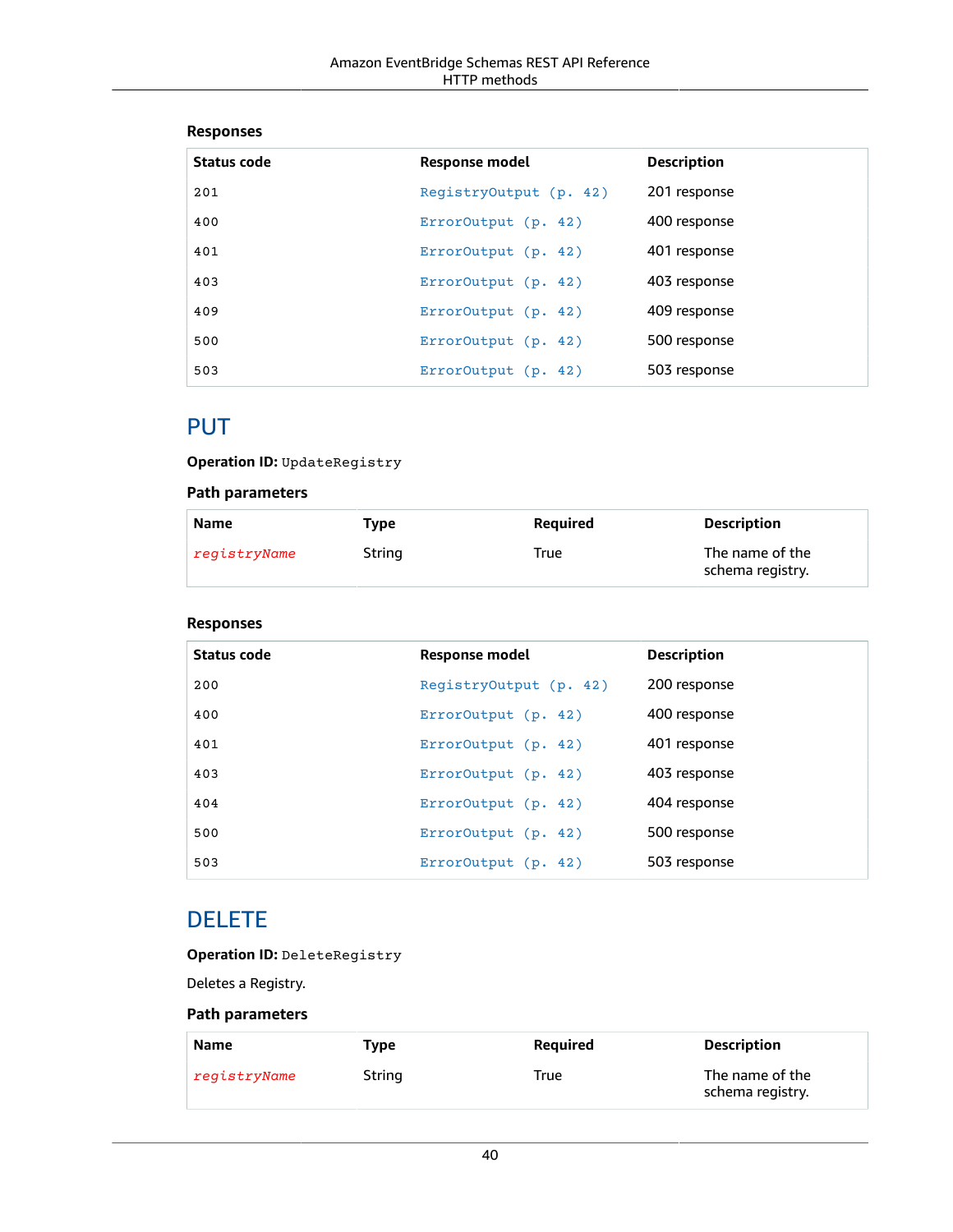#### **Responses**

| Status code | <b>Response model</b> | <b>Description</b> |
|-------------|-----------------------|--------------------|
| 204         | None                  | 204 response       |
| 400         | ErrorOutput $(p. 42)$ | 400 response       |
| 401         | ErrorOutput (p. 42)   | 401 response       |
| 403         | ErrorOutput $(p. 42)$ | 403 response       |
| 404         | ErrorOutput $(p. 42)$ | 404 response       |
| 500         | ErrorOutput (p. 42)   | 500 response       |
| 503         | ErrorOutput (p. 42)   | 503 response       |

### **OPTIONS**

### **Path parameters**

| The name of the<br>String<br>registryName<br>True<br>schema registry. |  |
|-----------------------------------------------------------------------|--|

### **Responses**

| Status code | Response model | Description  |
|-------------|----------------|--------------|
| 200         | None           | 200 response |

# **Schemas**

### Request bodies

POST schema

```
{
   "Description": "string",
   "tags": {
   }
}
```
### PUT schema

```
{
   "Description": "string"
}
```
## Response bodies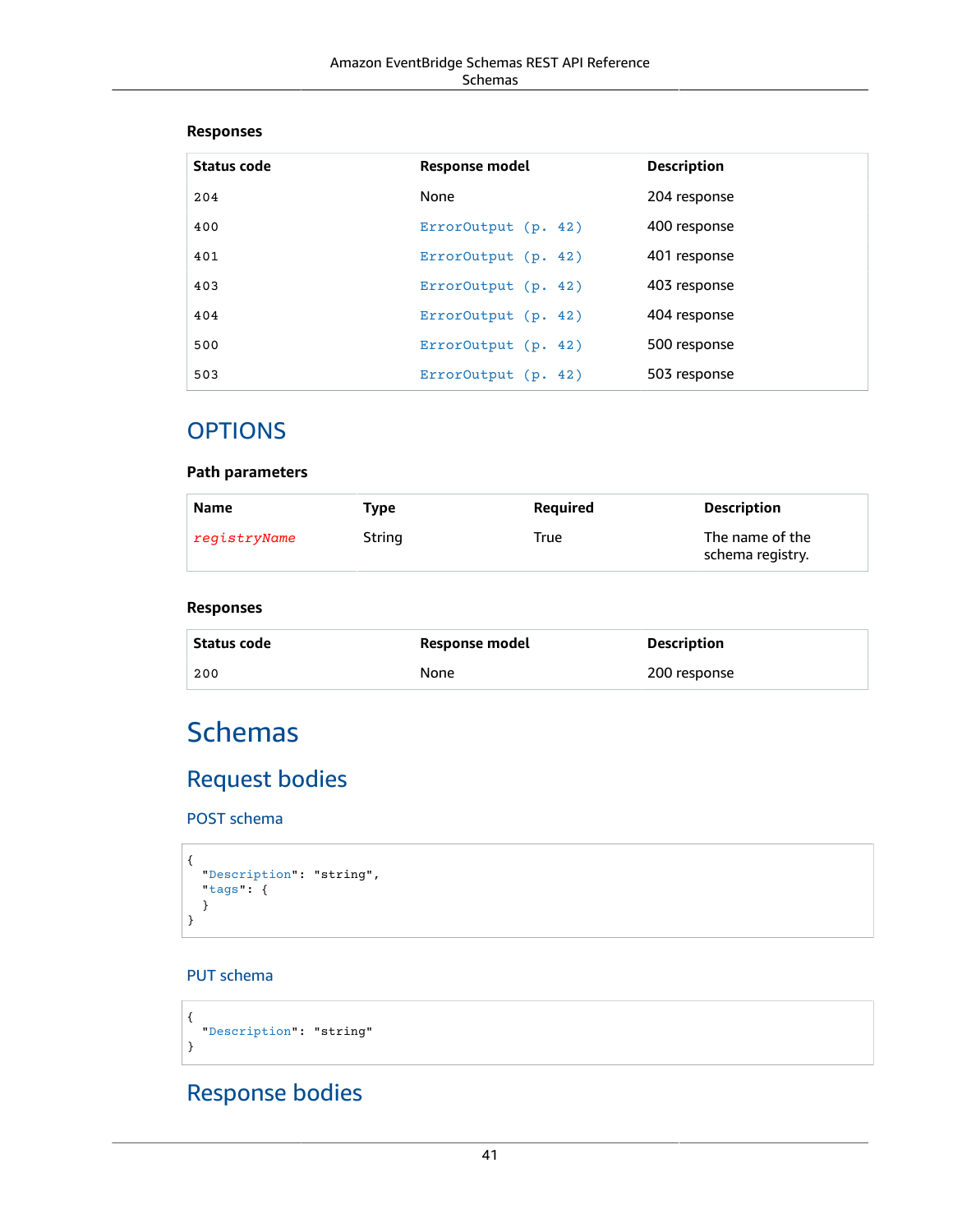#### <span id="page-45-0"></span>RegistryOutput schema

```
{
 "Description": "string",
 "RegistryName": "string",
  "RegistryArn": "string",
  "tags": {
  }
}
```
### <span id="page-45-1"></span>ErrorOutput schema

```
{
  "Message": "string",
   "Code": "string"
}
```
# **Properties**

### CreateRegistryInput

### <span id="page-45-2"></span>**Description**

A description of the registry to be created.

**Type**: string **Required**: False **MinLength**: 0 **MaxLength**: 256

#### <span id="page-45-3"></span>**tags**

Tags to associate with the registry.

**Type**: [Tags \(p. 43\)](#page-46-5) **Required**: False

### **ErrorOutput**

#### <span id="page-45-4"></span>**Message**

The message string of the error output.

**Type**: string **Required**: True

#### <span id="page-45-5"></span>**Code**

The error code.

**Type**: string **Required**: True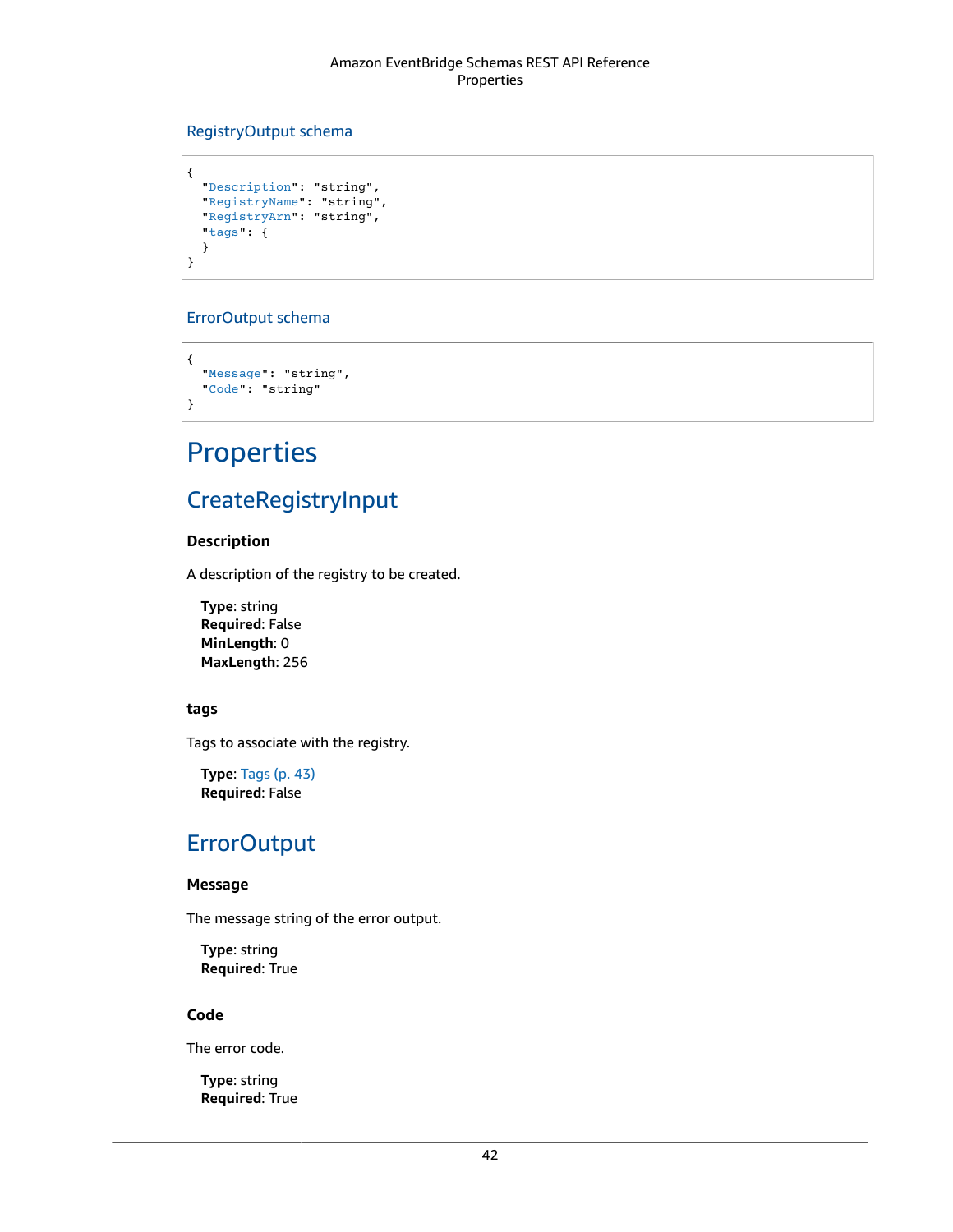### RegistryOutput

#### <span id="page-46-1"></span>**Description**

The description of the registry.

**Type**: string **Required**: False

### <span id="page-46-2"></span>**RegistryName**

The name of the registry.

**Type**: string **Required**: False

### <span id="page-46-3"></span>**RegistryArn**

The ARN of the registry.

**Type**: string **Required**: False

### <span id="page-46-4"></span>**tags**

Tags associated with the registry.

**Type**: [Tags \(p. 43\)](#page-46-5) **Required**: False

### <span id="page-46-5"></span>Tags

Key-value pairs associated with a resource.

### **key-value pairs**

**Type**: string

### UpdateRegistryInput

### <span id="page-46-0"></span>**Description**

The description of the registry to update.

**Type**: string **Required**: False **MinLength**: 0 **MaxLength**: 256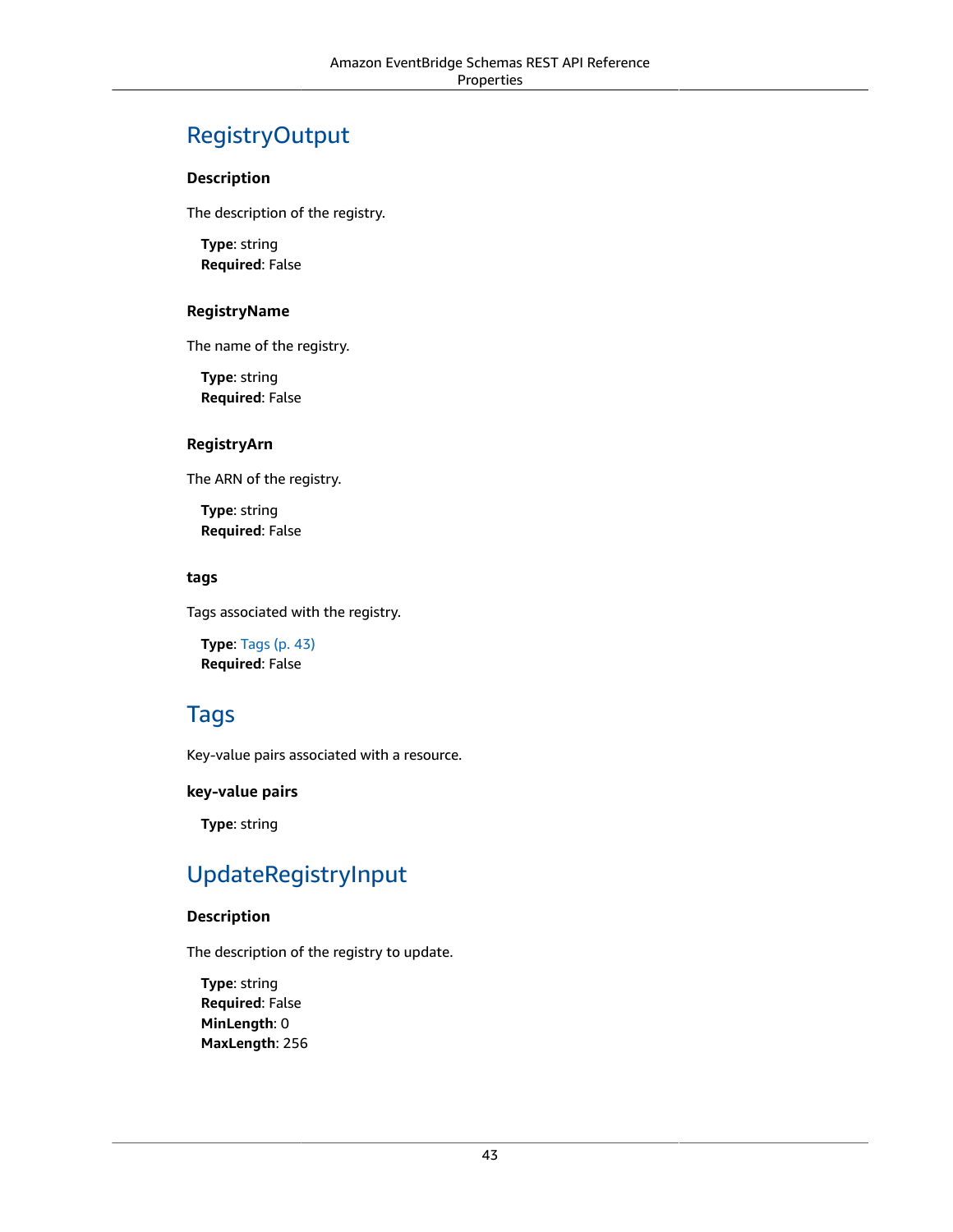# Schema

# URI

/v1/registries/name/*registryName*/schemas/name/*schemaName*

# HTTP methods

### **GET**

**Operation ID:** DescribeSchema

Retrieve the schema definition.

### **Path parameters**

| <b>Name</b>  | Type   | Required | <b>Description</b>                  |
|--------------|--------|----------|-------------------------------------|
| registryName | String | True     | The name of the<br>schema registry. |
| schemaName   | String | True     | The name of the<br>schema.          |

### **Query parameters**

| Name          | Type   | Reguired | <b>Description</b>                                                    |
|---------------|--------|----------|-----------------------------------------------------------------------|
| schemaVersion | String | False    | Specifying this limits<br>the results to only this<br>schema version. |

### **Responses**

| Status code | Response model                          | <b>Description</b> |
|-------------|-----------------------------------------|--------------------|
| 200         | DescribeSchemaOutput (p. 47200 response |                    |
| 400         | ErrorOutput (p. 48)                     | 400 response       |
| 401         | ErrorOutput (p. 48)                     | 401 response       |
| 403         | ErrorOutput (p. 48)                     | 403 response       |
| 404         | ErrorOutput (p. 48)                     | 404 response       |
| 500         | ErrorOutput (p. 48)                     | 500 response       |
| 503         | ErrorOutput (p. 48)                     | 503 response       |

### POST

**Operation ID:** CreateSchema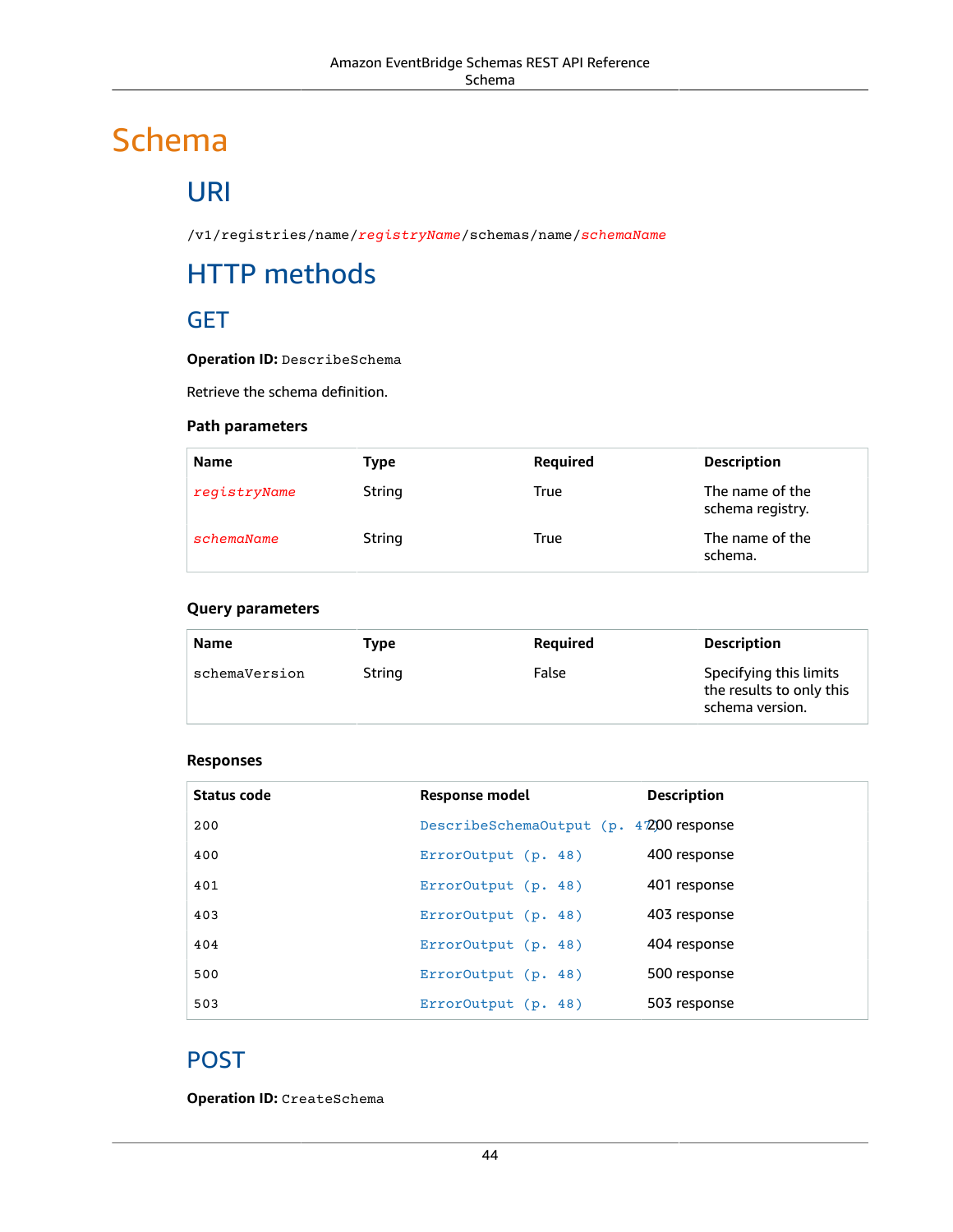Creates a schema definition.

#### **Note**

Inactive schemas will be deleted after two years.

### **Path parameters**

| <b>Name</b>  | Type   | Required | <b>Description</b>                  |
|--------------|--------|----------|-------------------------------------|
| registryName | String | True     | The name of the<br>schema registry. |
| schemaName   | String | True     | The name of the<br>schema.          |

### **Responses**

| Status code | Response model       | <b>Description</b> |
|-------------|----------------------|--------------------|
| 201         | SchemaOutput (p. 47) | 201 response       |
| 400         | ErrorOutput (p. 48)  | 400 response       |
| 403         | ErrorOutput (p. 48)  | 403 response       |
| 500         | ErrorOutput (p. 48)  | 500 response       |
| 503         | ErrorOutput (p. 48)  | 503 response       |

### **PUT**

**Operation ID:** UpdateSchema

Updates the schema definition

#### **Note**

Inactive schemas will be deleted after two years.

### **Path parameters**

| <b>Name</b>  | Type   | Required | <b>Description</b>                  |
|--------------|--------|----------|-------------------------------------|
| registryName | String | True     | The name of the<br>schema registry. |
| schemaName   | String | True     | The name of the<br>schema.          |

### **Responses**

| Status code | Response model       | <b>Description</b> |
|-------------|----------------------|--------------------|
| 200         | SchemaOutput (p. 47) | 200 response       |
| 304         | None                 | 304 response       |
| 400         | ErrorOutput (p. 48)  | 400 response       |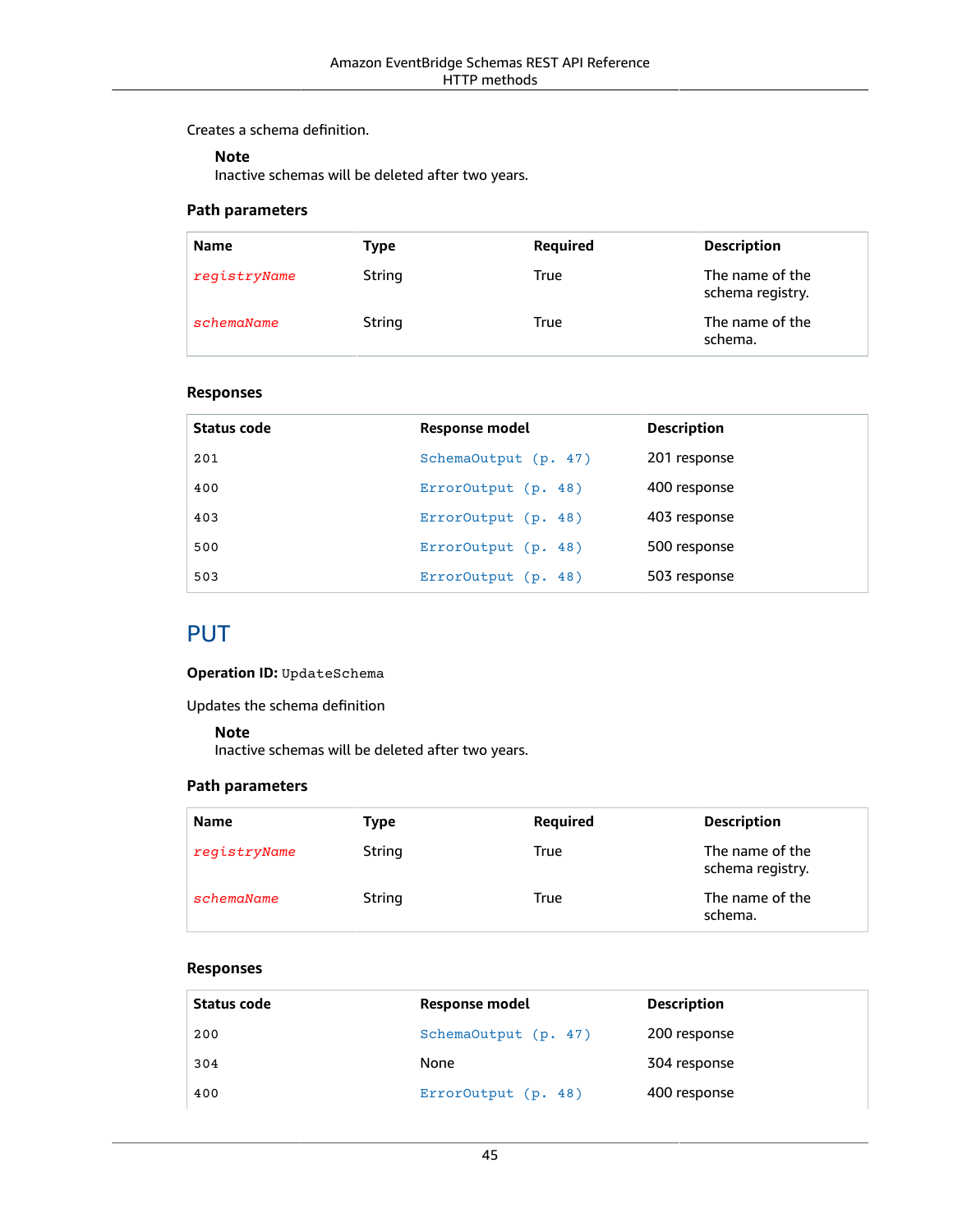| Status code | Response model      | <b>Description</b> |
|-------------|---------------------|--------------------|
| 403         | ErrorOutput (p. 48) | 403 response       |
| 404         | ErrorOutput (p. 48) | 404 response       |
| 500         | ErrorOutput (p. 48) | 500 response       |
| 503         | ErrorOutput (p. 48) | 503 response       |

### DELETE

**Operation ID:** DeleteSchema

Delete a schema definition.

### **Path parameters**

| <b>Name</b>  | Type   | Required | <b>Description</b>                  |
|--------------|--------|----------|-------------------------------------|
| registryName | String | True     | The name of the<br>schema registry. |
| schemaName   | String | True     | The name of the<br>schema.          |

### **Responses**

| Status code | <b>Response model</b> | <b>Description</b> |
|-------------|-----------------------|--------------------|
| 204         | None                  | 204 response       |
| 400         | ErrorOutput (p. 48)   | 400 response       |
| 401         | ErrorOutput (p. 48)   | 401 response       |
| 403         | ErrorOutput (p. 48)   | 403 response       |
| 404         | ErrorOutput (p. 48)   | 404 response       |
| 500         | ErrorOutput (p. 48)   | 500 response       |
| 503         | ErrorOutput (p. 48)   | 503 response       |

### **OPTIONS**

### **Path parameters**

| <b>Name</b>  | Type   | Required | <b>Description</b>                  |
|--------------|--------|----------|-------------------------------------|
| registryName | String | True     | The name of the<br>schema registry. |
| schemaName   | String | True     | The name of the<br>schema.          |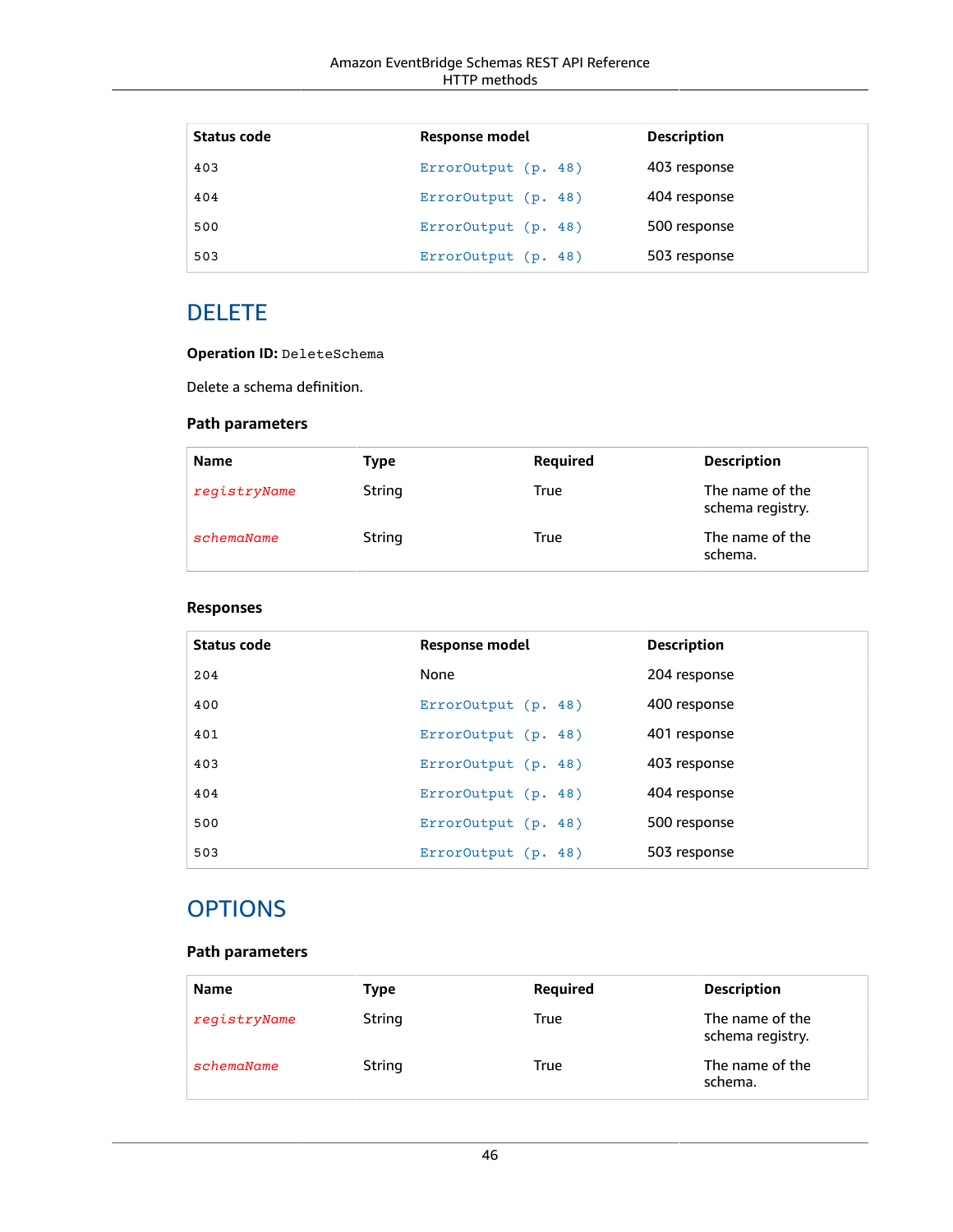#### **Responses**

| Status code | Response model | <b>Description</b> |
|-------------|----------------|--------------------|
| 200         | None           | 200 response       |

# Schemas

### Request bodies

POST schema

```
{
   "Type": enum,
  "Description": "string",
   "Content": "string",
   "tags": {
   }
}
```
### PUT schema

```
{
  "Type": enum,
   "Description": "string",
  "ClientTokenId": "string",
   "Content": "string"
}
```
### Response bodies

<span id="page-50-0"></span>DescribeSchemaOutput schema

```
{
  "LastModified": "string",
  "Type": "string",
 "Description": "string",
 "SchemaVersion": "string",
  "Content": "string",
  "VersionCreatedDate": "string",
  "SchemaArn": "string",
  "SchemaName": "string",
  "tags": {
  }
}
```
#### <span id="page-50-1"></span>SchemaOutput schema

```
{
  "LastModified": "string",
   "Type": "string",
  "Description": "string",
  "SchemaVersion": "string",
  "VersionCreatedDate": "string",
   "SchemaArn": "string",
   "SchemaName": "string",
```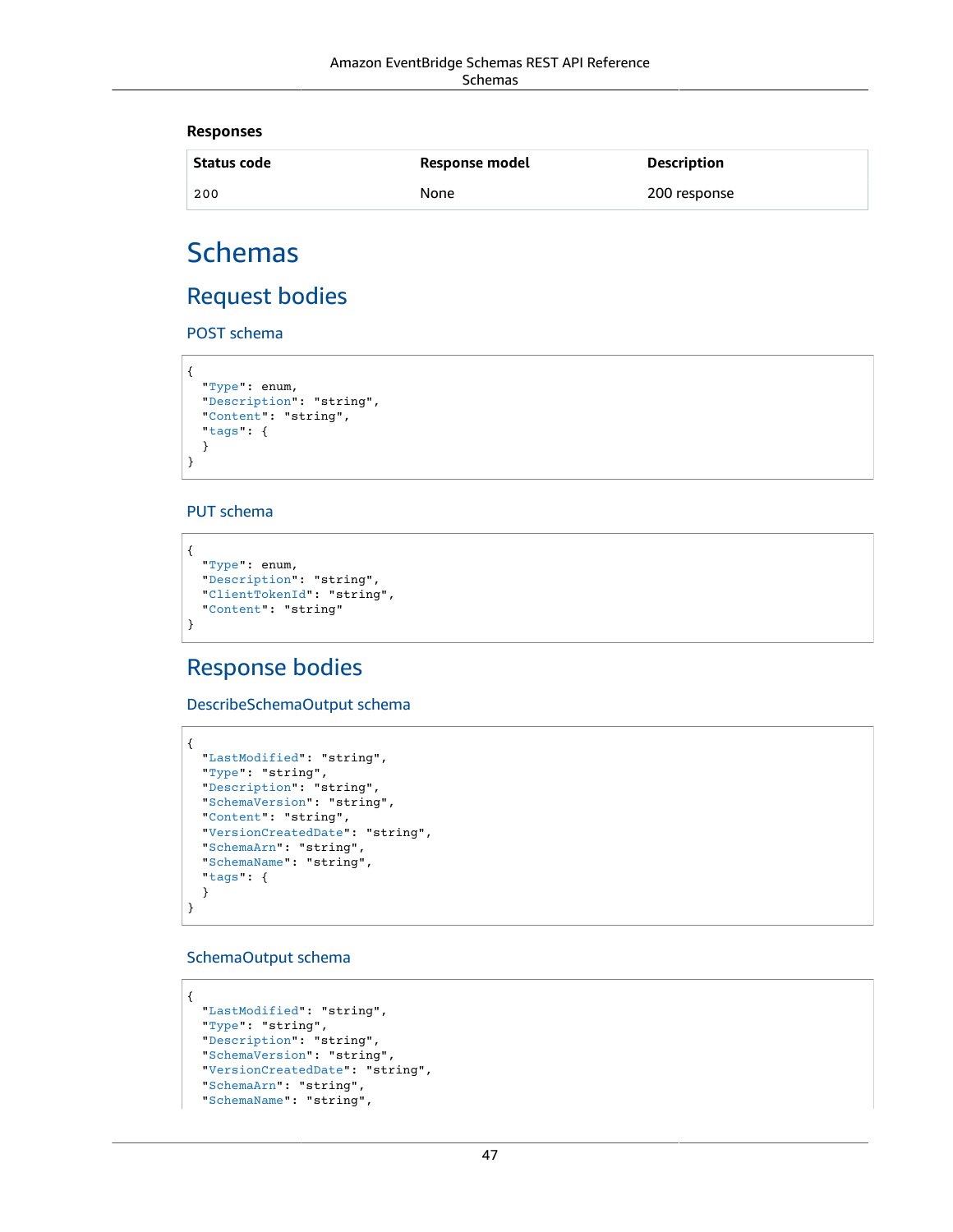```
 "tags": {
   }
}
```
### <span id="page-51-0"></span>ErrorOutput schema

```
{
 "Message": "string",
 "Code": "string"
}
```
# Properties

## CreateSchemaInput

### <span id="page-51-1"></span>**Type**

The type of schema.

Valid types include OpenApi3 and JSONSchemaDraft4.

**Type**: [Type \(p. 51\)](#page-54-5) **Required**: True

### <span id="page-51-2"></span>**Description**

A description of the schema.

**Type**: string **Required**: False **MinLength**: 0 **MaxLength**: 256

### <span id="page-51-3"></span>**Content**

The source of the schema definition.

**Type**: string **Required**: True **MinLength**: 1 **MaxLength**: 100000

### <span id="page-51-4"></span>**tags**

Tags associated with the schema.

**Type**: [Tags \(p. 51\)](#page-54-6) **Required**: False

### DescribeSchemaOutput

### <span id="page-51-5"></span>**LastModified**

The date and time that schema was modified.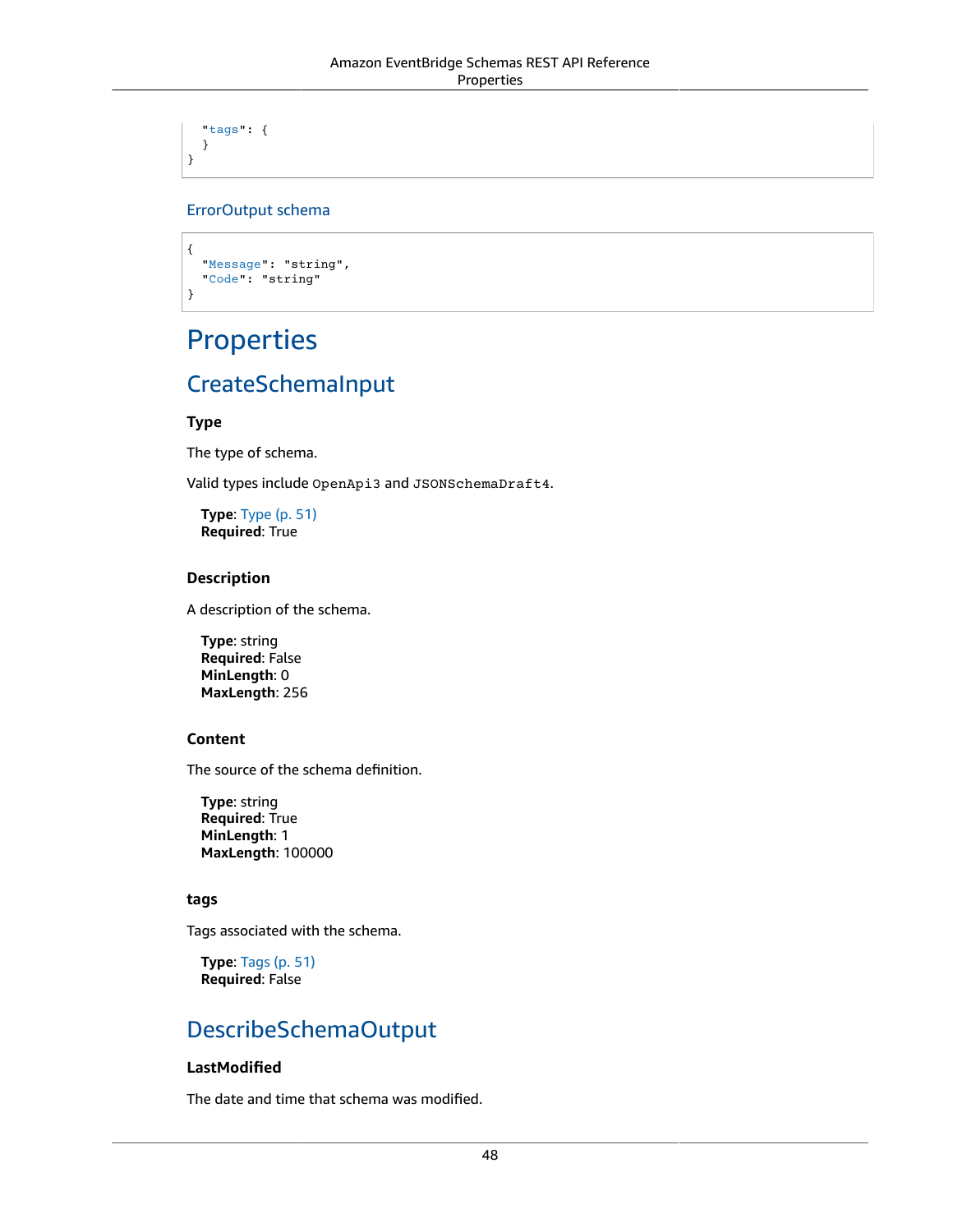**Type**: string **Required**: False **Format**: date-time

### <span id="page-52-0"></span>**Type**

The type of the schema.

Valid types include OpenApi3 and JSONSchemaDraft4.

**Type**: string **Required**: False

#### <span id="page-52-1"></span>**Description**

The description of the schema.

**Type**: string **Required**: False

#### <span id="page-52-2"></span>**SchemaVersion**

The version number of the schema

**Type**: string **Required**: False

#### <span id="page-52-3"></span>**Content**

The source of the schema definition.

**Type**: string **Required**: False

### <span id="page-52-4"></span>**VersionCreatedDate**

The date the schema version was created.

**Type**: string **Required**: False **Format**: date-time

#### <span id="page-52-5"></span>**SchemaArn**

The ARN of the schema.

**Type**: string **Required**: False

#### <span id="page-52-6"></span>**SchemaName**

The name of the schema.

**Type**: string **Required**: False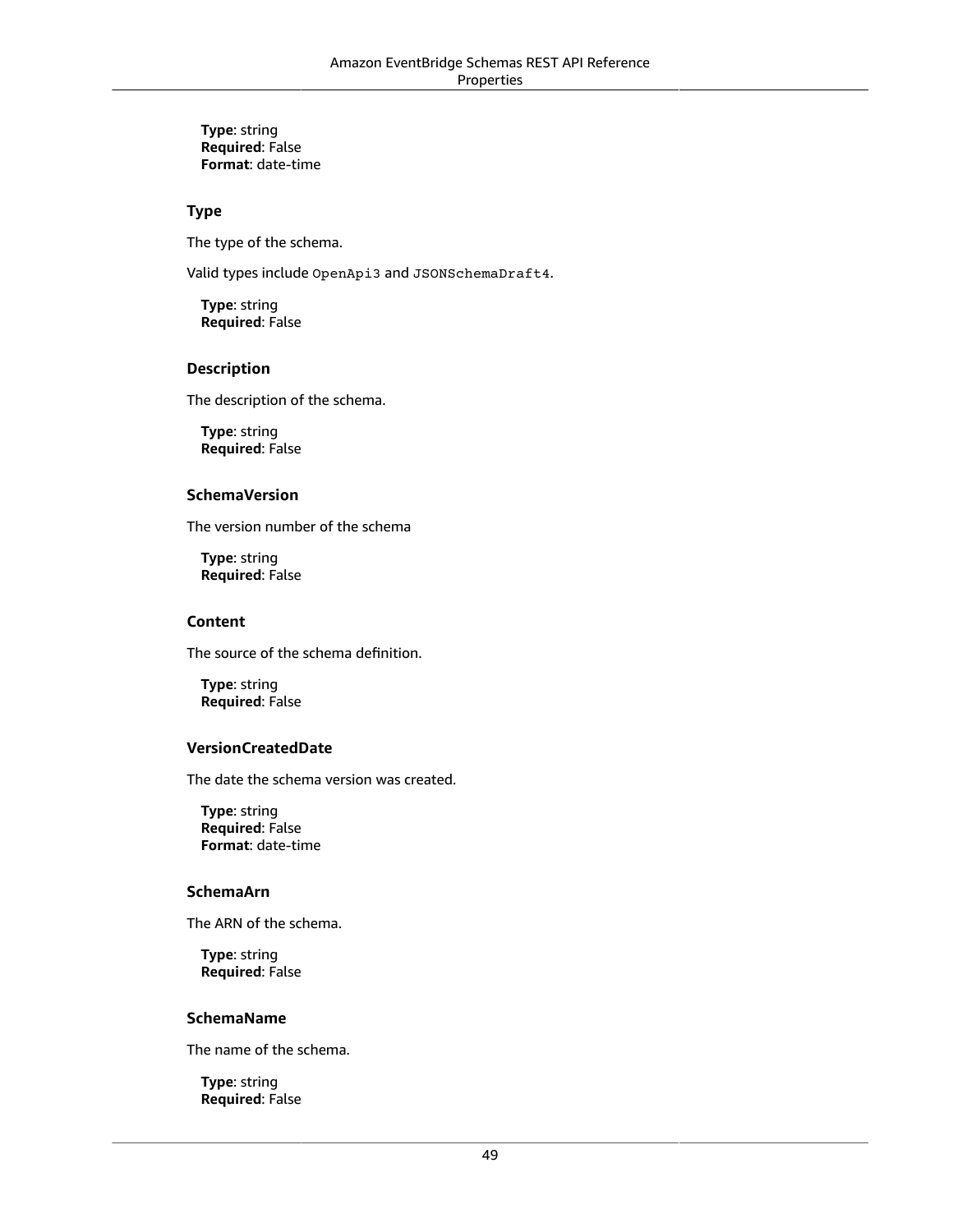#### <span id="page-53-0"></span>**tags**

Tags associated with the resource.

**Type**: [Tags \(p. 51\)](#page-54-6) **Required**: False

### **ErrorOutput**

#### <span id="page-53-5"></span>**Message**

The message string of the error output.

**Type**: string **Required**: True

### <span id="page-53-6"></span>**Code**

The error code.

**Type**: string **Required**: True

### SchemaOutput

### <span id="page-53-1"></span>**LastModified**

The date and time that schema was modified.

**Type**: string **Required**: False **Format**: date-time

### <span id="page-53-2"></span>**Type**

The type of the schema.

Valid types include OpenApi3 and JSONSchemaDraft4.

**Type**: string **Required**: False

#### <span id="page-53-3"></span>**Description**

The description of the schema.

**Type**: string **Required**: False

#### <span id="page-53-4"></span>**SchemaVersion**

The version number of the schema

**Type**: string **Required**: False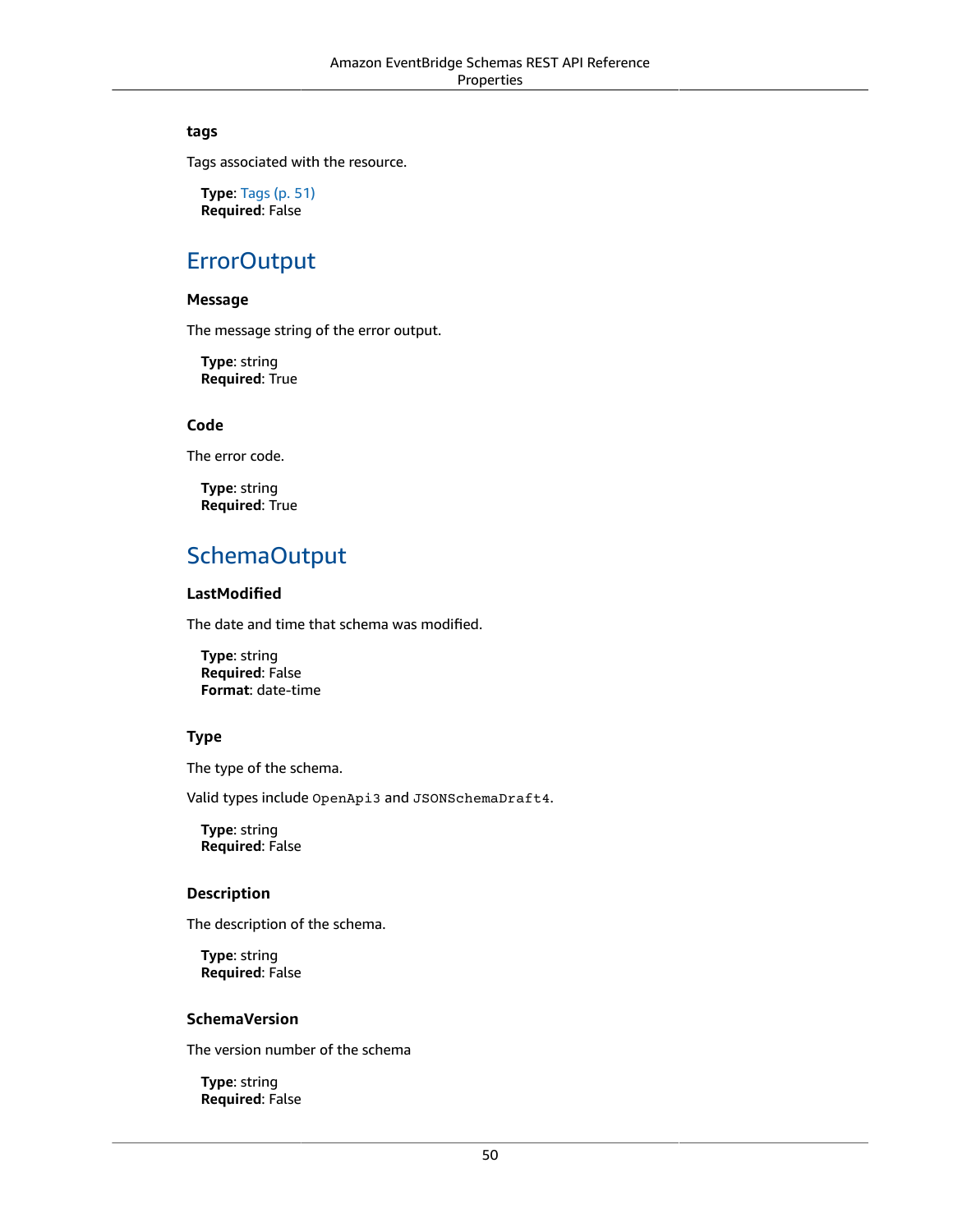#### <span id="page-54-1"></span>**VersionCreatedDate**

The date the schema version was created.

**Type**: string **Required**: False **Format**: date-time

#### <span id="page-54-2"></span>**SchemaArn**

The ARN of the schema.

**Type**: string **Required**: False

#### <span id="page-54-3"></span>**SchemaName**

The name of the schema.

**Type**: string **Required**: False

#### <span id="page-54-4"></span>**tags**

**Type**: [Tags \(p. 51\)](#page-54-6) **Required**: False

### <span id="page-54-6"></span>Tags

Key-value pairs associated with a resource.

#### **key-value pairs**

**Type**: string

### <span id="page-54-5"></span>Type

The type of schema to export.

```
OpenApi3
JSONSchemaDraft4
```
### UpdateSchemaInput

#### <span id="page-54-0"></span>**Type**

The schema type for the events schema.

Valid types include OpenApi3 and JSONSchemaDraft4.

**Type**: [Type \(p. 51\)](#page-54-5) **Required**: False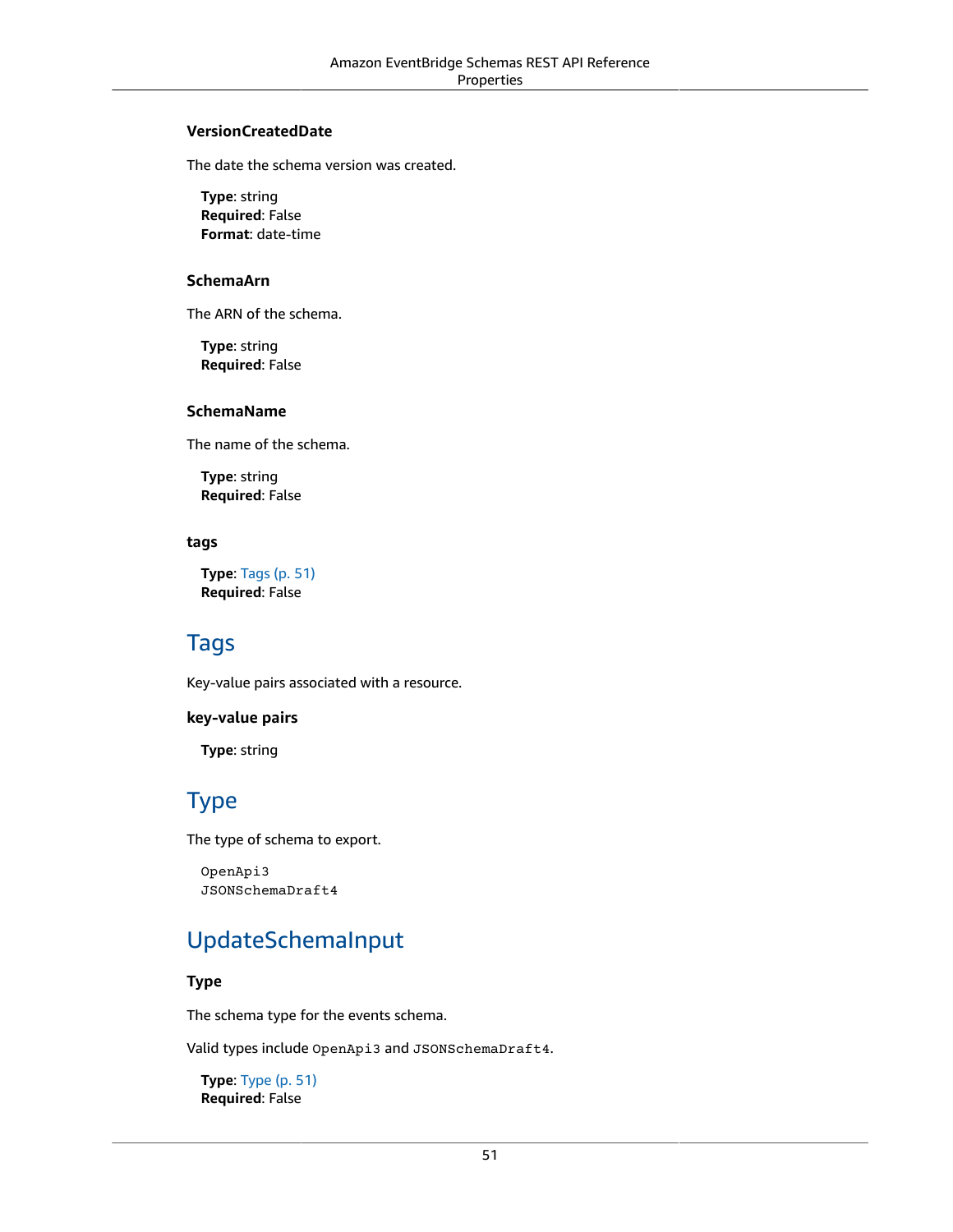### <span id="page-55-0"></span>**Description**

The description of the schema.

**Type**: string **Required**: False **MinLength**: 0 **MaxLength**: 256

### <span id="page-55-1"></span>**ClientTokenId**

The ID of the client token.

**Type**: string **Required**: False **MinLength**: 0 **MaxLength**: 36

### <span id="page-55-2"></span>**Content**

The source of the schema definition.

**Type**: string **Required**: False **MinLength**: 1 **MaxLength**: 100000

# Schemas

### URI

/v1/registries/name/*registryName*/schemas

# HTTP methods

### **GET**

**Operation ID:** ListSchemas

List the schemas.

### **Path parameters**

| Name         | Type   | <b>Required</b> | <b>Description</b>                  |
|--------------|--------|-----------------|-------------------------------------|
| registryName | String | True            | The name of the<br>schema registry. |

### **Query parameters**

| Name             | Tvpe   | Reguired | <b>Description</b>                                  |
|------------------|--------|----------|-----------------------------------------------------|
| schemaNamePrefix | Strina | False    | Specifying this limits<br>the results to only those |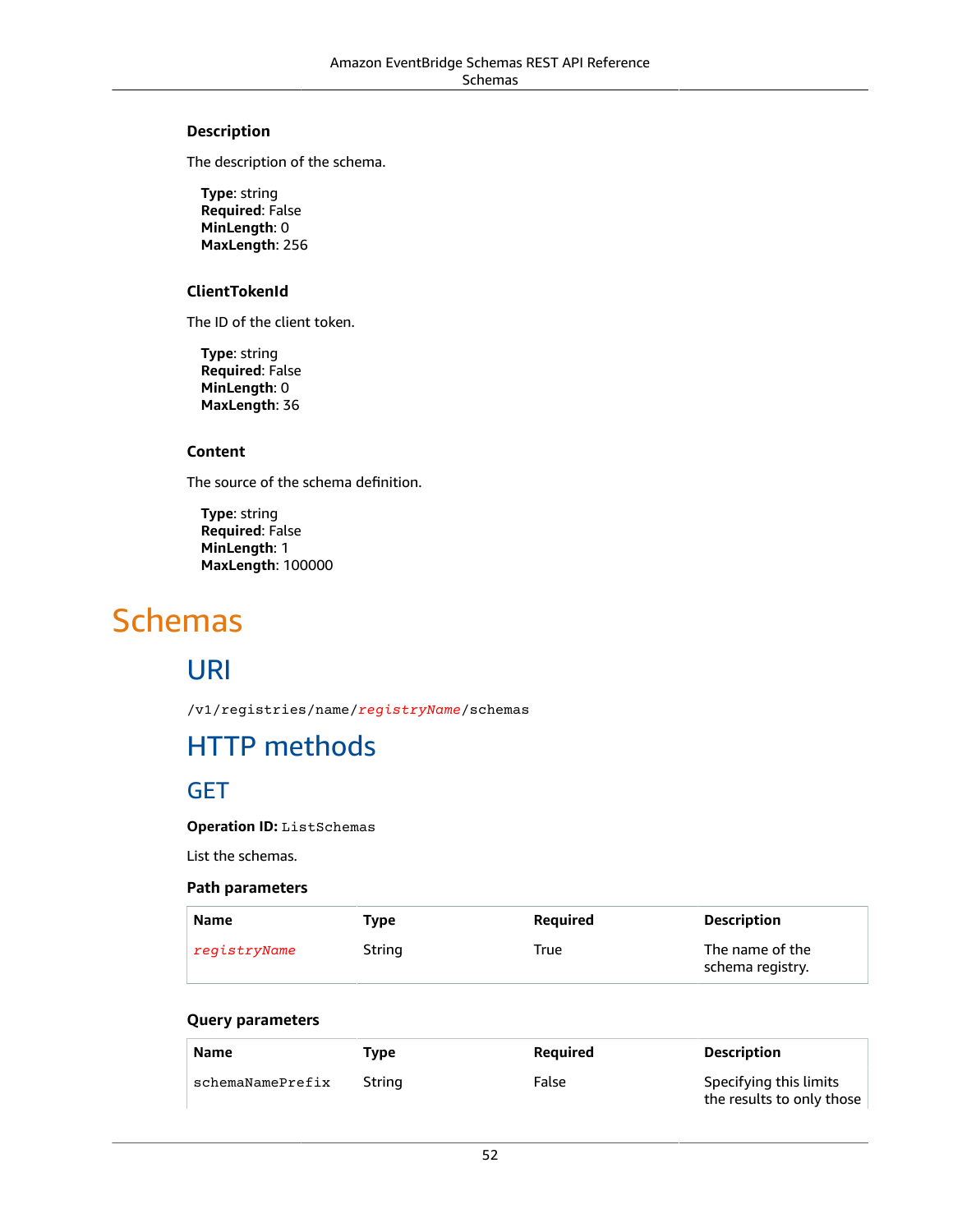### Amazon EventBridge Schemas REST API Reference Schemas

| <b>Name</b> | <b>Type</b> | <b>Required</b> | <b>Description</b><br>schema names that<br>start with the specified                                                                                                                                                 |
|-------------|-------------|-----------------|---------------------------------------------------------------------------------------------------------------------------------------------------------------------------------------------------------------------|
|             |             |                 | prefix.                                                                                                                                                                                                             |
| limit       | String      | False           | The maximum number<br>of results to return per<br>page.                                                                                                                                                             |
| nextToken   | String      | False           | The token that specifies<br>the next page of results<br>to return. To request<br>the first page, leave<br>NextToken empty. The<br>token will expire in<br>24 hours, and cannot<br>be shared with other<br>accounts. |

### **Responses**

| Status code | Response model                         | <b>Description</b> |
|-------------|----------------------------------------|--------------------|
| 200         | ListSchemasOutput (p. 54) 200 response |                    |
| 400         | $ErrorOutput$ (p. 54)                  | 400 response       |
| 401         | ErrorOutput (p. 54)                    | 401 response       |
| 403         | ErrorOutput (p. 54)                    | 403 response       |
| 500         | ErrorOutput (p. 54)                    | 500 response       |
| 503         | $ErrorOutput$ (p. 54)                  | 503 response       |

### **OPTIONS**

### **Path parameters**

| Name         | Type   | <b>Required</b> | <b>Description</b>                  |
|--------------|--------|-----------------|-------------------------------------|
| registryName | String | True            | The name of the<br>schema registry. |

### **Responses**

| Status code | Response model | <b>Description</b> |
|-------------|----------------|--------------------|
| 200         | None           | 200 response       |

# Schemas

# Response bodies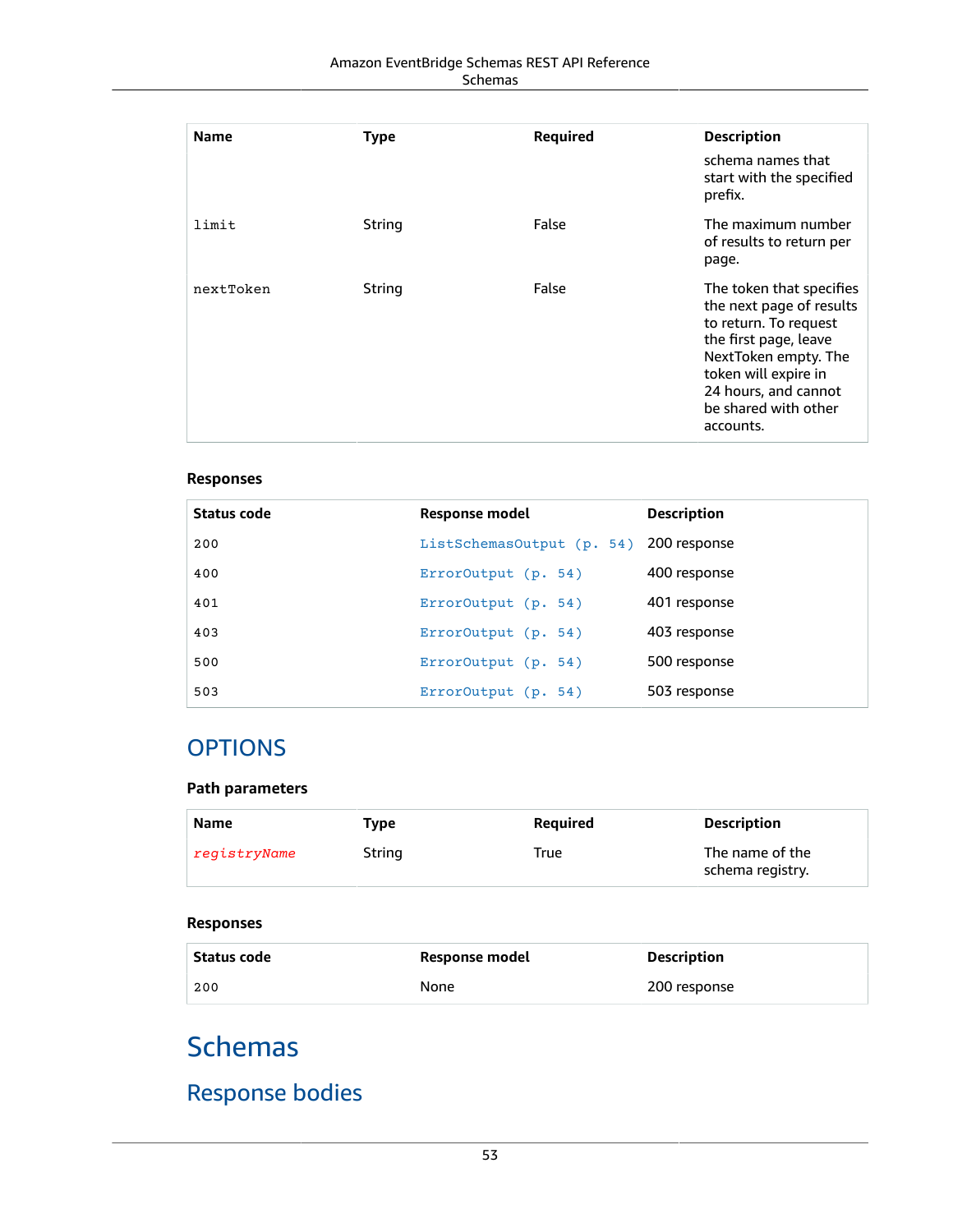### <span id="page-57-0"></span>ListSchemasOutput schema

```
{
  "NextToken": "string",
   "Schemas": [
    {
       "LastModified": "string",
       "VersionCount": integer,
       "SchemaName": "string",
       "SchemaArn": "string",
       "tags": {
       }
     }
   ]
}
```
### <span id="page-57-1"></span>ErrorOutput schema

```
{
   "Message": "string",
   "Code": "string"
}
```
# **Properties**

### **ErrorOutput**

#### <span id="page-57-4"></span>**Message**

The message string of the error output.

**Type**: string **Required**: True

### <span id="page-57-5"></span>**Code**

The error code.

**Type**: string **Required**: True

### ListSchemasOutput

#### <span id="page-57-2"></span>**NextToken**

The token that specifies the next page of results to return. To request the first page, leave NextToken empty. The token will expire in 24 hours, and cannot be shared with other accounts.

**Type**: string **Required**: False

#### <span id="page-57-3"></span>**Schemas**

An array of schema summaries.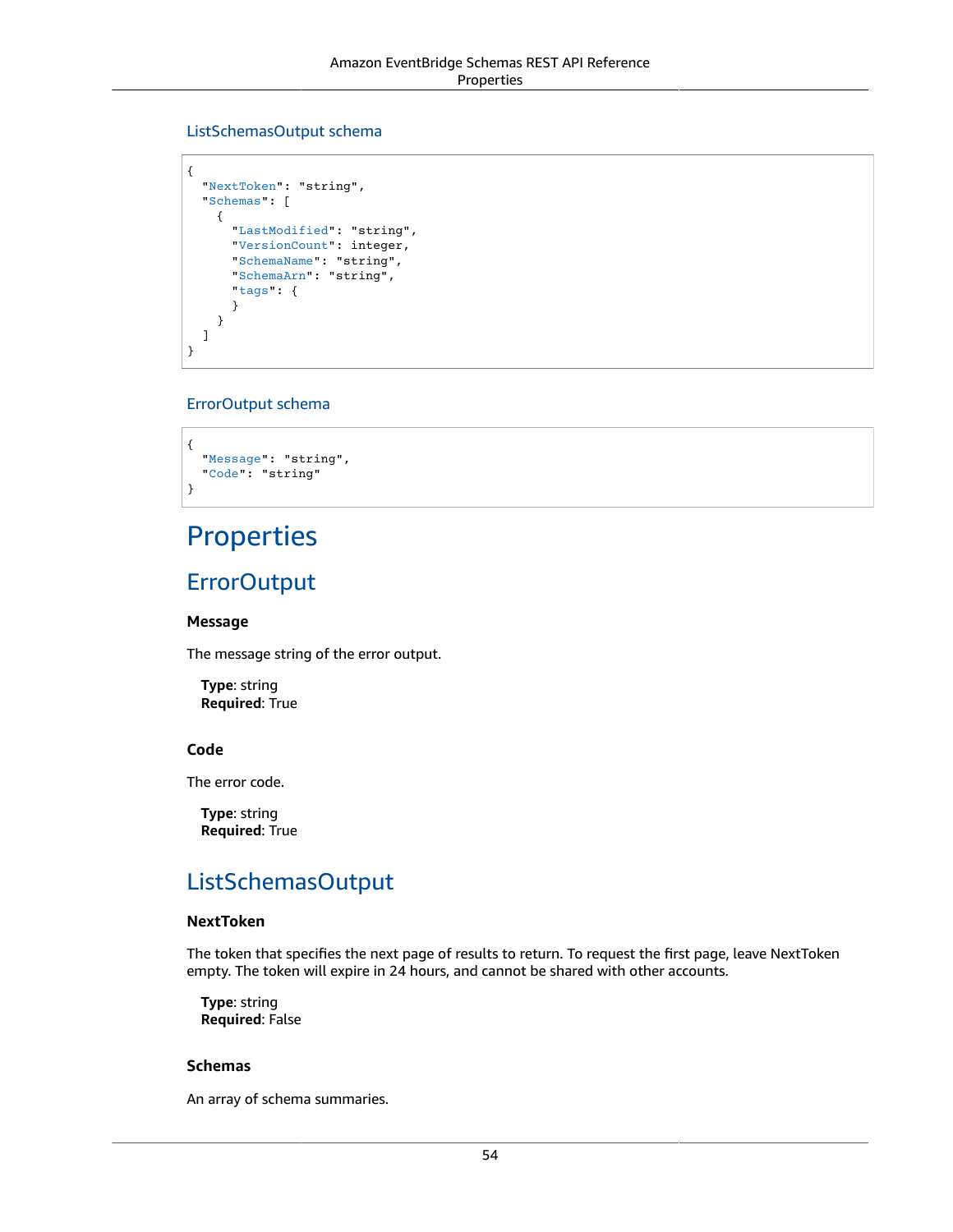**Type**: Array of type [SchemaSummary \(p. 55\)](#page-58-5) **Required**: False

### <span id="page-58-5"></span>SchemaSummary

A summary of schema details.

#### <span id="page-58-0"></span>**LastModified**

The date and time that schema was modified.

**Type**: string **Required**: False **Format**: date-time

#### <span id="page-58-1"></span>**VersionCount**

The number of versions available for the schema.

**Type**: integer **Required**: False **Format**: int64

#### <span id="page-58-2"></span>**SchemaName**

The name of the schema.

**Type**: string **Required**: False

### <span id="page-58-3"></span>**SchemaArn**

The ARN of the schema.

**Type**: string **Required**: False

#### <span id="page-58-4"></span>**tags**

Tags associated with the schema.

**Type**: [Tags \(p. 55\)](#page-58-6) **Required**: False

### <span id="page-58-6"></span>Tags

Key-value pairs associated with a resource.

#### **key-value pairs**

**Type**: string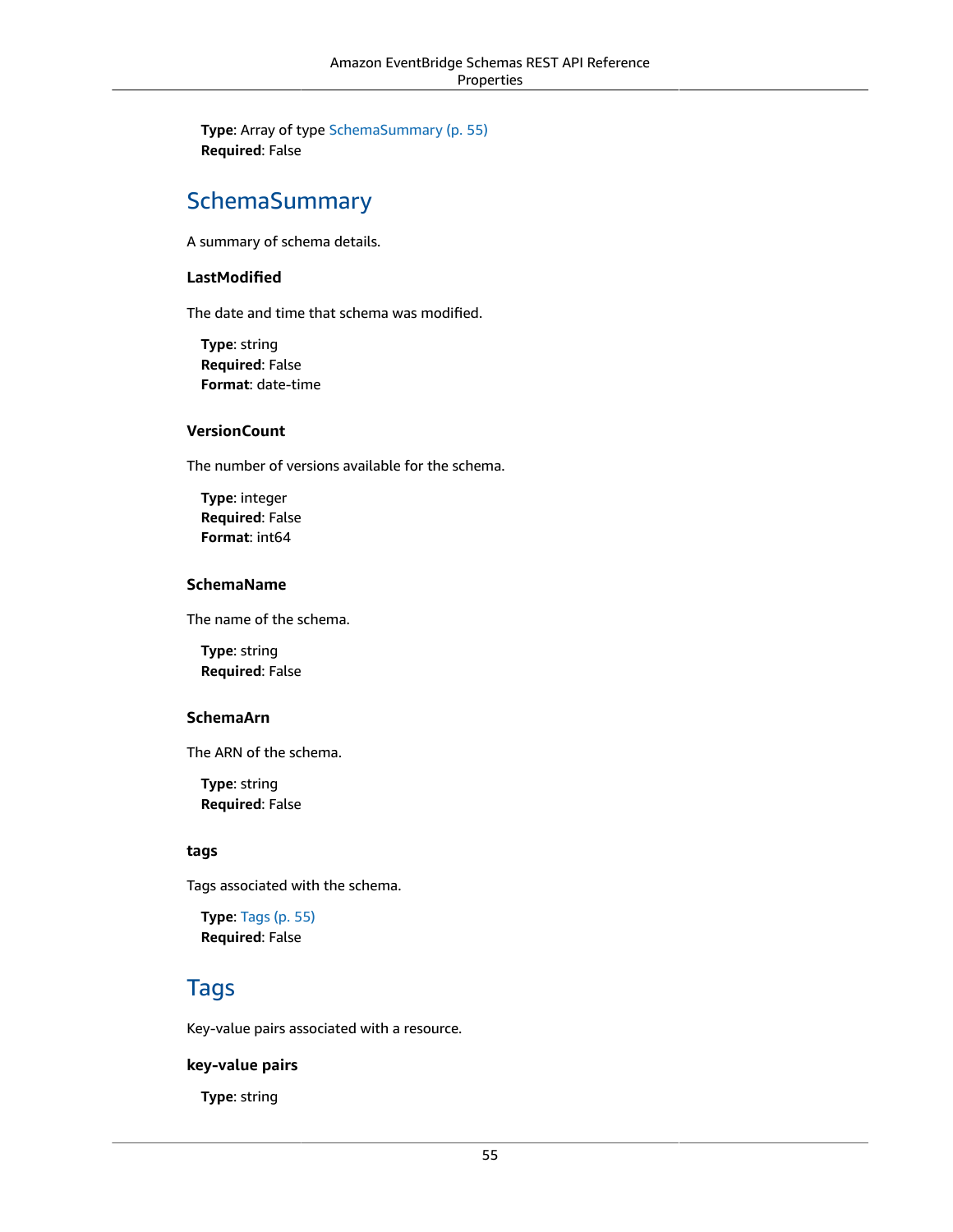# Search Schemas

# URI

/v1/registries/name/*registryName*/schemas/search

# HTTP methods

### **GET**

**Operation ID:** SearchSchemas

Search the schemas

### **Path parameters**

| <b>Name</b>  | Type   | Reguired | <b>Description</b>                  |
|--------------|--------|----------|-------------------------------------|
| registryName | String | True     | The name of the<br>schema registry. |

### **Query parameters**

| <b>Name</b> | <b>Type</b> | Required    | <b>Description</b>                                                                                                                                                                                                  |
|-------------|-------------|-------------|---------------------------------------------------------------------------------------------------------------------------------------------------------------------------------------------------------------------|
| keywords    | String      | <b>True</b> | Specifying this limits<br>the results to only<br>schemas that include<br>the provided keywords.                                                                                                                     |
| limit       | String      | False       | The maximum number<br>of results to return per<br>page.                                                                                                                                                             |
| nextToken   | String      | False       | The token that specifies<br>the next page of results<br>to return. To request<br>the first page, leave<br>NextToken empty. The<br>token will expire in<br>24 hours, and cannot<br>be shared with other<br>accounts. |

### **Responses**

| Status code | Response model                          | <b>Description</b> |
|-------------|-----------------------------------------|--------------------|
| 200         | SearchSchemasOutput (p. 57)200 response |                    |
| 400         | ErrorOutput (p. 57)                     | 400 response       |
| 401         | ErrorOutput (p. 57)                     | 401 response       |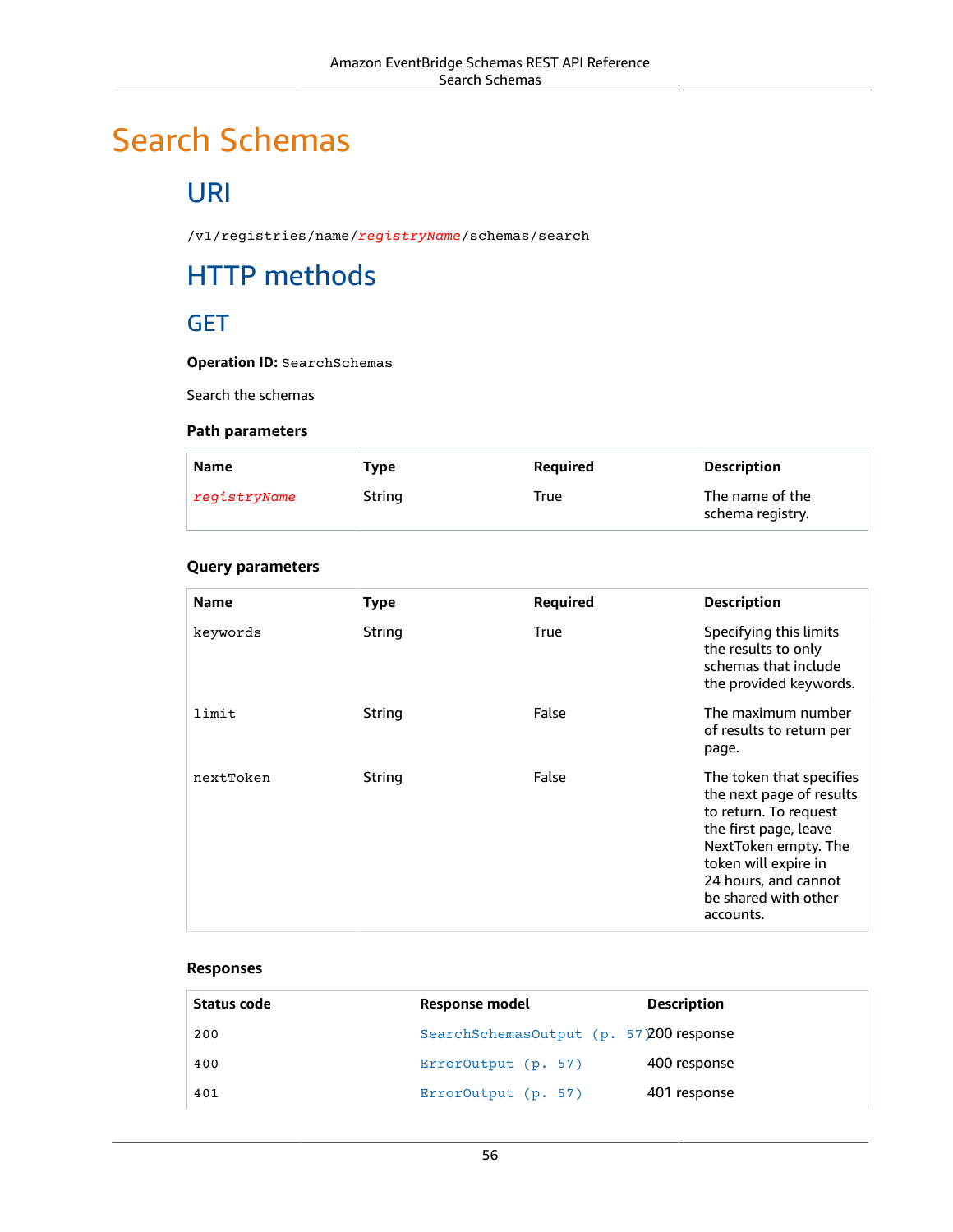| Status code | Response model      | <b>Description</b> |
|-------------|---------------------|--------------------|
| 403         | ErrorOutput (p. 57) | 403 response       |
| 500         | ErrorOutput (p. 57) | 500 response       |
| 503         | ErrorOutput (p. 57) | 503 response       |

### **OPTIONS**

### **Path parameters**

| Name         | Type   | Reguired | <b>Description</b>                  |
|--------------|--------|----------|-------------------------------------|
| registryName | String | True     | The name of the<br>schema registry. |

#### **Responses**

| Status code | Response model | Description  |
|-------------|----------------|--------------|
| 200         | None           | 200 response |

# Schemas

### Response bodies

#### <span id="page-60-0"></span>SearchSchemasOutput schema

```
{
  "NextToken": "string",
  "Schemas": [
    {
       "Type": "string",
       "RegistryName": "string",
       "SchemaVersions": [
        {
           "SchemaVersion": "string",
           "CreatedDate": "string"
        }
       ],
 "SchemaName": "string",
 "SchemaArn": "string"
     }
  ]
}
```
### <span id="page-60-1"></span>ErrorOutput schema

```
{
   "Message": "string",
   "Code": "string"
}
```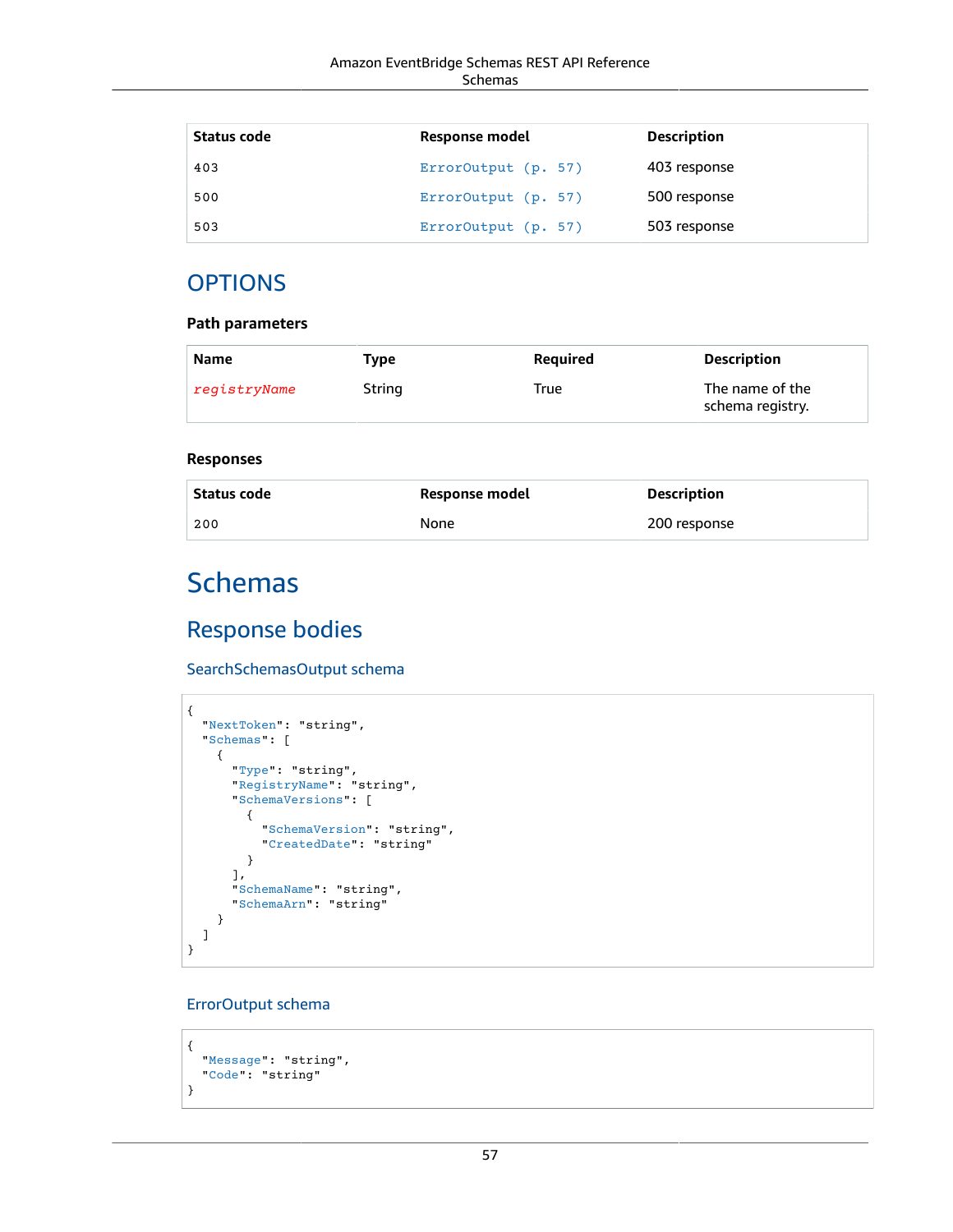# **Properties**

### **ErrorOutput**

#### <span id="page-61-5"></span>**Message**

The message string of the error output.

**Type**: string **Required**: True

### <span id="page-61-6"></span>**Code**

The error code.

**Type**: string **Required**: True

## <span id="page-61-7"></span>SearchSchemaSummary

### <span id="page-61-0"></span>**Type**

The type of schema to export.

Valid types include OpenApi3 and JSONSchemaDraft4.

**Type**: string **Required**: False

### <span id="page-61-1"></span>**RegistryName**

The name of the registry.

**Type**: string **Required**: False

#### <span id="page-61-2"></span>**SchemaVersions**

An array of schema version summaries.

**Type**: Array of type [SearchSchemaVersionSummary \(p. 59\)](#page-62-4) **Required**: False

#### <span id="page-61-3"></span>**SchemaName**

The name of the schema.

**Type**: string **Required**: False

#### <span id="page-61-4"></span>**SchemaArn**

The ARN of the schema.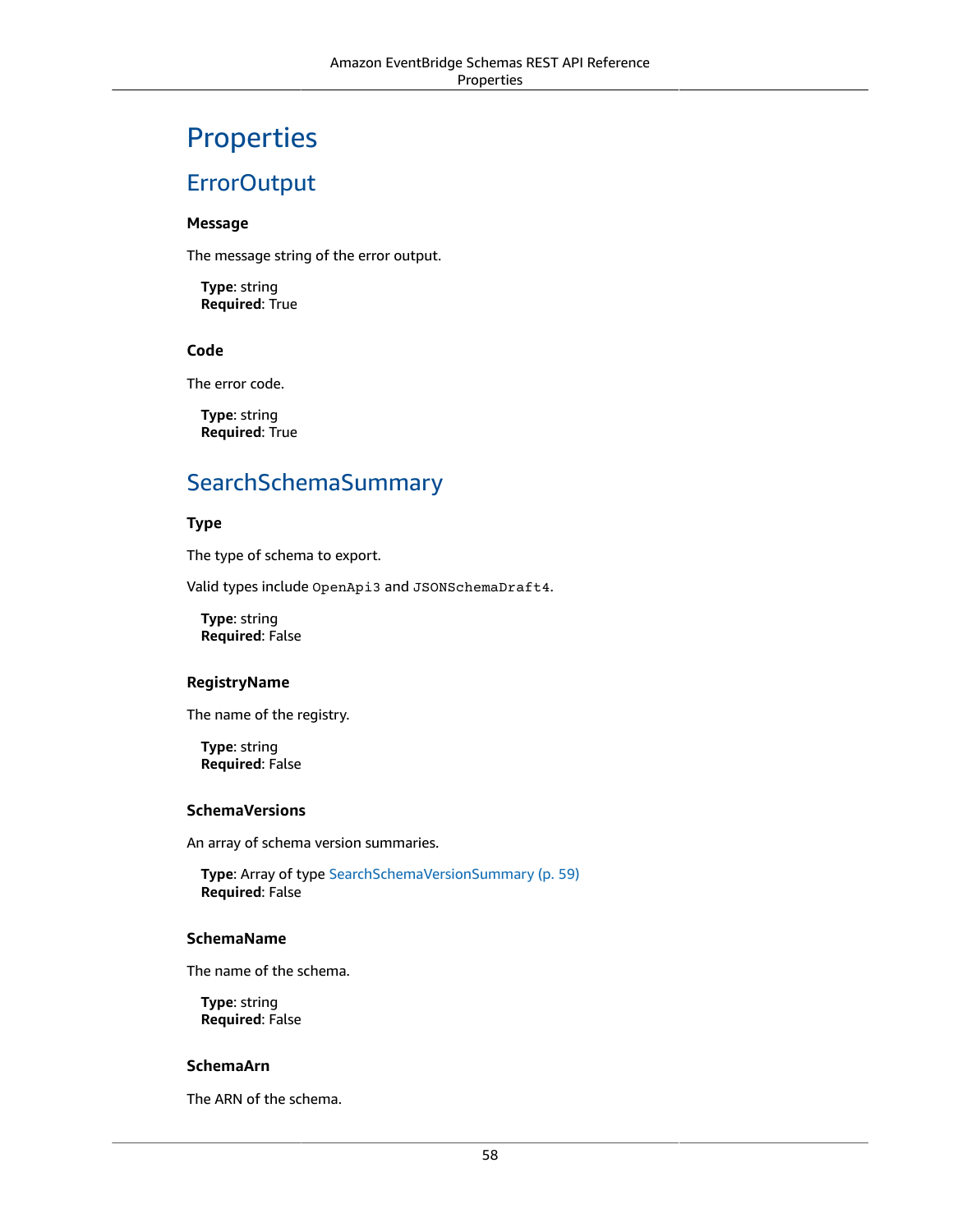**Type**: string **Required**: False

### <span id="page-62-4"></span>SearchSchemaVersionSummary

### <span id="page-62-2"></span>**SchemaVersion**

The version number of the schema

**Type**: string **Required**: False

### <span id="page-62-3"></span>**CreatedDate**

The date the schema version was created.

**Type**: string **Required**: False **Format**: date-time

### SearchSchemasOutput

#### <span id="page-62-0"></span>**NextToken**

The token that specifies the next page of results to return. To request the first page, leave NextToken empty. The token will expire in 24 hours, and cannot be shared with other accounts.

**Type**: string **Required**: False

### <span id="page-62-1"></span>**Schemas**

An array of SearchSchemaSummary information.

**Type**: Array of type [SearchSchemaSummary \(p. 58\)](#page-61-7) **Required**: False

# Start Discoverer

### URI

/v1/discoverers/id/*discovererId*/start

## HTTP methods

### POST

**Operation ID:** StartDiscoverer

Starts the discoverer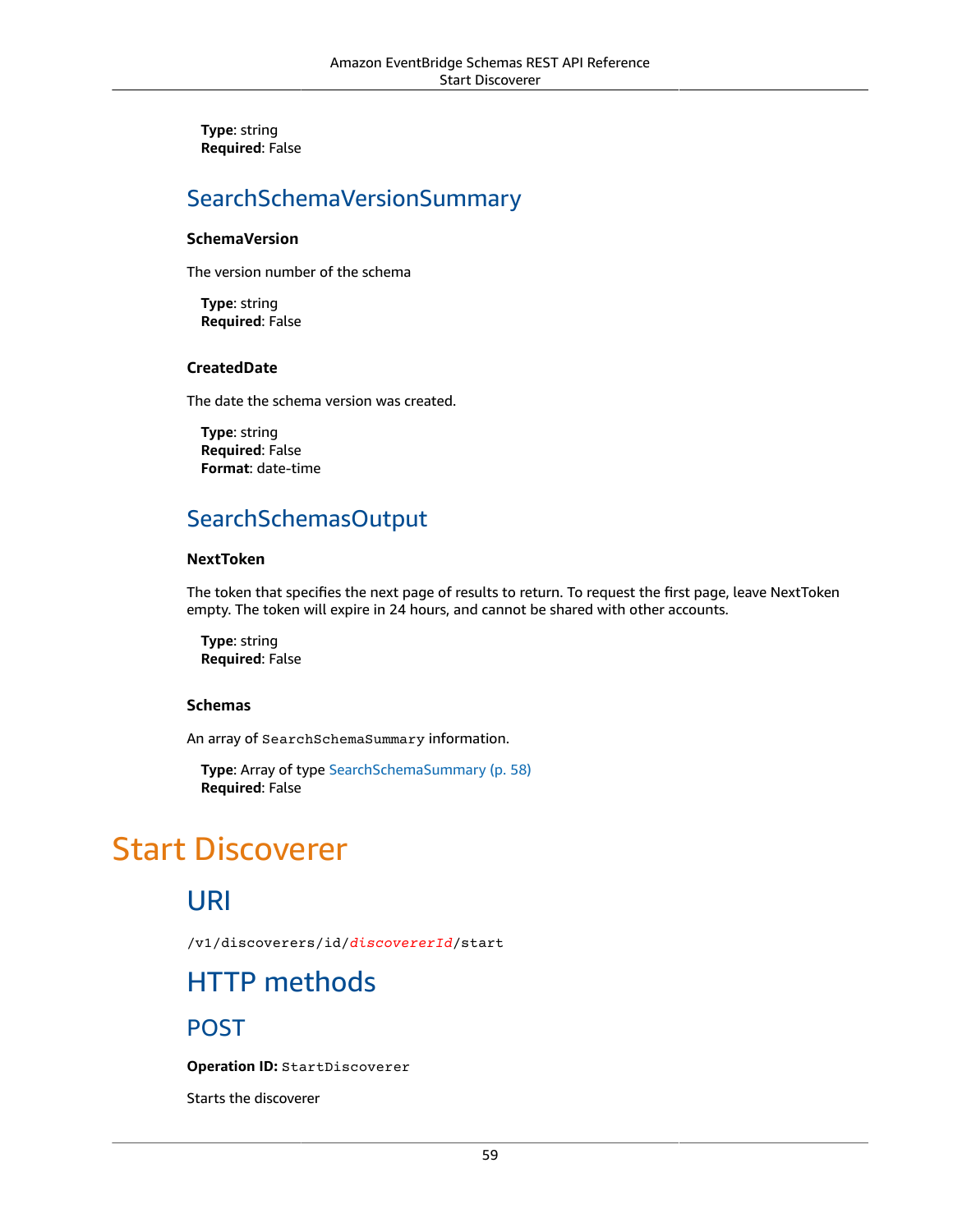### **Path parameters**

| Name         | Tvpe   | Reauired | <b>Description</b>        |
|--------------|--------|----------|---------------------------|
| discovererId | String | True     | The ID of the discoverer. |

### **Responses**

| Status code | Response model                         | <b>Description</b> |
|-------------|----------------------------------------|--------------------|
| 200         | DiscovererStateOutput (p. 200 response |                    |
| 400         | ErrorOutput (p. 60)                    | 400 response       |
| 401         | ErrorOutput (p. 60)                    | 401 response       |
| 403         | ErrorOutput (p. 60)                    | 403 response       |
| 404         | ErrorOutput (p. 60)                    | 404 response       |
| 500         | ErrorOutput (p. 60)                    | 500 response       |
| 503         | ErrorOutput $(p. 60)$                  | 503 response       |

### **OPTIONS**

### **Path parameters**

| Name         | Tvpe   | Reguired | <b>Description</b>        |
|--------------|--------|----------|---------------------------|
| discovererId | String | True     | The ID of the discoverer. |

### **Responses**

| Status code | Response model | Description  |
|-------------|----------------|--------------|
| 200         | None           | 200 response |

# **Schemas**

### Response bodies

<span id="page-63-0"></span>DiscovererStateOutput schema

```
{
  "DiscovererId": "string",
   "State": enum
}
```
### <span id="page-63-1"></span>ErrorOutput schema

{

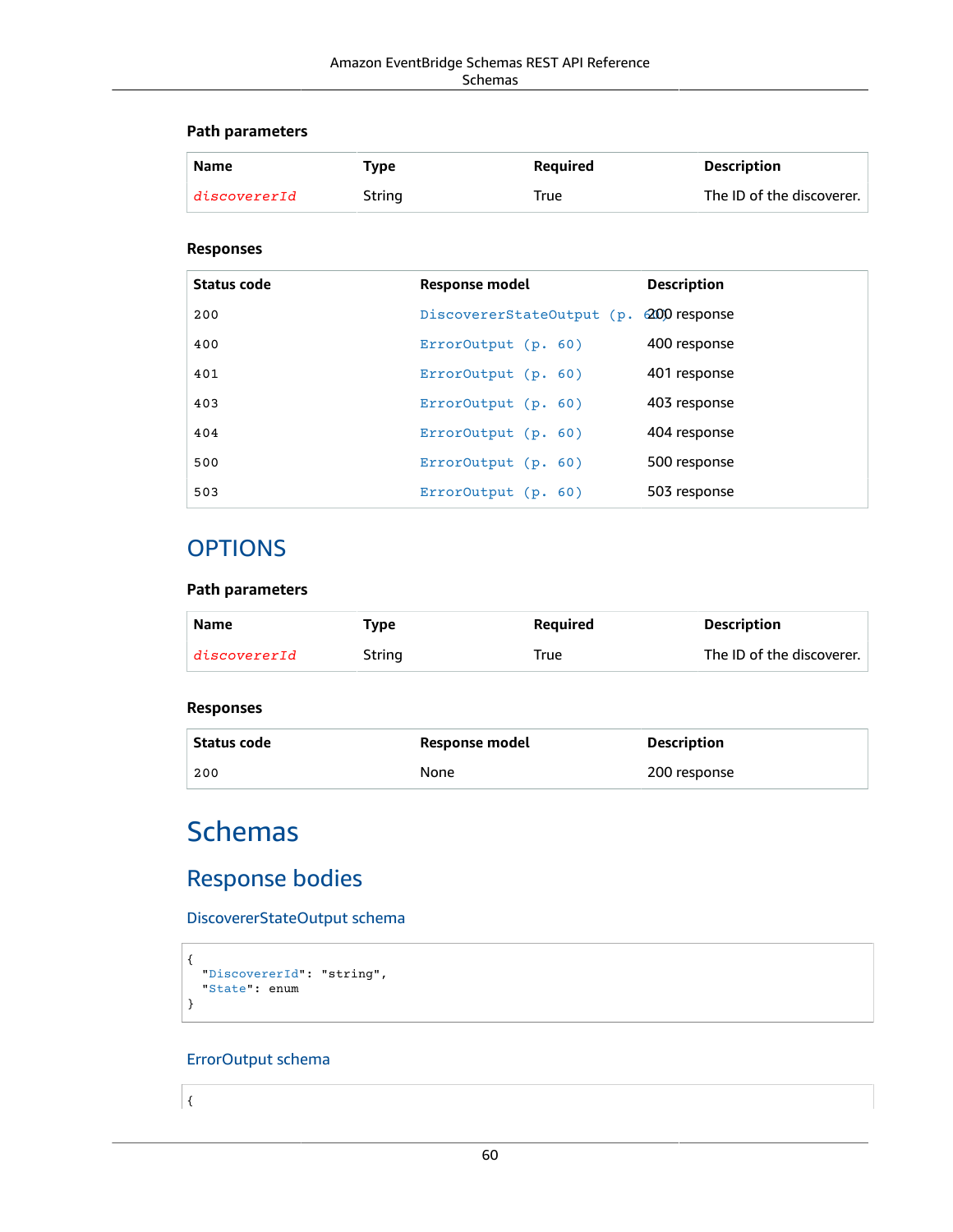```
 "Message": "string",
 "Code": "string"
```
# **Properties**

}

### <span id="page-64-4"></span>**DiscovererState**

STARTED STOPPED

### DiscovererStateOutput

### <span id="page-64-0"></span>**DiscovererId**

The ID of the discoverer.

**Type**: string **Required**: False

### <span id="page-64-1"></span>**State**

The state of the discoverer.

**Type**: [DiscovererState \(p. 61\)](#page-64-4) **Required**: False

### **ErrorOutput**

### <span id="page-64-2"></span>**Message**

The message string of the error output.

**Type**: string **Required**: True

### <span id="page-64-3"></span>**Code**

The error code.

**Type**: string **Required**: True

# Stop Discoverer

## URI

/v1/discoverers/id/*discovererId*/stop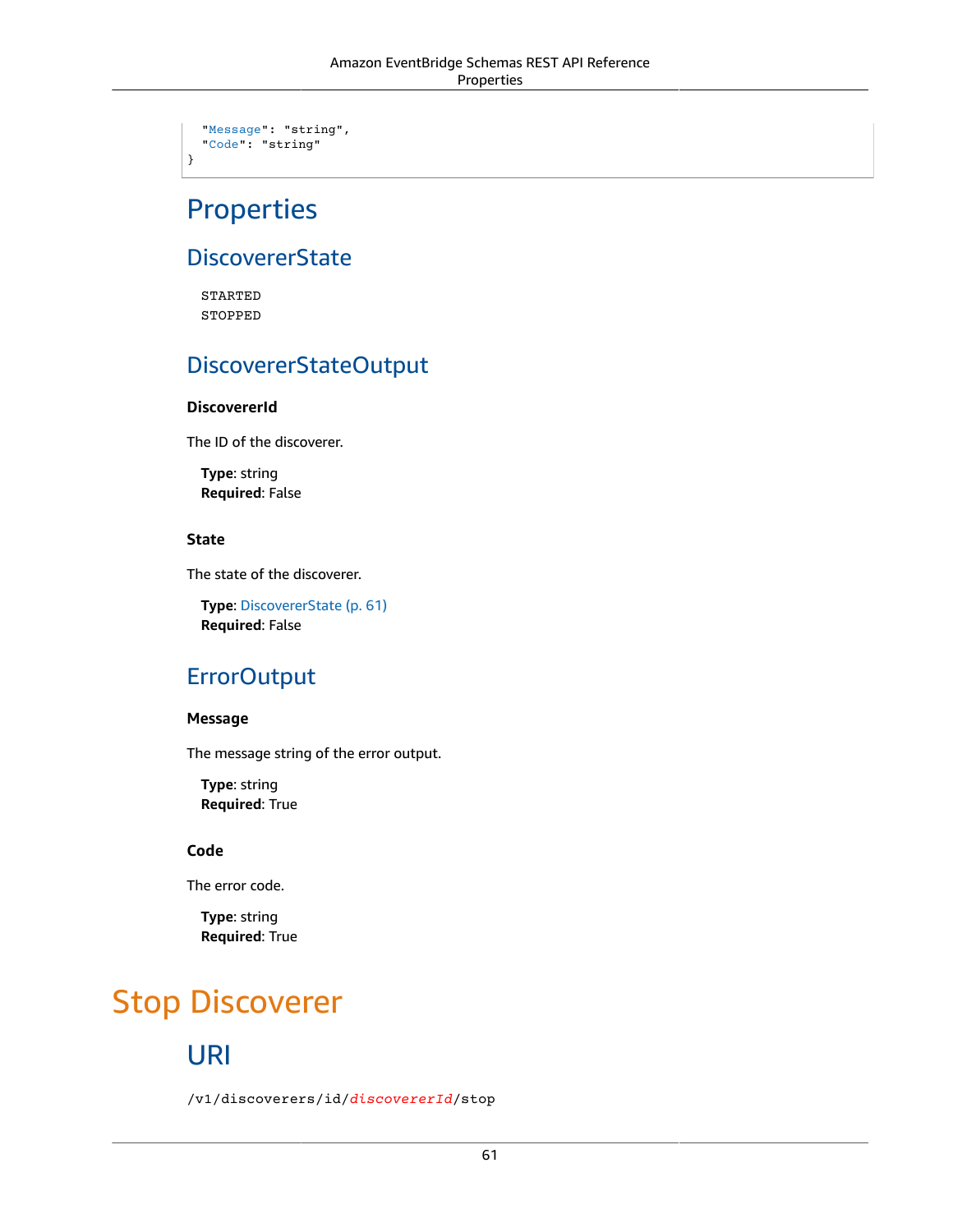# HTTP methods

### POST

**Operation ID:** StopDiscoverer

Stops the discoverer

#### **Path parameters**

| Name         | Tvpe   | Reguired | Description               |
|--------------|--------|----------|---------------------------|
| discovererId | String | True     | The ID of the discoverer. |

#### **Responses**

| Status code | Response model                         | <b>Description</b> |
|-------------|----------------------------------------|--------------------|
| 200         | DiscovererStateOutput (p. 200 response |                    |
| 400         | ErrorOutput (p. 63)                    | 400 response       |
| 401         | ErrorOutput (p. 63)                    | 401 response       |
| 403         | $ErrorOutput$ (p. 63)                  | 403 response       |
| 404         | ErrorOutput (p. 63)                    | 404 response       |
| 500         | ErrorOutput (p. 63)                    | 500 response       |
| 503         | ErrorOutput (p. 63)                    | 503 response       |

### **OPTIONS**

### **Path parameters**

| Name         | Type   | <b>Reauired</b> | <b>Description</b>        |
|--------------|--------|-----------------|---------------------------|
| discovererId | String | True            | The ID of the discoverer. |

#### **Responses**

| Status code | Response model | <b>Description</b> |
|-------------|----------------|--------------------|
| 200         | None           | 200 response       |

## **Schemas**

### Response bodies

<span id="page-65-0"></span>DiscovererStateOutput schema

```
{
   "DiscovererId": "string",
   "State": enum
```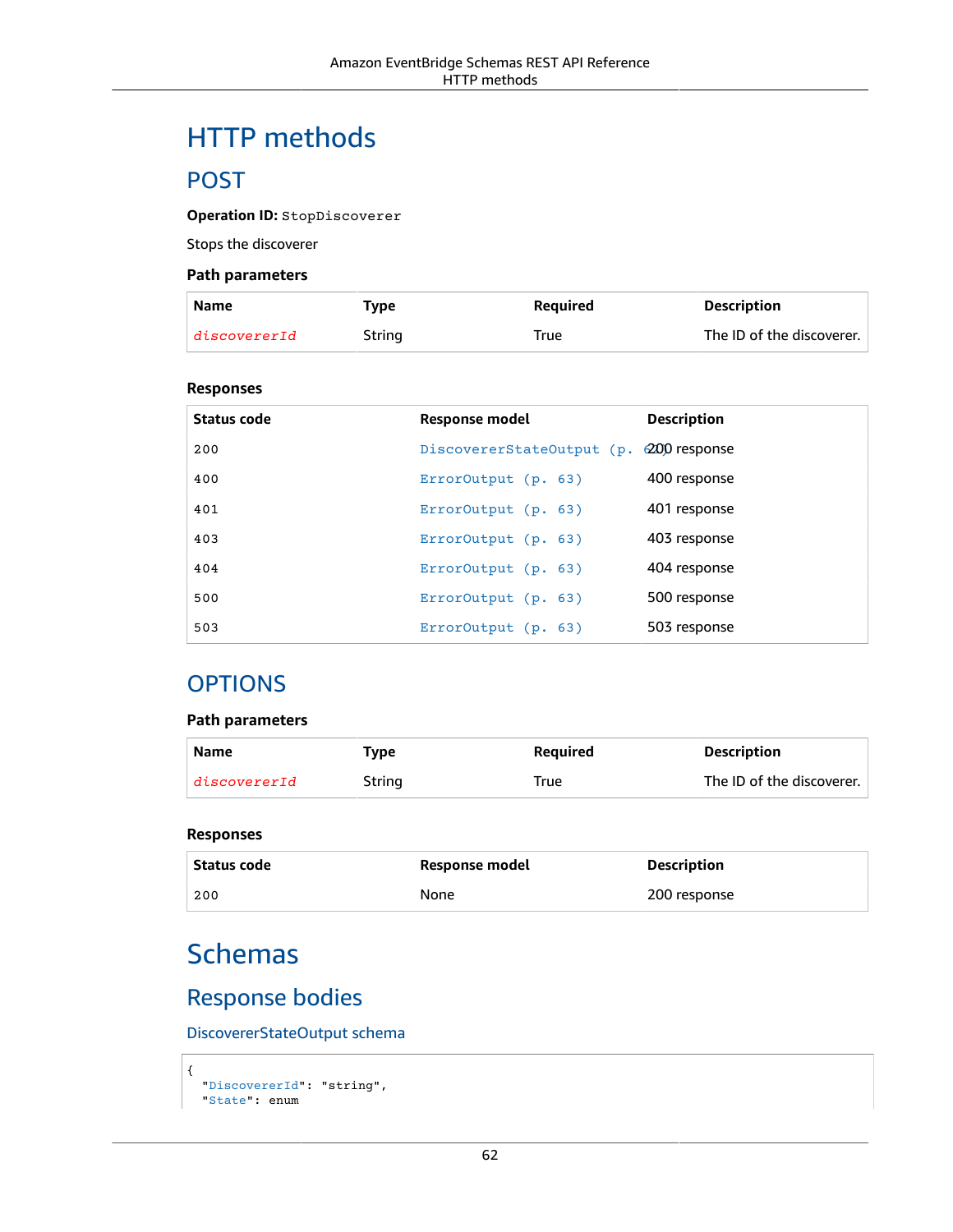}

### <span id="page-66-0"></span>ErrorOutput schema

```
{
   "Message": "string",
   "Code": "string"
}
```
# **Properties**

### <span id="page-66-5"></span>**DiscovererState**

STARTED STOPPED

### DiscovererStateOutput

### <span id="page-66-1"></span>**DiscovererId**

The ID of the discoverer.

**Type**: string **Required**: False

#### <span id="page-66-2"></span>**State**

The state of the discoverer.

**Type**: [DiscovererState \(p. 63\)](#page-66-5) **Required**: False

### **ErrorOutput**

#### <span id="page-66-3"></span>**Message**

The message string of the error output.

**Type**: string **Required**: True

### <span id="page-66-4"></span>**Code**

The error code.

**Type**: string **Required**: True

# Tag

A tag is a key-value pair associated with a resource. You can use these metadata tags to identify the purpose of a broker or configuration.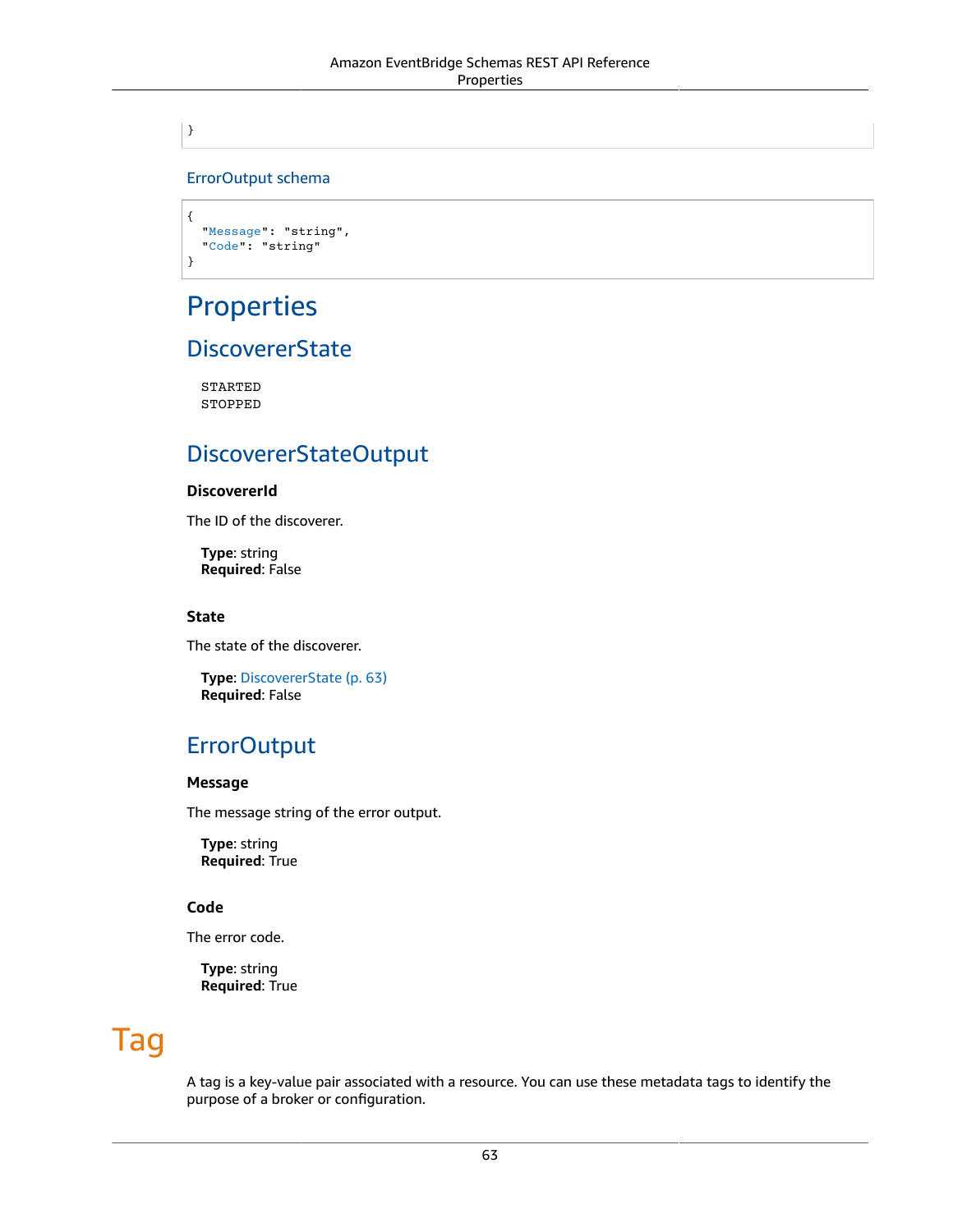# URI

/tags/*resource-arn*

# HTTP methods

### **GET**

**Operation ID:** ListTagsForResource

Get tags for resource.

### **Path parameters**

| <b>Name</b>  | Type   | Reguired | <b>Description</b>          |
|--------------|--------|----------|-----------------------------|
| resource-arn | String | True     | The ARN of the<br>resource. |

### **Responses**

| Status code | Response model                          | <b>Description</b> |
|-------------|-----------------------------------------|--------------------|
| 200         | ListTagsForResourceOutput (200 response |                    |
| 400         | ErrorOutput(p. 66)                      | 400 response       |
| 403         | $ErrorOutput$ (p. 66)                   | 403 response       |
| 404         | $ErrorOutput$ (p. 66)                   | 404 response       |
| 500         | ErrorOutput (p. 66)                     | 500 response       |

### POST

### **Operation ID:** TagResource

Add tags to a resource.

### **Path parameters**

| Name         | Type   | Reguired | <b>Description</b>          |
|--------------|--------|----------|-----------------------------|
| resource-arn | String | True     | The ARN of the<br>resource. |

#### **Responses**

| Status code | Response model      | Description  |
|-------------|---------------------|--------------|
| 204         | None                | 204 response |
| 400         | ErrorOutput (p. 66) | 400 response |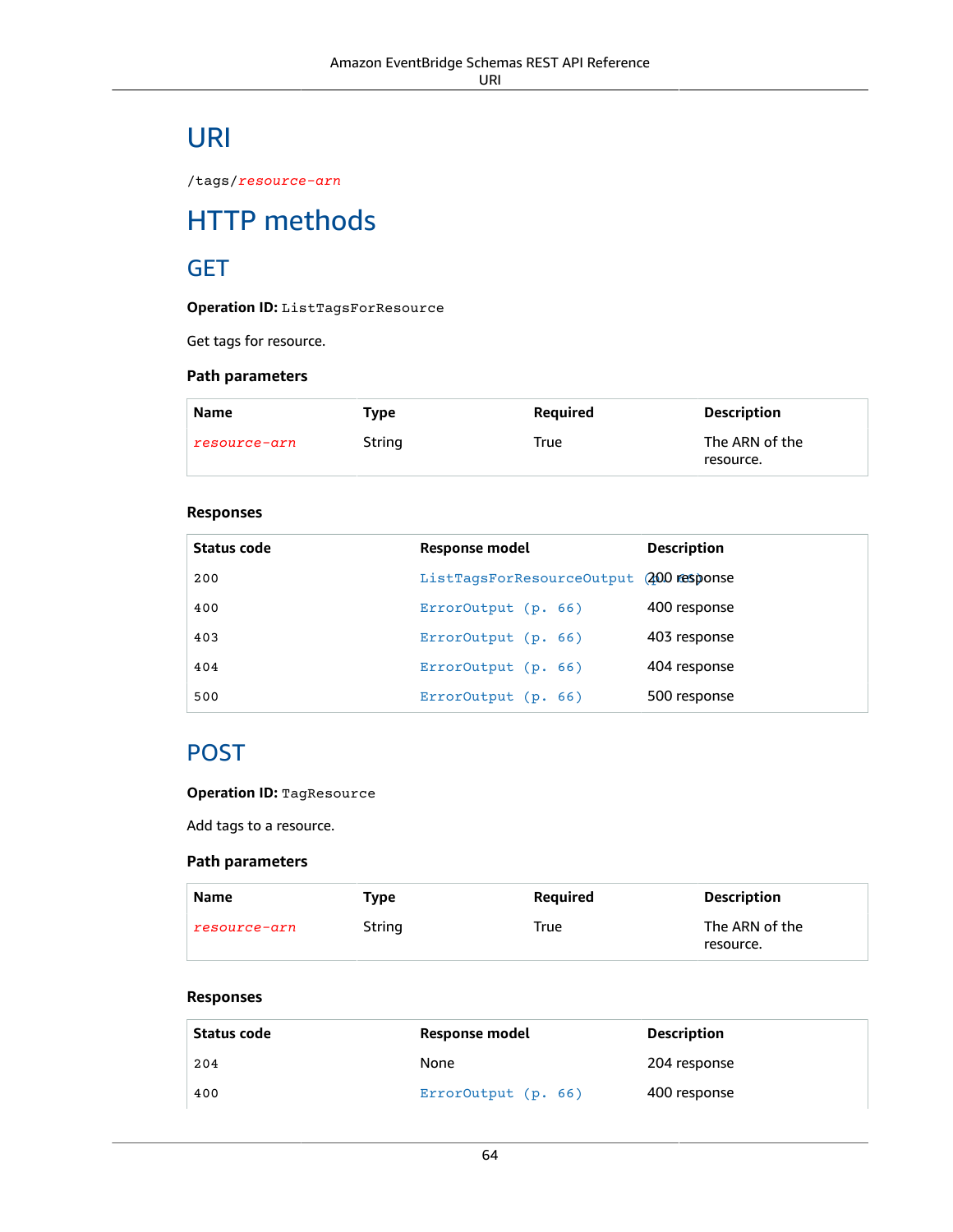| Status code | <b>Response model</b> | <b>Description</b> |  |
|-------------|-----------------------|--------------------|--|
| 403         | ErrorOutput (p. 66)   | 403 response       |  |
| 404         | ErrorOutput (p. 66)   | 404 response       |  |
| 500         | ErrorOutput (p. 66)   | 500 response       |  |

### DELETE

**Operation ID:** UntagResource

Removes tags from a resource.

### **Path parameters**

| <b>Name</b>  | Type   | <b>Required</b> | <b>Description</b>          |
|--------------|--------|-----------------|-----------------------------|
| resource-arn | String | True            | The ARN of the<br>resource. |

### **Query parameters**

| <b>Name</b> | Type   | Reguired | <b>Description</b>       |
|-------------|--------|----------|--------------------------|
| tagKeys     | String | True     | Keys of key-value pairs. |

### **Responses**

| Status code | <b>Response model</b> | <b>Description</b> |
|-------------|-----------------------|--------------------|
| 204         | None                  | 204 response       |
| 400         | ErrorOutput (p. 66)   | 400 response       |
| 403         | ErrorOutput $(p. 66)$ | 403 response       |
| 404         | ErrorOutput $(p. 66)$ | 404 response       |
| 500         | ErrorOutput $(p. 66)$ | 500 response       |

### **OPTIONS**

### **Responses**

| Status code | Response model | <b>Description</b> |
|-------------|----------------|--------------------|
| 200         | None           | 200 response       |

# **Schemas**

# Request bodies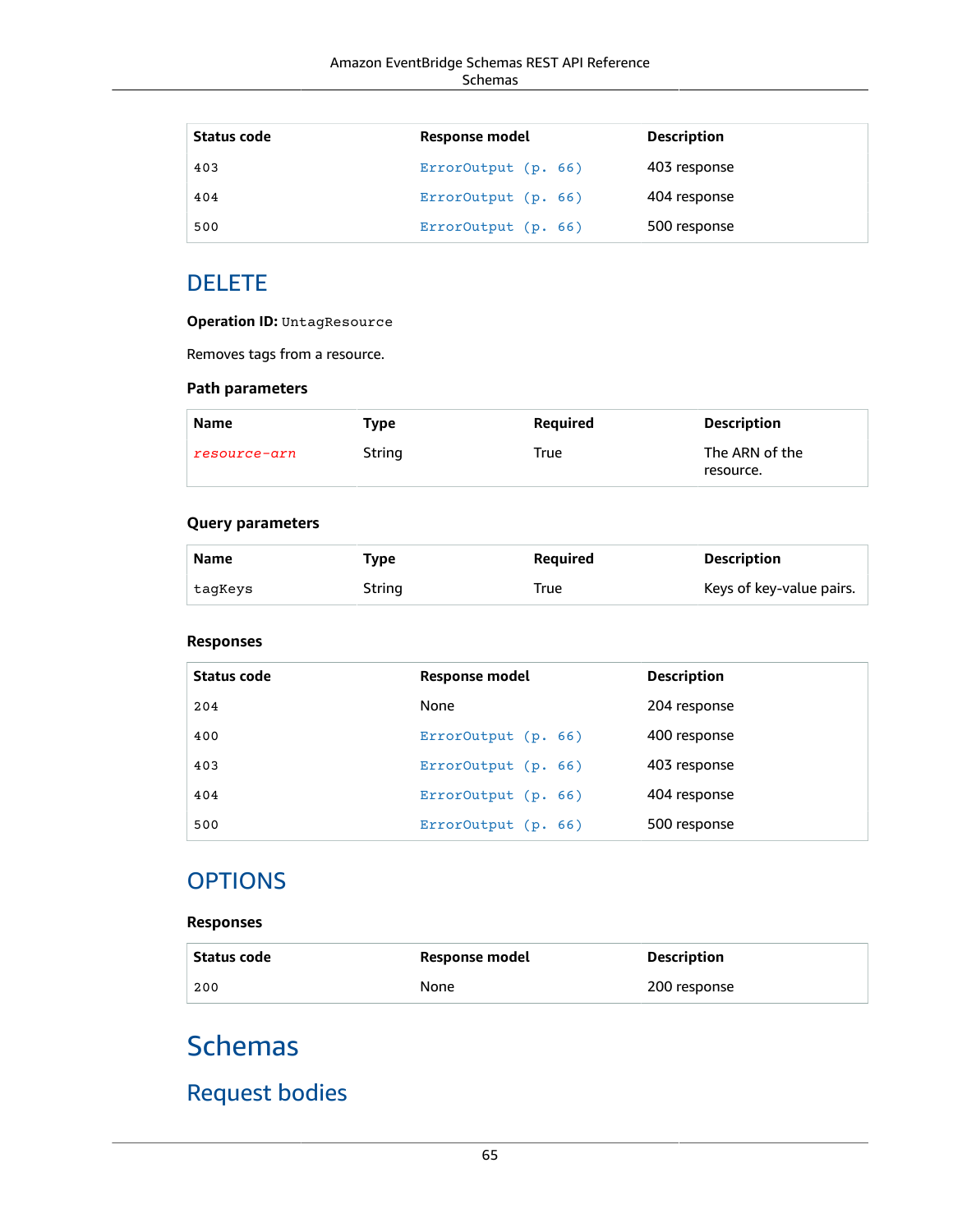### POST schema

```
{
   "tags": {
   }
}
```
### Response bodies

<span id="page-69-0"></span>ListTagsForResourceOutput schema

{ ["tags"](#page-69-3): { } }

### <span id="page-69-1"></span>ErrorOutput schema

```
{
   "Message": "string",
   "Code": "string"
}
```
# Properties

### **ErrorOutput**

### <span id="page-69-4"></span>**Message**

The message string of the error output.

**Type**: string **Required**: True

### <span id="page-69-5"></span>**Code**

The error code.

**Type**: string **Required**: True

### ListTagsForResourceOutput

#### <span id="page-69-3"></span>**tags**

**Type**: [Tags \(p. 67\)](#page-70-0) **Required**: False

### **TagResourceInput**

### <span id="page-69-2"></span>**tags**

Tags associated with the resource.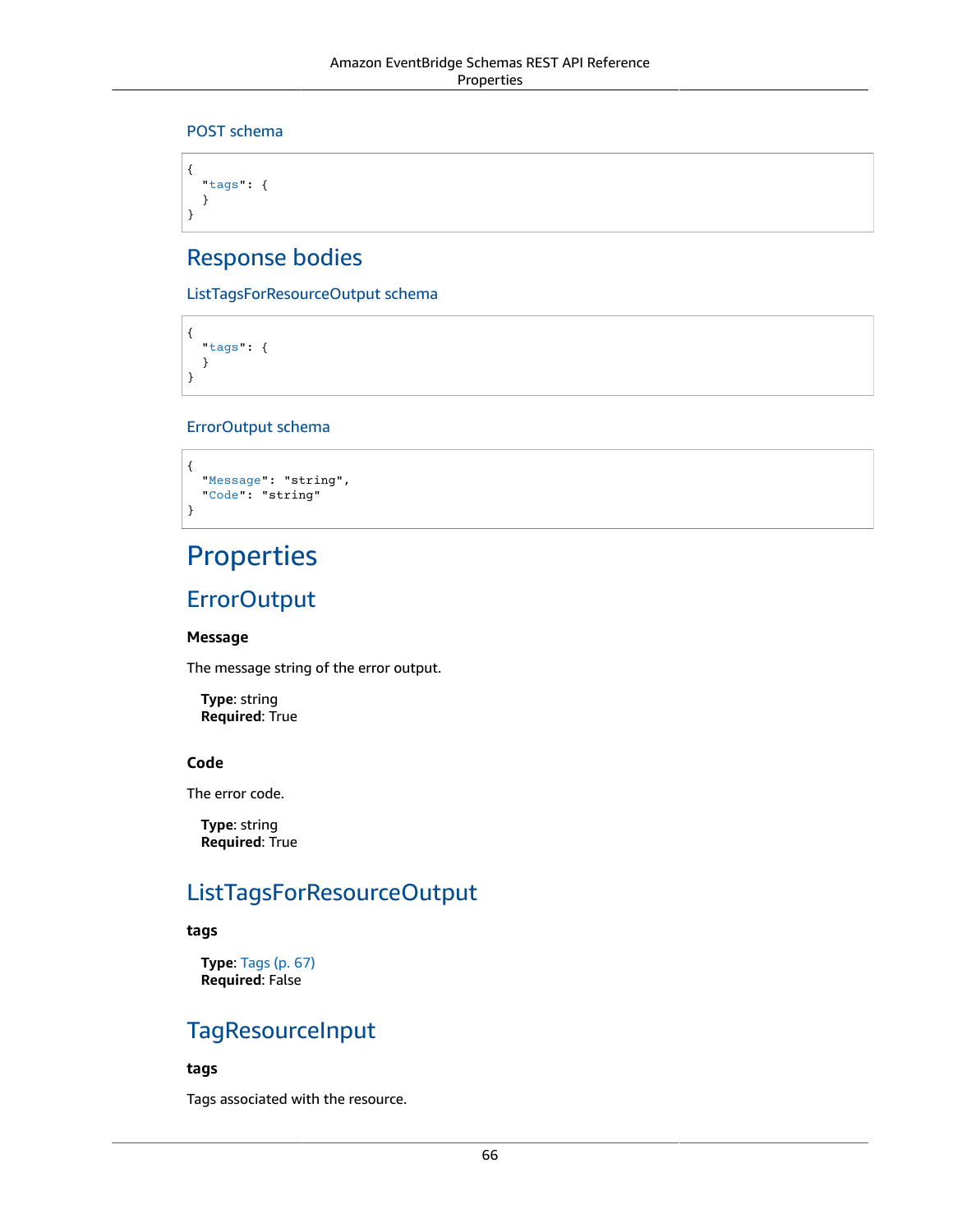**Type**: [Tags \(p. 67\)](#page-70-0) **Required**: True

### <span id="page-70-0"></span>Tags

Key-value pairs associated with a resource.

**key-value pairs**

**Type**: string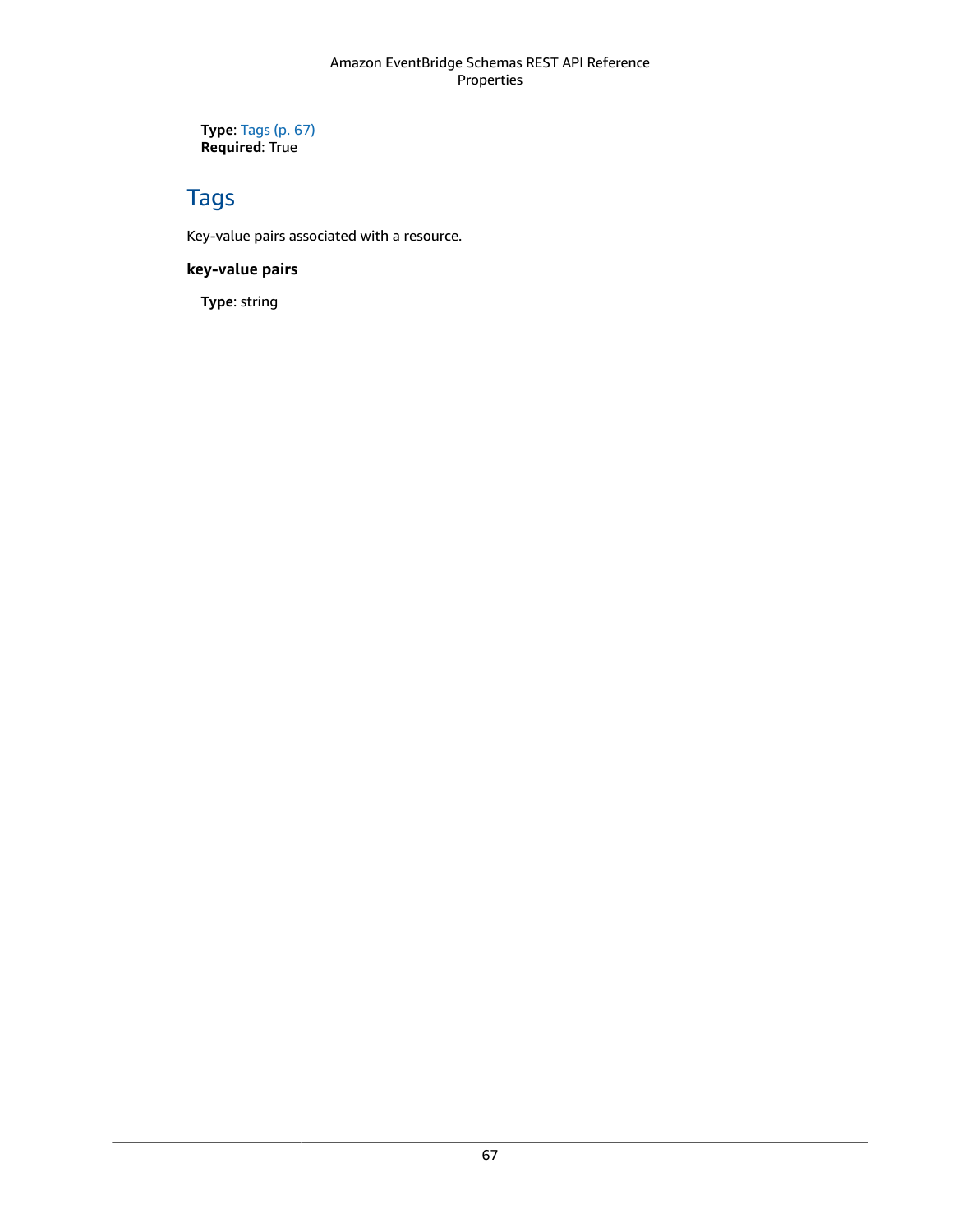# Document History for Amazon EventBridge Schemas

The following table describes the documentation for this release of Amazon EventBridge Schemas.

- **API version: latest**
- **Latest documentation update:** December 1, 2019

| Change          | <b>API Version</b> | <b>Description</b>                                       | <b>Release Date</b> |
|-----------------|--------------------|----------------------------------------------------------|---------------------|
| Initial release | 2019-12-01         | The initial release of<br>Amazon EventBridge<br>Schemas. | December 1, 2019    |